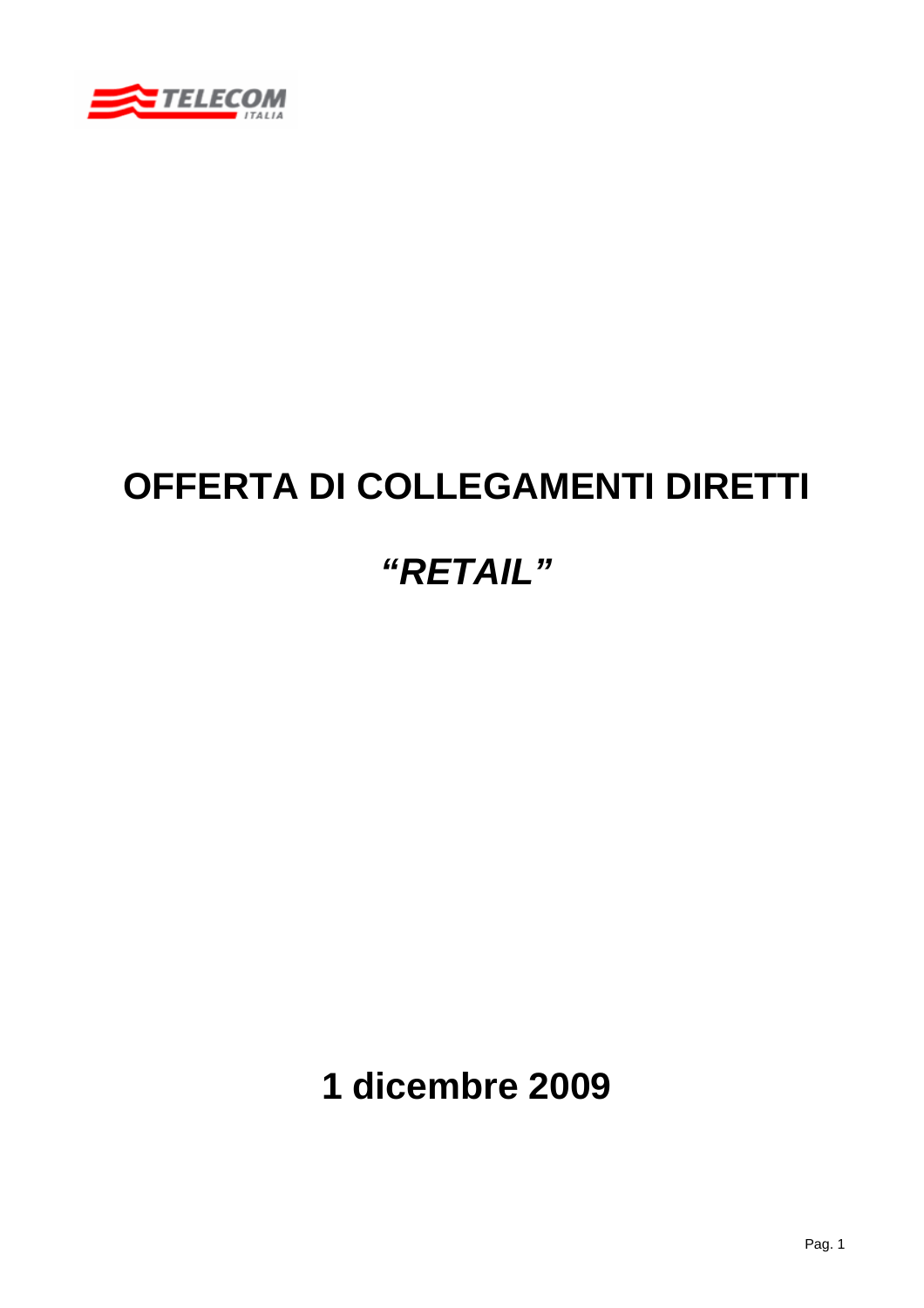# OFFERTA DI COLLEGAMENTI DIRETTI "RETAIL" DA PARTE DI **TELECOM ITALIA**

## **INDICE**

| 1.             |                                                                          |                                                                                                                                                                                               |  |
|----------------|--------------------------------------------------------------------------|-----------------------------------------------------------------------------------------------------------------------------------------------------------------------------------------------|--|
|                | 1.1<br>1.2                                                               |                                                                                                                                                                                               |  |
| 2.             |                                                                          |                                                                                                                                                                                               |  |
| $\mathbf{3}$   |                                                                          |                                                                                                                                                                                               |  |
|                | 3.1<br>3.1.1<br>3.1.2<br>3.2<br>3.2.1<br>3.2.2                           | CONTRIBUTO DI ATTIVAZIONE UNA-TANTUM (PER OGNI TERMINAZIONE DEL<br>CONTRIBUTO DI ATTIVAZIONE UNA-TANTUM (PER OGNI TERMINAZIONE DEL                                                            |  |
|                |                                                                          |                                                                                                                                                                                               |  |
|                |                                                                          |                                                                                                                                                                                               |  |
|                |                                                                          |                                                                                                                                                                                               |  |
| 1              |                                                                          |                                                                                                                                                                                               |  |
|                | 1.1<br>1.2<br>1.3<br>1.4<br>1.5<br>1.6.1<br>1.6.2<br>1.6.3<br>1.6<br>1.7 | Diversità di apparato per coppie di collegamenti in diversità di instradamento (DUAL HOMING)  13                                                                                              |  |
| $\overline{2}$ |                                                                          |                                                                                                                                                                                               |  |
|                | 2.1<br>2.2<br>2.3<br>2.4<br>2.5                                          | CONTRIBUTO PER SUBENTRO O VARIAZIONE DEL CONCESSIONARIO DI UNA SEDE DEL COLLEGAMENTO 14<br>CONTRIBUTO PER MODIFICA DI TIPOLOGIA DI COLLEGAMENTI DIRETTI CON INTERFACCIA ANALOGICA (CDA)<br>15 |  |
|                |                                                                          |                                                                                                                                                                                               |  |
|                |                                                                          | SERVICE LEVEL AGREEMENT BASE PER LA FORNITURA DI LINEE AFFITTATE RETAIL PUNTO-                                                                                                                |  |
| $\mathbf{1}$   |                                                                          |                                                                                                                                                                                               |  |
|                | 1.1<br>1.3                                                               |                                                                                                                                                                                               |  |
| $\mathbf{2}$   |                                                                          | PENALI A CARICO DI TELECOM ITALIA IN CASO DI RITARDI NELLA CONSEGNA DEI                                                                                                                       |  |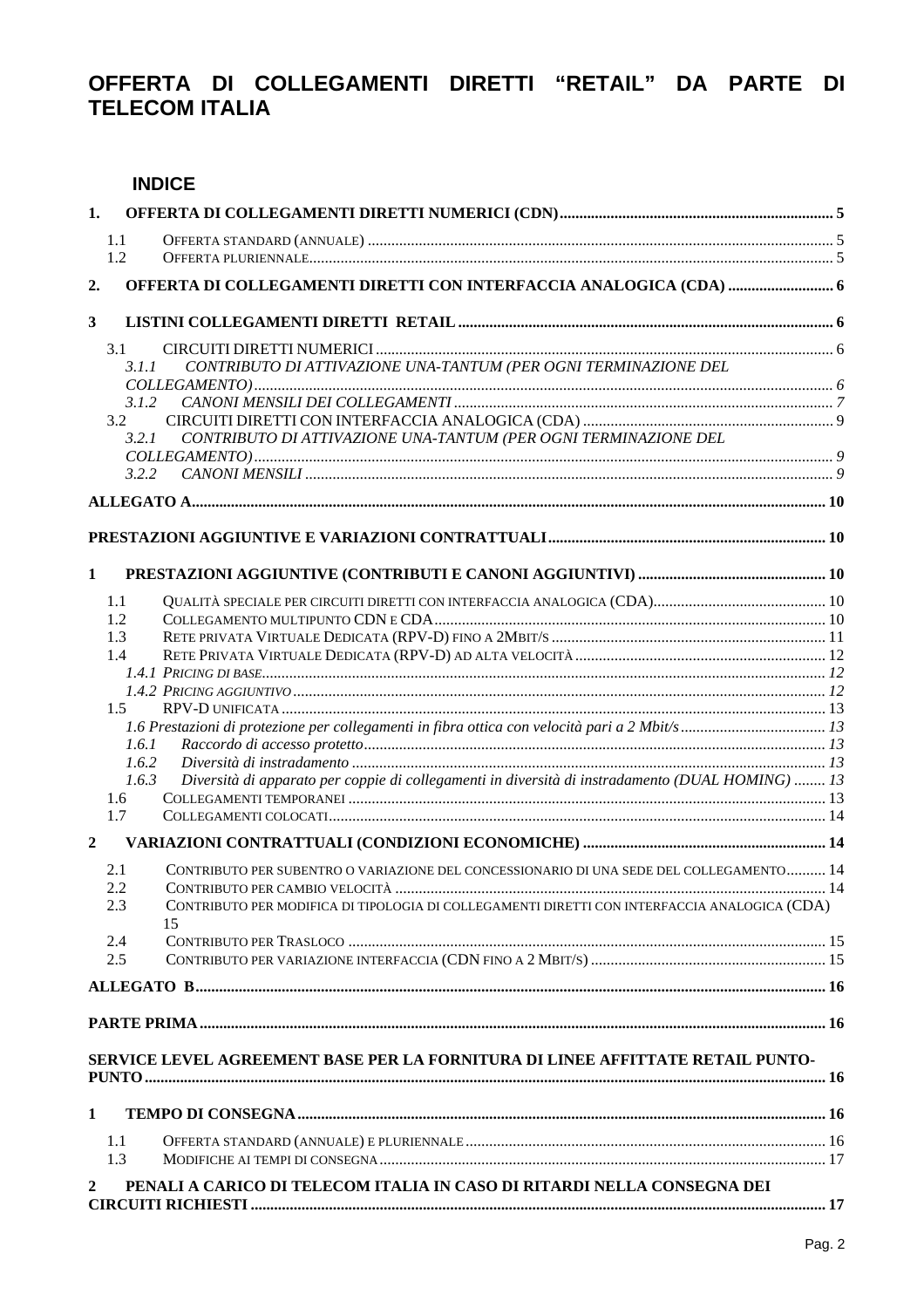| 3 <sup>1</sup>          |                                                                                                 |  |
|-------------------------|-------------------------------------------------------------------------------------------------|--|
|                         | 3.1                                                                                             |  |
|                         | 3.2                                                                                             |  |
|                         | 3.3                                                                                             |  |
|                         | 3.4                                                                                             |  |
| $\overline{\mathbf{4}}$ | PENALI A CARICO DI TELECOM ITALIA IN CASO DI RITARDO NELLA RIPARAZIONE DEI                      |  |
| 5                       |                                                                                                 |  |
| 6                       | PENALI A CARICO DI TELECOM ITALIA IN CASO DI SUPERAMENTO DELLA SOGLIA DI                        |  |
|                         |                                                                                                 |  |
|                         |                                                                                                 |  |
|                         | SERVICE LEVEL AGREEMENT PER LA FORNITURA DELLE PRESTAZIONI AGGIUNTIVE                           |  |
| $\overline{7}$          |                                                                                                 |  |
|                         |                                                                                                 |  |
|                         |                                                                                                 |  |
|                         |                                                                                                 |  |
|                         |                                                                                                 |  |
|                         |                                                                                                 |  |
| 8                       | PENALI A CARICO DI TELECOM ITALIA IN CASO DI RITARDO NELLA CONSEGNA DELLE                       |  |
| $\boldsymbol{9}$        |                                                                                                 |  |
|                         |                                                                                                 |  |
|                         |                                                                                                 |  |
|                         |                                                                                                 |  |
|                         |                                                                                                 |  |
|                         |                                                                                                 |  |
| 10                      | PENALI A CARICO DI TELECOM ITALIA IN CASO DI RITARDO NEI TEMPI DI RIPRISTINO  27                |  |
| 11                      |                                                                                                 |  |
|                         |                                                                                                 |  |
|                         |                                                                                                 |  |
|                         |                                                                                                 |  |
| 12                      | PENALI A CARICO DI TELECOM ITALIA IN CASO DI SUPERAMENTO DELLA SOGLIA DI                        |  |
|                         |                                                                                                 |  |
|                         | RISTORO DEI COSTI DI TELECOM ITALIA PER ANNULLAMENTO ORDINI, CESSAZIONI                         |  |
|                         |                                                                                                 |  |
| 13                      |                                                                                                 |  |
|                         |                                                                                                 |  |
|                         |                                                                                                 |  |
| 14                      |                                                                                                 |  |
|                         | 14.1 CESSAZIONE ANTICIPATA DELLA PRESTAZIONE DI COLLEGAMENTO DIRETTO PUNTO-PUNTO  29            |  |
|                         | 14.2 CESSAZIONE ANTICIPATA DELLA PRESTAZIONE DI COLLEGAMENTO CDA O CDN MULTIPUNTO  30           |  |
|                         | 14.3 CESSAZIONE ANTICIPATA DELLE PRESTAZIONI : RPV-D FINO A 2MBIT/S, RPV-D ALTA VELOCITÀ, RPV-D |  |
|                         |                                                                                                 |  |
| 15                      |                                                                                                 |  |
|                         |                                                                                                 |  |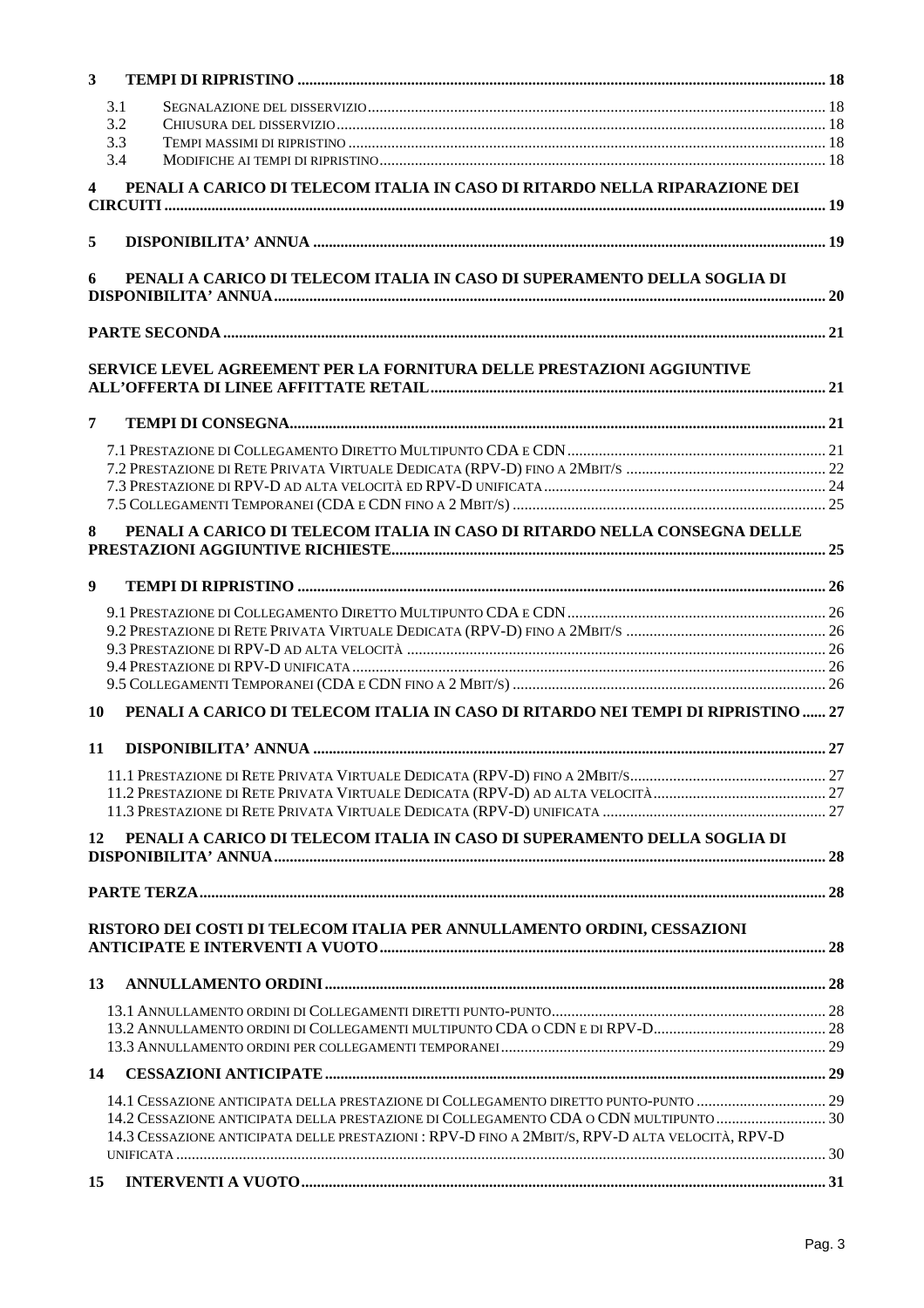| SERVICE LEVEL AGREEMENT "PREMIUM" PER LA FORNITURA DI LINEE AFFITTATE PUNTO- |  |
|------------------------------------------------------------------------------|--|
| $\mathbf{1}$                                                                 |  |
|                                                                              |  |
| $\overline{2}$                                                               |  |
|                                                                              |  |
| 3 <sup>1</sup>                                                               |  |
|                                                                              |  |
|                                                                              |  |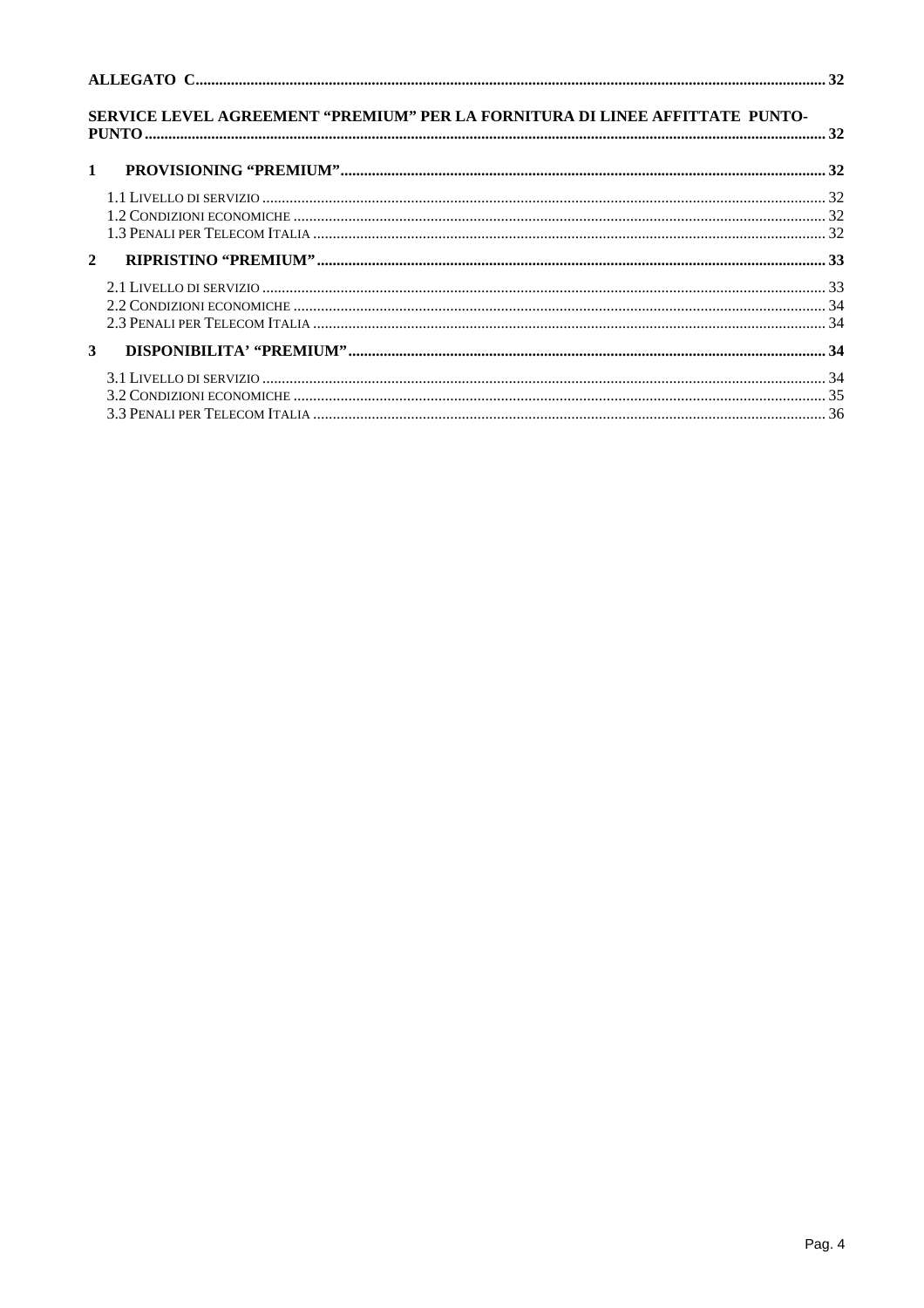## **OFFERTA DI COLLEGAMENTI DIRETTI "RETAIL" DA PARTE DI TELECOM ITALIA**

L'offerta retail di collegamenti diretti è rivolta alla generalità della clientela finale di Telecom Italia ed è finalizzata al collegamento, tramite circuito diretto, di due sedi cliente. L'offerta si articola in :

- Circuiti diretti numerici (CDN) con velocità fino a 2Mbit/s
- Circuiti diretti con interfaccia analogica (CDA)

Tale offerta base è integrata dalle prestazioni aggiuntive descritte nell'Allegato A. Costituisce parte integrante dell'offerta anche il Service Level Agreement riportato in Allegato B.

## **1. OFFERTA DI COLLEGAMENTI DIRETTI NUMERICI (CDN)**

L'offerta retail di Telecom Italia di collegamenti diretti numerici comprende circuiti con velocità compresa tra 1,2Kbit/s e 2Mbit/s forniti con le interfacce di seguito riportate:

| Velocità               | <b>Interfaccia</b>                               |
|------------------------|--------------------------------------------------|
| $1,2Kbit/s - 64Kbit/s$ | $V.35$ (X.21 bis)                                |
| nx64 Kbit/s            | V.35(X.21 bis) – V.36 (X.21 bis) – G.703 / G.704 |
| 2 Mbit/s               | $V.35(X.21 \text{ bis}) - G.703 / G.704 - G.703$ |

Le modalità di offerta di tali collegamenti sono articolate in : Offerta standard (annuale) e Offerta pluriennale, di seguito descritte.

#### **1.1 OFFERTA STANDARD (ANNUALE)**

L'offerta è relativa a contratti di **durata minima pari ad un anno** per collegamenti diretti numerici di velocità fino a 2Mbit/s.

Per le velocità superiori o uguali a 64Kbit/s l'offerta standard è articolata in due fasce di prezzi in base ai volumi di spesa annua del Cliente per collegamenti diretti numerici :

- Fino a 3 milioni di  $\epsilon$
- Oltre 3 milioni di €

La valutazione del volume di spesa viene effettuata per periodo di fatturazione (mese) e riguarda la spesa per canoni relativa a tutti i collegamenti numerici del Cliente, di qualunque velocità, calcolata valutando i collegamenti in base ai prezzi del listino standard (annuale) relativo alla fascia di spesa fino a 3 mln €. La spesa mensile calcolata viene quindi rapportata ad un anno.

Nel caso di variazione del volume di spesa del Cliente è previsto l'adeguamento automatico al nuovo listino di competenza a partire dal periodo di fatturazione immediatamente successivo.

#### **1.2 OFFERTA PLURIENNALE**

L'offerta è relativa a contratti di **durata minima pari a 2 o 3 anni** per collegamenti diretti numerici di velocità superiore o uguale a 64Kbit/s fino a 2Mbit/s.

Tutta l'offerta pluriennale è articolata in due fasce di prezzi in base ai volumi di spesa annua del Cliente per collegamenti diretti numerici, individuati come specificato nel paragrafo 1.1.

Per collegamenti di velocità compresa tra 64Kbit/s e 2Mbit/s acquisiti in modalità standard (contratto annuale) il Cliente, prima della scadenza dell'anno di validità del contratto, ha l'opportunità di richiedere che, a partire dal secondo anno, a tali collegamenti siano applicati i canoni mensili dell'offerta biennale, se essi sono confermati per un ulteriore anno o dell'offerta triennale se sono confermati per altri 2 anni.

In ogni caso i canoni del primo anno di affitto del collegamento rimangono calcolati ai prezzi del contratto standard (annuale).

Analogamente, entro la scadenza dei due anni di affitto di un collegamento, qualunque sia stata la modalità iniziale di acquisizione, il Cliente può chiedere che, a partire dal terzo anno, a tali collegamenti siano applicati i canoni mensili dell'offerta triennale, se essi sono confermati per un ulteriore anno.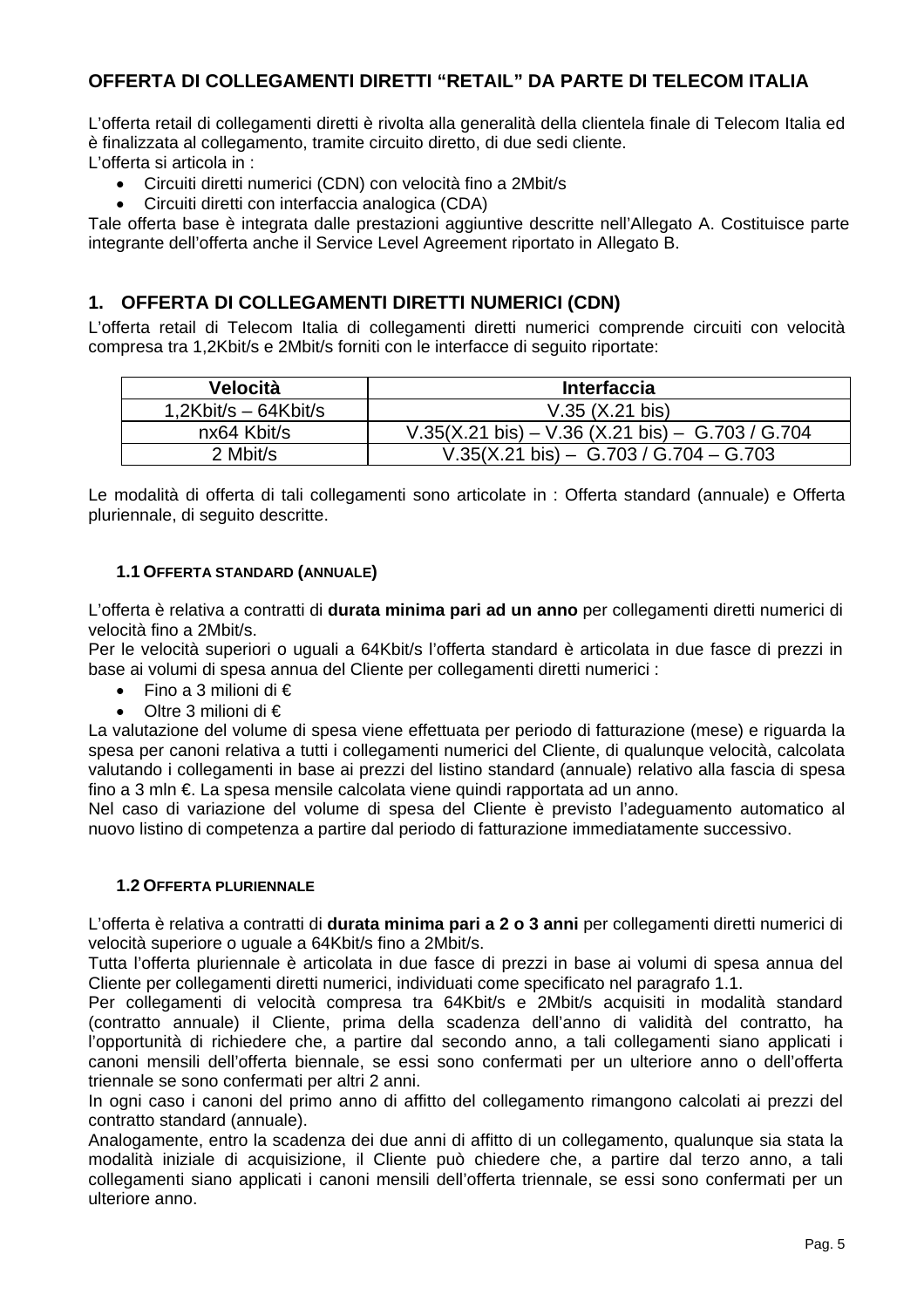## **2. OFFERTA DI COLLEGAMENTI DIRETTI CON INTERFACCIA ANALOGICA (CDA)**

L'offerta di Telecom Italia comprende anche i collegamenti diretti a larghezza di banda vocale (circuiti con interfaccia analogica - CDA), a 2 e 4 fili, questi ultimi anche di qualità speciale, secondo le raccomandazioni M1040 (qualità normale) e M1020 (qualità speciale).

Per tali collegamenti è definita esclusivamente una offerta standard con contratti di durata annuale.

## **3 LISTINI COLLEGAMENTI DIRETTI RETAIL**

I prezzi di seguito riportati si riferiscono a collegamenti realizzati nelle modalità standard in uso da Telecom Italia, con le modalità di realizzazione individuate da Telecom Italia in base alla propria disponibilità di risorse (\*).

Telecom Italia concorderà modalità realizzative fuori standard e relativi prezzi, commisurati agli oneri aggiuntivi da sostenere, nei seguenti casi:

- richiesta di apparati speciali necessari per sopperire a particolari caratteristiche ambientali o strutturali del sito del Cliente;
- necessità di attraversamento di suolo privato;
- realizzazioni che prevedono sviluppi di rete (scavi per posa cavi/fibra, palificazioni, ecc.) ad hoc per l'Cliente in siti non raggiunti dalla rete di Telecom Italia o in siti in cui l'infrastruttura esistente sia insufficiente per soddisfare le richieste dell'Cliente.

#### **3.1 CIRCUITI DIRETTI NUMERICI**

Di seguito si riportano i prezzi dei circuiti numerici, contributi di attivazione e canoni mensili, articolati per velocità del collegamento e, laddove previsto, per fascia di spesa del Cliente e durata contrattuale.

#### **3.1.1 CONTRIBUTO DI ATTIVAZIONE UNA-TANTUM (PER OGNI TERMINAZIONE DEL COLLEGAMENTO)**

|                              | <b>OFFERTA STANDARD</b> | <b>OFFERTA PLURIENNALE</b> |        |  |
|------------------------------|-------------------------|----------------------------|--------|--|
| <b>TIPOLOGIA DI CIRCUITO</b> | 1 anno                  | 2 anni                     | 3 anni |  |
| $CDN < 64$ Kbit/s            | 568.00                  |                            |        |  |
| CDN a 64 Kbit/s              | 568,00                  | 511,00                     | 455,00 |  |
| CDN da 128 a 768 Kbit/s      | 1.136,00                | 1.023,00                   | 909,00 |  |
| CDN a 2Mbit/s                | 1.136.00                | 1.023.00                   | 909.00 |  |

## **FASCIA DI SPESA FINO A 3 MILIONI DI EURO (Prezzi in Euro)**

**FASCIA DI SPESA OLTRE 3 MILIONI DI EURO (Prezzi in Euro)** 

|                               | <b>OFFERTA STANDARD</b> | <b>OFFERTA PLURIENNALE</b> |        |  |
|-------------------------------|-------------------------|----------------------------|--------|--|
| <b>ITIPOLOGIA DI CIRCUITO</b> | 1 anno                  | 2 anni                     | 3 anni |  |
| CDN a 64 Kbit/s               | 534,00                  | 481,00                     | 427,00 |  |
| CDN da 128 a 768 Kbit/s       | 909,00                  | 818,00                     | 727,00 |  |
| CDN a 2Mbit/s                 | 909,00                  | 818,00                     | 727,00 |  |

(\*) Eventuali caratteristiche tecnico-impiantistiche (di tipo elettrico, ottico, di banda, ecc..) che fossero presenti nella catena impiantistica al di fuori delle modalità sopra indicate, sono da ritenersi puramente incidentali e non formano oggetto di fornitura e garanzia di mantenimento di tipo generalizzato.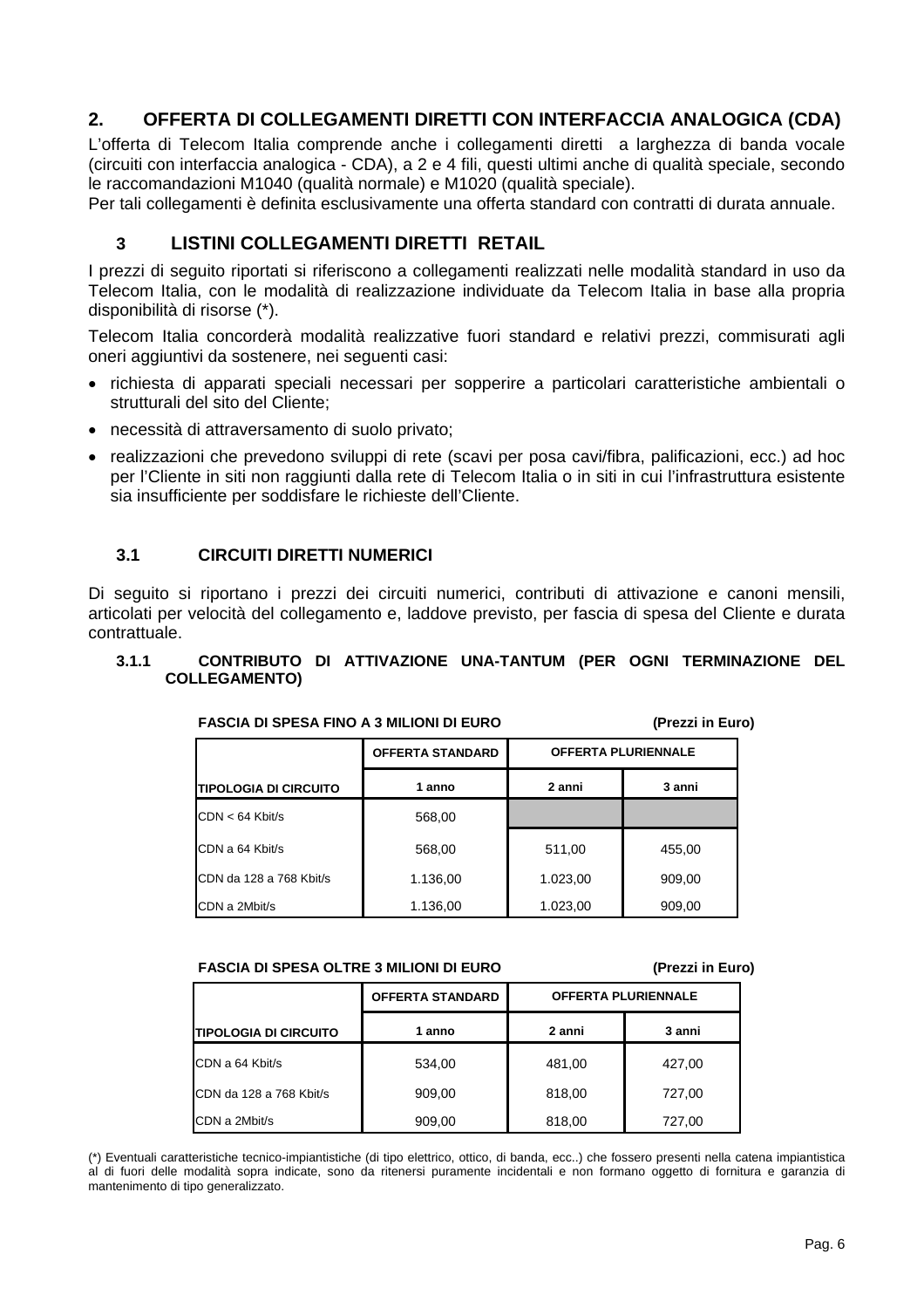#### **3.1.2 CANONI MENSILI DEI COLLEGAMENTI**

#### **3.1.2.1 PREZZI PER COLLEGAMENTI DIRETTI NUMERICI DI VELOCITA' INFERIORE A 64Kbit/s**

| <b>CDN</b>               |                                    | <b>CANONE TRASMISSIVO - CLASSI DI DISTANZA DEL COLLEGAMENTO (*)</b> |             |              |              |              |  |  |
|--------------------------|------------------------------------|---------------------------------------------------------------------|-------------|--------------|--------------|--------------|--|--|
|                          | <b>CANONE DI</b><br><b>ACCESSO</b> | Fino 60 km                                                          | 61 - 300 Km |              | Oltre 300 km |              |  |  |
| Velocità di trasmissione | (per ogni<br>terminazione)         | Quota per km                                                        | Quota fissa | Quota per km | Quota fissa  | Quota per km |  |  |
| 1.2 - 19.2Kbit/s         | 71.94                              | 4.09                                                                | 216,00      | 0,49         | 351,00       | 0,04         |  |  |

#### **I prezzi sono riferiti a contratti di durata annuale**

#### **3.1.2.2 PREZZI PER COLLEGAMENTI DIRETTI NUMERICI DI VELOCITA' DA 64Kbit/s A 2Mbit/s CONTRATTI AD 1 ANNO – FASCIA DI SPESA FINO A 3 MILIONI DI EURO**

|                          | <b>CANONE DI ACCESSO (per ogni</b><br>terminazione) |          | <b>CANONE TRASMISSIVO - CLASSI DI DISTANZA DEL COLLEGAMENTO (*)</b> |             |              |              |              |
|--------------------------|-----------------------------------------------------|----------|---------------------------------------------------------------------|-------------|--------------|--------------|--------------|
|                          | In sede Cliente                                     | Colocato | Fino a 60 km                                                        |             | 60 - 300 Km  | Oltre 300 km |              |
| Velocità di trasmissione |                                                     |          | Quota per km                                                        | Quota fissa | Quota per km | Quota fissa  | Quota per km |
| 64 Kbit/s                | 82.20                                               |          | 3.41                                                                | 183,00      | 0.36         | 273,00       | 0,06         |
| 128 Kbit/s               | 143,14                                              |          | 4.60                                                                | 236,40      | 0.66         | 416,40       | 0,06         |
| 256 Kbit/s               | 184.03                                              |          | 9,58                                                                | 465.00      | 1,83         | 969,00       | 0,15         |
| 384 Kbit/s               | 185,07                                              |          | 13.42                                                               | 673,20      | 2,20         | 1.282,20     | 0,17         |
| 512 Kbit/s               | 186,72                                              |          | 15.32                                                               | 699,00      | 3,67         | 1.695,00     | 0,35         |
| 768 Kbit/s               | 187,70                                              |          | 18,92                                                               | 884,40      | 4,18         | 2.018,40     | 0,40         |
| 2 Mbit/s                 | 242.90                                              | 99.23    | 36.00                                                               | 1.885.80    | 4.57         | 3.187.80     | 0.23         |

#### **CONTRATTI A 2 ANNI – FASCIA DI SPESA FINO A 3 MILIONI DI EURO**

|                          | CANONE DI ACCESSO (per ogni<br>terminazione) |          | <b>CANONE TRASMISSIVO - CLASSI DI DISTANZA DEL COLLEGAMENTO (*)</b> |             |              |             |              |  |
|--------------------------|----------------------------------------------|----------|---------------------------------------------------------------------|-------------|--------------|-------------|--------------|--|
|                          | In sede Cliente                              | Colocato | Fino a 60 km                                                        |             | 60 - 300 Km  |             | Oltre 300 km |  |
| Velocità di trasmissione |                                              |          | Quota per km                                                        | Quota fissa | Quota per km | Quota fissa | Quota per km |  |
| 64 Kbit/s                | 81.41                                        |          | 3,38                                                                | 181,20      | 0.36         | 271,20      | 0,06         |  |
| 128 Kbit/s               | 141,76                                       |          | 4,55                                                                | 234,00      | 0.65         | 411,00      | 0,06         |  |
| 256 Kbit/s               | 182,26                                       |          | 9,49                                                                | 460,80      | 1,81         | 961,80      | 0,14         |  |
| 384 Kbit/s               | 183,29                                       |          | 13,29                                                               | 666,60      | 2,18         | 1.272,60    | 0,16         |  |
| 512 Kbit/s               | 184,93                                       |          | 15,17                                                               | 691,80      | 3,64         | 1.678,80    | 0,35         |  |
| 768 Kbit/s               | 185,69                                       |          | 18.74                                                               | 876,00      | 4,14         | 2.001,00    | 0.39         |  |
| 2 Mbit/s                 | 222,34                                       | 90.64    | 32.89                                                               | 1.722.60    | 4,18         | 2.913.60    | 0.21         |  |

(\*)La distanza in km del collegamento è misurata come distanza in linea d'aria tra le centrali Telecom Italia di appartenenza delle due sedi di terminazione arrotondata matematicamente all'intero.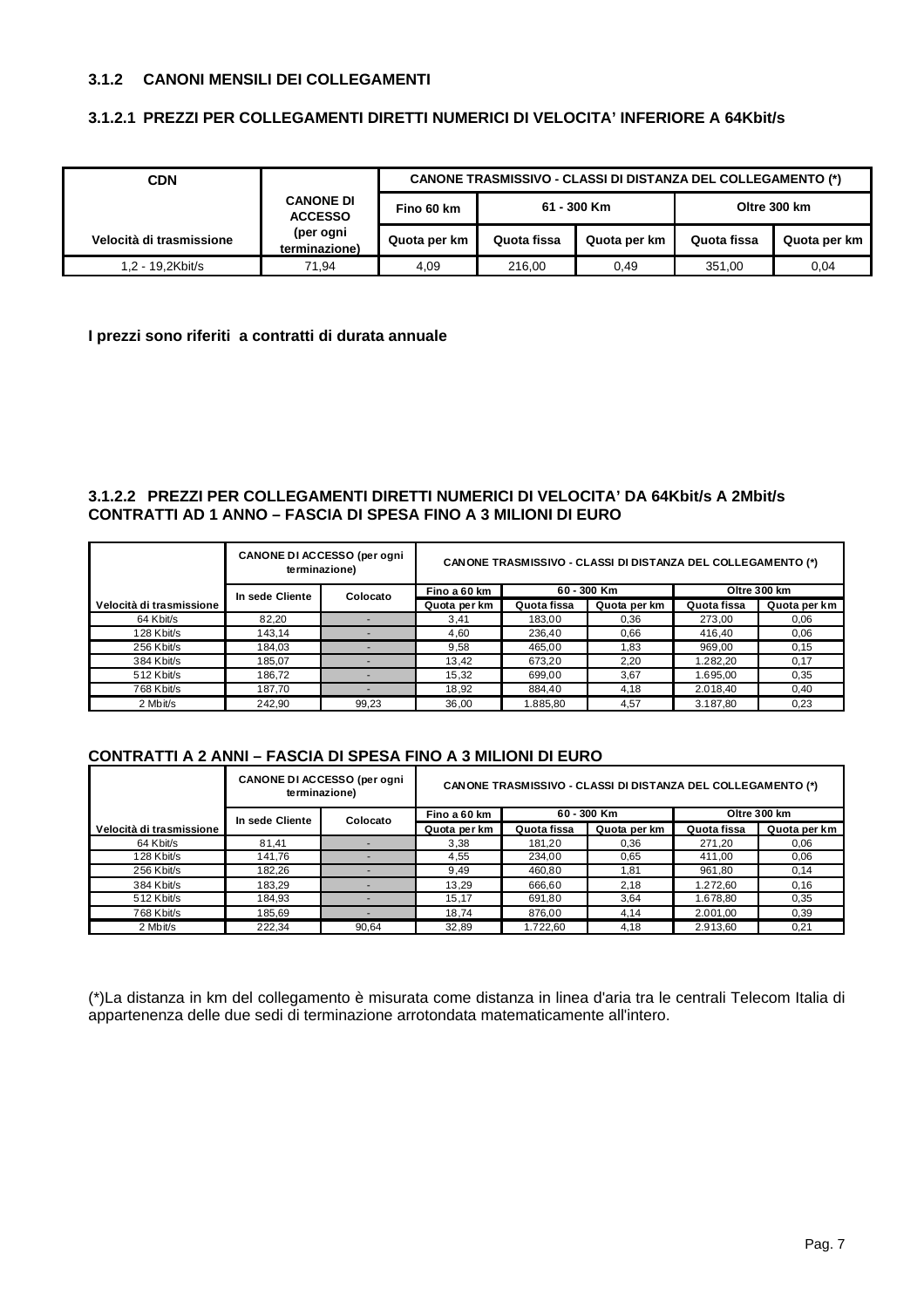## **CONTRATTI A 3 ANNI – FASCIA DI SPESA FINO A 3 MILIONI DI EURO**

|                          | <b>CANONE DI ACCESSO (per ogni</b><br>terminazione) |          | <b>CANONE TRASMISSIVO - CLASSI DI DISTANZA DEL COLLEGAMENTO (*)</b> |             |              |             |              |  |
|--------------------------|-----------------------------------------------------|----------|---------------------------------------------------------------------|-------------|--------------|-------------|--------------|--|
|                          | In sede Cliente                                     | Colocato | Fino a 60 km                                                        |             | 60 - 300 Km  |             | Oltre 300 km |  |
| Velocità di trasmissione |                                                     |          | Quota per km                                                        | Quota fissa | Quota per km | Quota fissa | Quota per km |  |
| 64 Kbit/s                | 80,62                                               |          | 3,35                                                                | 179,40      | 0.36         | 269,40      | 0,06         |  |
| 128 Kbit/s               | 140,38                                              |          | 4,51                                                                | 232,20      | 0,64         | 406,20      | 0,06         |  |
| 256 Kbit/s               | 180,49                                              |          | 9,39                                                                | 455,40      | 1,80         | 953,40      | 0.14         |  |
| 384 Kbit/s               | 181.51                                              |          | 13.16                                                               | 660.00      | 2,16         | 1.260.00    | 0.16         |  |
| 512 Kbit/s               | 183,13                                              |          | 15.02                                                               | 685,20      | 3,60         | 1.660,20    | 0,35         |  |
| 768 Kbit/s               | 183,89                                              |          | 18.55                                                               | 867,00      | 4,10         | 1.980,00    | 0,39         |  |
| 2 Mbit/s                 | 210.58                                              | 86.03    | 31,21                                                               | 1.635.00    | 3,96         | 2.763.00    | 0.20         |  |

#### **CONTRATTI AD 1 ANNO – FASCIA DI SPESA OLTRE 3 MILIONI DI EURO**

|                          | <b>CANONE DI ACCESSO (per ogni</b><br>terminazione) |          | <b>CANONE TRASMISSIVO - CLASSI DI DISTANZA DEL COLLEGAMENTO (*)</b> |             |              |              |              |
|--------------------------|-----------------------------------------------------|----------|---------------------------------------------------------------------|-------------|--------------|--------------|--------------|
|                          | In sede Cliente                                     | Colocato | Fino a 60 km                                                        |             | 60 - 300 Km  | Oltre 300 km |              |
| Velocità di trasmissione |                                                     |          | Quota per km                                                        | Quota fissa | Quota per km | Quota fissa  | Quota per km |
| 64 Kbit/s                | 81.41                                               |          | 3,38                                                                | 181,20      | 0.36         | 271,20       | 0.06         |
| 128 Kbit/s               | 141.76                                              |          | 4,55                                                                | 234.00      | 0.65         | 411,00       | 0,06         |
| 256 Kbit/s               | 182,26                                              |          | 9,49                                                                | 460,80      | 1,81         | 961,80       | 0.14         |
| 384 Kbit/s               | 183.29                                              |          | 13.29                                                               | 666,60      | 2,18         | 1.272,60     | 0,16         |
| 512 Kbit/s               | 184,93                                              |          | 15,17                                                               | 691,80      | 3,64         | 1.678.80     | 0,35         |
| 768 Kbit/s               | 185,69                                              |          | 18.74                                                               | 876,00      | 4,14         | 2.001,00     | 0.39         |
| 2 Mbit/s                 | 216.22                                              | 88.33    | 32.05                                                               | 1.678.80    | 4,07         | 2.836.80     | 0.21         |

#### **CONTRATTI A 2 ANNI – FASCIA DI SPESA OLTRE 3 MILIONI DI EURO**

|                          | <b>CANONE TRASMISSIVO - CLASSI DI DISTANZA DEL COLLEGAMENTO (*)</b> |          |              |             |              |              |              |
|--------------------------|---------------------------------------------------------------------|----------|--------------|-------------|--------------|--------------|--------------|
|                          | In sede Cliente                                                     | Colocato | Fino a 60 km | 60 - 300 Km |              | Oltre 300 km |              |
| Velocità di trasmissione |                                                                     |          | Quota per km | Quota fissa | Quota per km | Quota fissa  | Quota per km |
| 64 Kbit/s                | 80.23                                                               |          | 3,33         | 178,20      | 0,36         | 268,20       | 0,06         |
| 128 Kbit/s               | 139,69                                                              |          | 4,49         | 231,00      | 0.64         | 405,00       | 0,06         |
| 256 Kbit/s               | 179.60                                                              |          | 9,35         | 453,60      | 1,79         | 948,60       | 0,14         |
| 384 Kbit/s               | 180,62                                                              |          | 13,09        | 656,40      | 2,15         | 1.253,40     | 0,16         |
| 512 Kbit/s               | 182.23                                                              |          | 14,95        | 682,20      | 3,58         | 1.651.20     | 0,35         |
| 768 Kbit/s               | 182.98                                                              |          | 18.46        | 862.80      | 4,08         | 1.969.80     | 0,39         |
| 2 Mbit/s                 | 203.06                                                              | 82.95    | 30.10        | 1.576.80    | 3,82         | 2.665.80     | 0.19         |

#### **CONTRATTI A 3 ANNI – FASCIA DI SPESA OLTRE 3 MILIONI DI EURO**

| <b>CANONE DI ACCESSO (per ogni</b> |                             | <b>CANONE TRASMISSIVO - CLASSI DI DISTANZA DEL COLLEGAMENTO (*)</b> |              |             |              |              |              |
|------------------------------------|-----------------------------|---------------------------------------------------------------------|--------------|-------------|--------------|--------------|--------------|
|                                    | In sede Cliente<br>Colocato |                                                                     | Fino a 60 km | 60 - 300 Km |              | Oltre 300 km |              |
| Velocità di trasmissione           |                             |                                                                     | Quota per km | Quota fissa | Quota per km | Quota fissa  | Quota per km |
| 64 Kbit/s                          | 79,04                       |                                                                     | 3,28         | 175,80      | 0,35         | 262,80       | 0,06         |
| 128 Kbit/s                         | 137,63                      |                                                                     | 4.42         | 227,40      | 0,63         | 398.40       | 0,06         |
| 256 Kbit/s                         | 176,95                      |                                                                     | 9,21         | 447,00      | 1,76         | 933,00       | 0,14         |
| 384 Kbit/s                         | 177.95                      |                                                                     | 12,90        | 646,80      | 2,12         | 1.234,80     | 0,16         |
| 512 Kbit/s                         | 179.54                      |                                                                     | 14,73        | 672,00      | 3,53         | 1.629.00     | 0,34         |
| 768 Kbit/s                         | 180,28                      | $\overline{\phantom{a}}$                                            | 18,19        | 850,20      | 4,02         | 1.942.20     | 0.38         |
| 2 Mbit/s                           | 188,02                      | 76,81                                                               | 27,87        | 1.459,80    | 3,54         | 2.467,80     | 0,18         |

(\*)La distanza in km del collegamento è misurata come distanza in linea d'aria tra le centrali Telecom Italia di appartenenza delle due sedi di terminazione arrotondata matematicamente all'intero.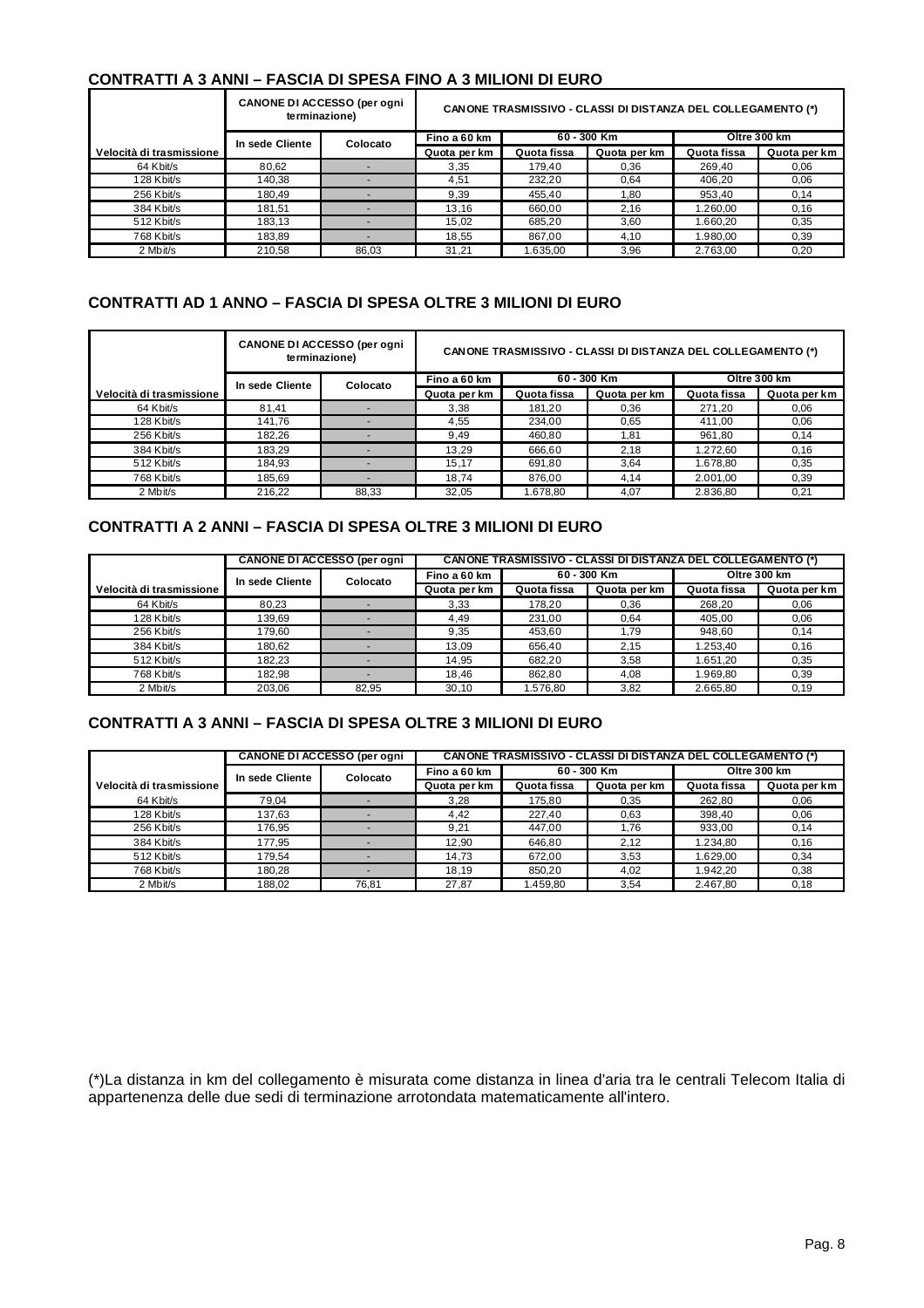## **3.2 CIRCUITI DIRETTI CON INTERFACCIA ANALOGICA (CDA)**

I prezzi di seguito riportati per i circuiti diretti con interfaccia analogica (CDA), articolati in contributi di attivazione e canoni mensili, sono riferiti a **contratti di durata annuale**.

#### **3.2.1 CONTRIBUTO DI ATTIVAZIONE UNA-TANTUM (PER OGNI TERMINAZIONE DEL COLLEGAMENTO)**

| Tipo di prestazione | Contributo (euro) |
|---------------------|-------------------|
| l CDA 2 e 4 fili    | 454,00            |

#### **3.2.2 CANONI MENSILI**

| <b>CDA</b>              | <b>CANONE DI</b><br><b>ACCESSO</b> | <b>CANONE TRASMISSIVO - CLASSI DI DISTANZA DEL COLLEGAMENTO (*)</b> |             |              |             |              |
|-------------------------|------------------------------------|---------------------------------------------------------------------|-------------|--------------|-------------|--------------|
|                         | (per ogni<br>terminazione)         | Fino a 60 km                                                        |             | 60 - 300 Km  |             | Oltre 300 km |
| TIPO DI PRESTAZIONE (*) |                                    | Quota per km                                                        | Quota fissa | Quota per km | Quota fissa | Quota per km |
| M 1040 2 Fili           | 20.72                              | 8,05                                                                | 435,00      | 0,80         | 663,00      | 0,04         |
| M 1040 4 Fili           | 41.42                              | 12.09                                                               | 653.40      | 1.20         | 995.40      | 0.06         |

 (\*) Sono assicurate, in sede d'utente, le caratteristiche tecniche (interfaccia e prestazioni) di cui all'insieme minimo di linee affittate a larghezza di banda vocale previsto dall'allegato II della Direttiva 92/44/CE e successive modificazioni

(\*\*) La distanza in km del collegamento è misurata come distanza in linea d'aria tra le centrali Telecom Italia di appartenenza delle due sedi di terminazione arrotondata matematicamente all'intero.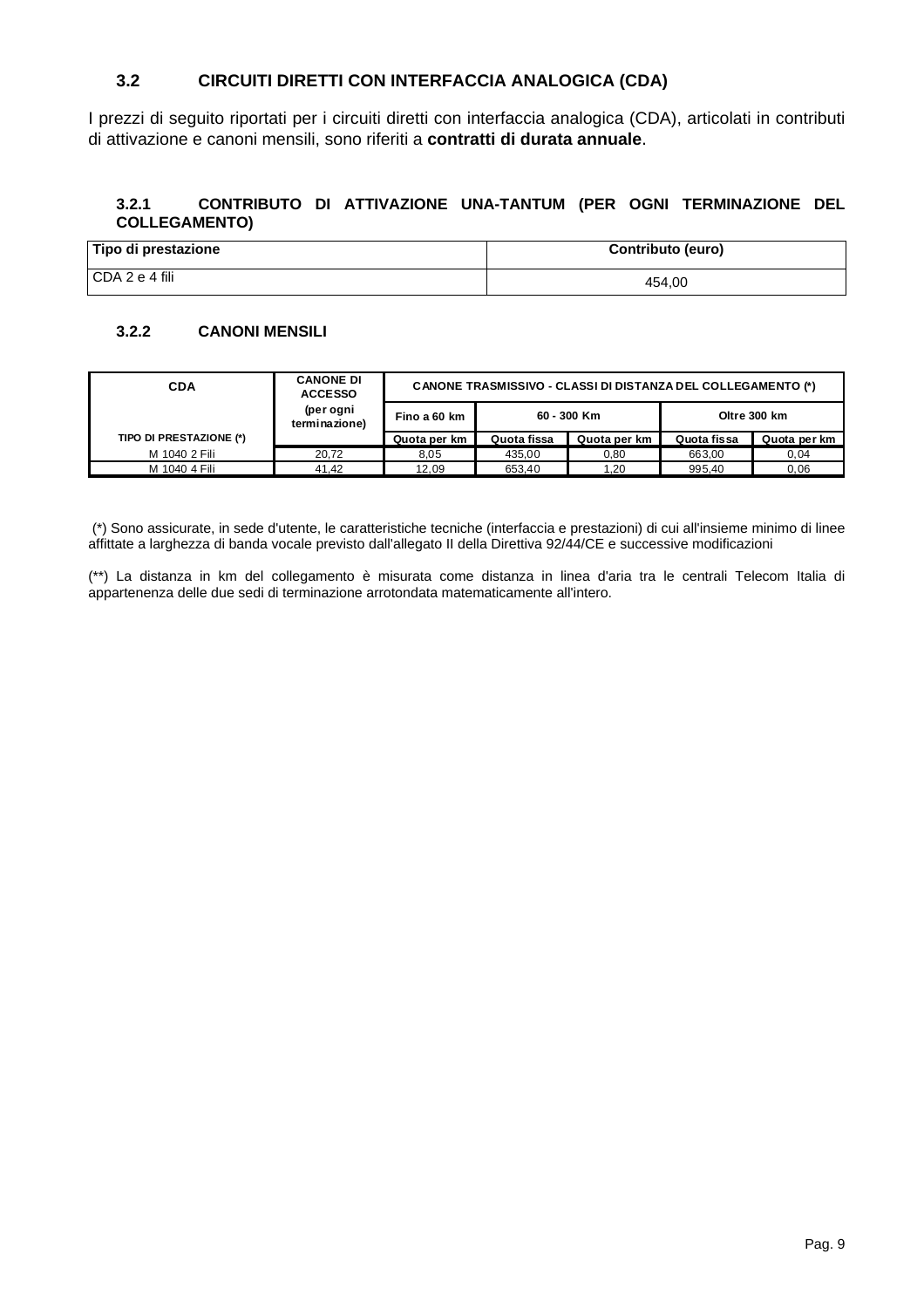## **PRESTAZIONI AGGIUNTIVE E VARIAZIONI CONTRATTUALI**

Di seguito sono descritte le prestazioni aggiuntive comprese nell'offerta di collegamenti diretti retail di Telecom Italia. Eventuali richieste di soluzioni particolari non standard verranno valutate caso per caso in base agli studi di fattibilità ed i prezzi saranno commisurati alla disponibilità impiantistica e alla specifica complessità realizzativa richiesta.

## **1 PRESTAZIONI AGGIUNTIVE (CONTRIBUTI E CANONI AGGIUNTIVI)**

#### **1.1 Qualità speciale per circuiti diretti con interfaccia analogica (CDA)**

Per la qualità speciale dei collegamenti CDA (M1020) è prevista una quota aggiuntiva al canone di accesso per terminazione pari a 19,28 € mensili.

#### **1.2 Collegamento multipunto CDN e CDA**

E' una prestazione aggiuntiva, per collegamenti diretti numerici con presentazione analogica (CDA) e numerici (CDN) fino a 19,2 Kbit/s, che offre la possibilità al Cliente di collegare in modo permanente una sede (sede principale) con due o più sedi periferiche attraverso un unico collegamento diretto. Le sedi periferiche non possono essere collegate tra loro, ma unicamente alla stessa sede centrale. Caratteristica di un collegamento multipunto è che la sede principale può trasmettere contemporaneamente a tutte le sedi periferiche mentre le sedi periferiche possono comunicare una per volta con la sede principale.

Gli elementi che caratterizzano un collegamento diretto multipunto (CDA o CDN) sono:

- **Tre o più terminazioni** della medesima velocità/tipo del collegamento multipunto richiesto;
- **Un flusso trasmissivo** della medesima velocità/tipo delle terminazioni che collega la sede principale con tutte le sedi periferiche;
- **Uno o più punti di derivazione** del collegamento, ovvero i punti in cui la dorsale principale si dirama per raggiungere ciascuna delle sedi periferiche; a fronte di ogni punto di derivazione del collegamento ci sono due o più derivazioni attive in funzione del numero di sedi da collegare.

#### **a) - Collegamenti numerici (CDN) multipunto**

Per tali collegamenti sono dovuti i seguenti canoni mensili aggiuntivi :

|                                                                                                         | EURO  |
|---------------------------------------------------------------------------------------------------------|-------|
| Per ogni punto di derivazione del collegamento (in<br>località intermedia o terminale del collegamento) | 60,26 |
| Per ciascuna derivazione attiva                                                                         | 10,76 |

#### **b) - Collegamenti con interfaccia analogica (CDA) multipunto**

Per tali collegamenti sono dovuti i seguenti canoni mensili aggiuntivi :

|                                  | EURO  |
|----------------------------------|-------|
| Per ciascun punto di derivazione | 64.56 |
| Per ciascuna derivazione attiva  | 11,62 |

Per il calcolo della distanza di un collegamento multipunto ai fini della determinazione del canone trasmissivo, questo viene suddiviso in una dorsale principale - per dorsale principale si intende il collegamento di maggior lunghezza che collega la sede principale con la sede periferica più distante - e tante dorsali secondarie quante sono le rimanenti sedi periferiche da raggiungere. Per ogni dorsale viene calcolato il relativo canone trasmissivo.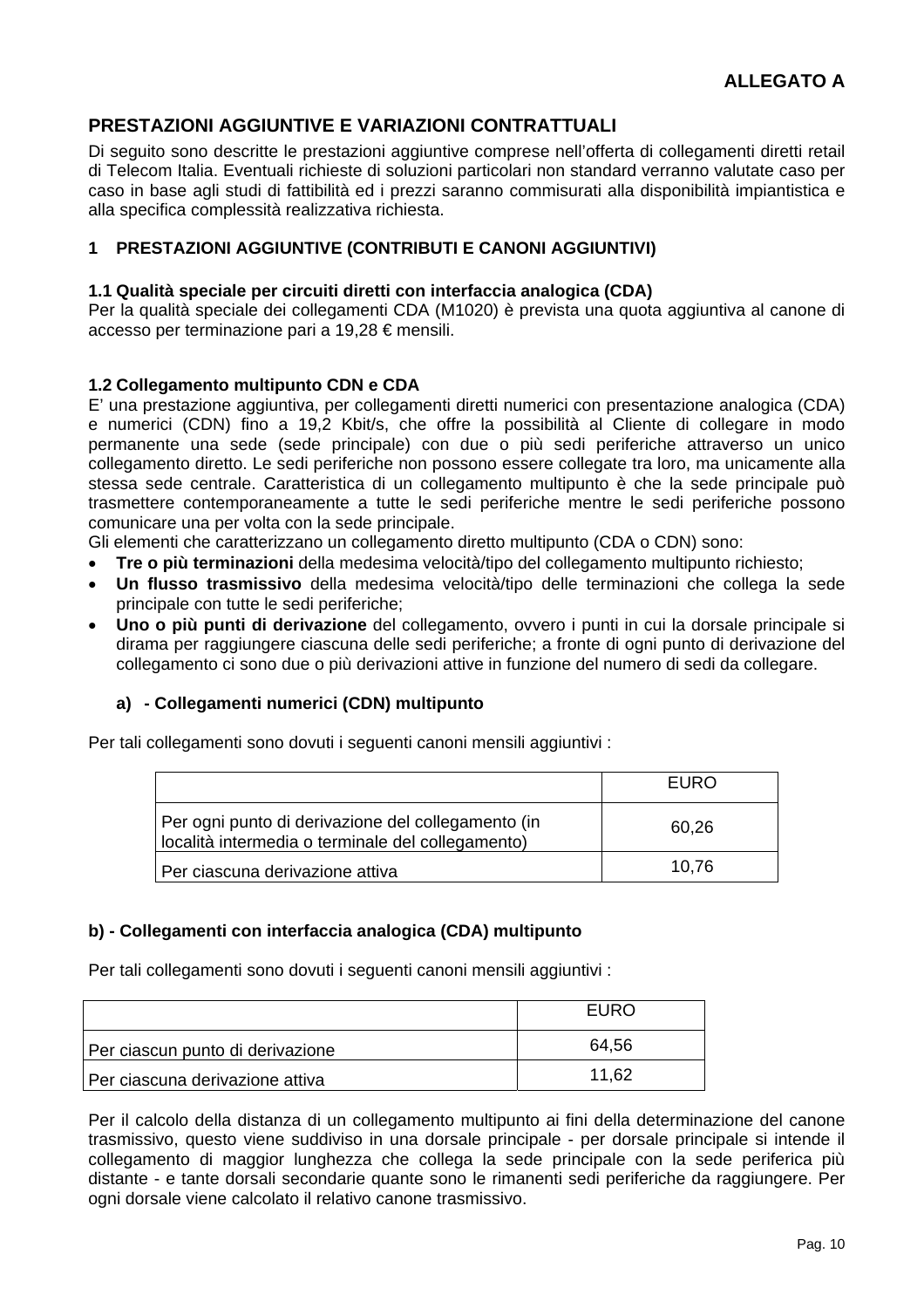## **1.3 Rete privata Virtuale Dedicata (RPV-D) fino a 2Mbit/s**

La prestazione RPV-D è una prestazione aggiuntiva dei collegamenti diretti numerici che consente la costituzione di una rete dedicata fra tre o più sedi della clientela, costituita da terminazioni collocate presso le sedi dell'utilizzatore alla velocità 64Kbit/s, Nx64Kbit/s fino a 2048Kbit/s e da flussi trasmissivi definiti tra di esse alle velocità 64Kbit/s, Nx64Kbit/s fino a 768Kbit/s.

Per ogni terminazione della RPV-D il Cliente dovrà definire, in fase di ordine, la velocità di accesso da realizzare, ossia la velocità delle singole terminazioni in sede d'utente e le relazioni tra dette sedi (flussi trasmissivi), in termini di terminazioni da collegare e di velocità dei relativi flussi, nonché le posizioni (time-slot) all'interno della trama a 2 Mbit/s su cui attestare dette relazioni.

Il servizio RPV-D prevede l'accesso multicanale di tipo strutturato a velocità Nx64Kbit/s o 2Mbit/s, che consiste nell'attivazione di flussi trasmissivi dalla terminazione multicanale verso più terminazioni della RPV-D. La sede principale è sempre realizzata utilizzando una terminazione a velocità Nx64Kbit/s o 2Mbit/s con accesso multicanale.

Gli elementi che caratterizzano una RPV-D sono:

- le terminazioni, collocate presso le sedi d'utente, che costituiscono i punti di accesso alla RPV-D; le terminazioni vengono fornite alle velocità di 64Kbit/s, Nx64Kbit/s, 2048Kbit/s con le relative interfacce DTE/DCE.
- i flussi di velocità da 64Kbit/s a 768Kbit/s (64Kbit/s, 128Kbit/s, 256Kbit/s, 384Kbit/s, 512Kbit/s, 768Kbit/s), che collegano tra loro le sedi secondo le necessità evidenziate dal Cliente nella richiesta
- i time slot, identificati nella richiesta, che identificano le posizioni nella trama a 2 Mbit/s su cui attestare le relazioni tra sedi.

I collegamenti e le terminazioni costituenti la rete possono essere acquisiti secondo l'offerta standard o pluriennale prevista nei relativi listini, alla fascia di spesa cui il Cliente si colloca. Le componenti dei prezzi di tali collegamenti e terminazioni sono:

- − contributo per terminazione in funzione della velocità di accesso;
- − canone mensile di accesso per ogni terminazione in funzione della velocità;
- − canone mensile trasmissivo per ogni singolo flusso definito tra le terminazioni di rete in funzione della velocità e della distanza.

Agli importi dovuti per tali collegamenti e terminazioni vanno sommati i seguenti importi aggiuntivi come corrispettivo per le funzionalità di definizione e configurazione delle terminazioni di rete e dei collegamenti di competenza del Cliente per le correlate funzionalità di controllo e gestione:

|                                                                                                                          |         | <b>TIPO DI OFFERTA</b> |                  |
|--------------------------------------------------------------------------------------------------------------------------|---------|------------------------|------------------|
|                                                                                                                          | Annuale | <b>Biennale</b>        | <b>Triennale</b> |
| Contributo di attivazione per configurazione di                                                                          | 516,46  | 516,46                 | 516,46           |
| rete                                                                                                                     |         |                        |                  |
| Canone mensile per ogni terminazione di rete                                                                             | 51,65   | 45,00                  | 40,00            |
| Contributo per la variazione<br>della<br>configurazione dei collegamenti tra le<br>terminazioni, a richiesta del Cliente | 25,82   | 25,82                  | 25,82            |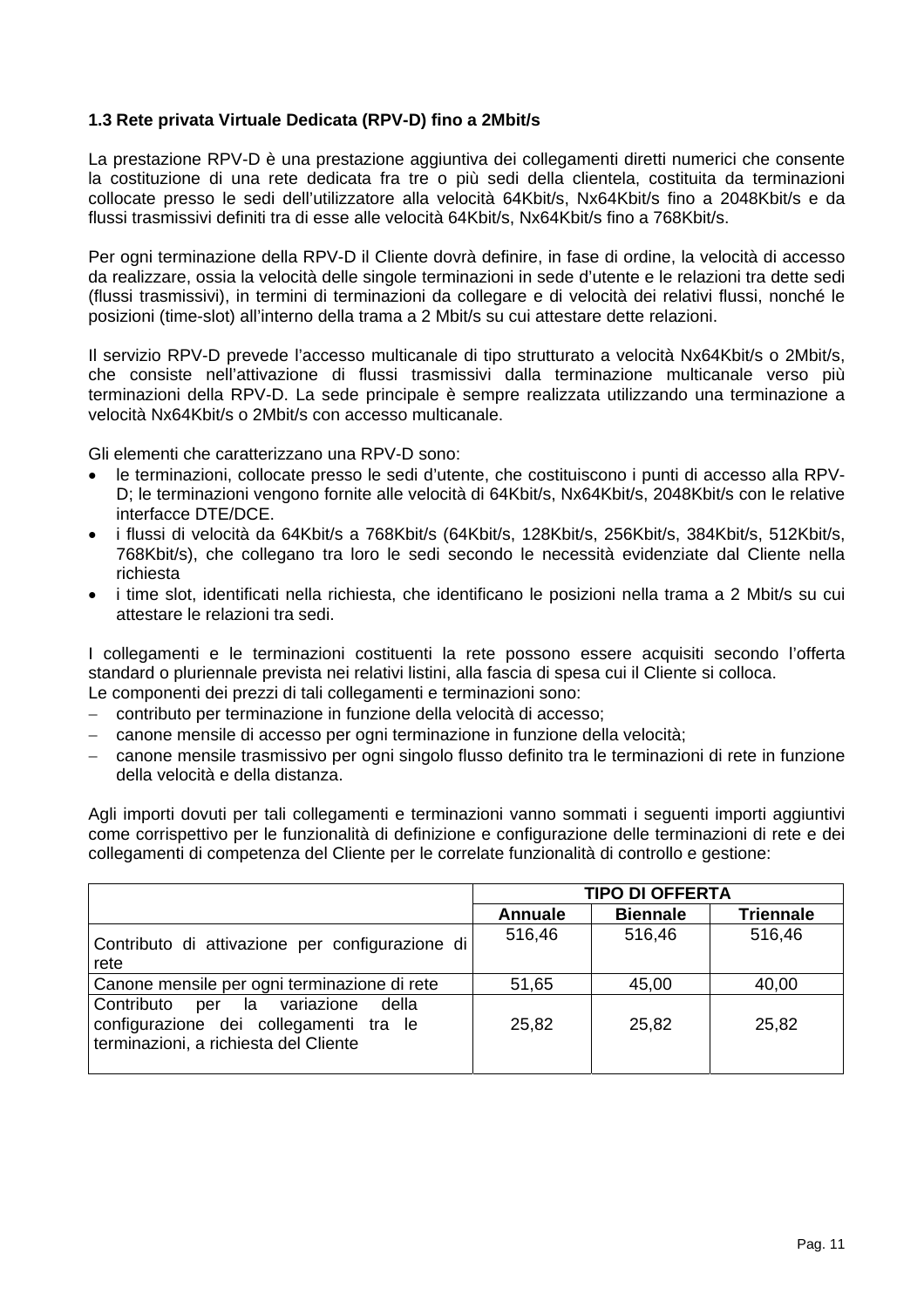## **1.4 Rete Privata Virtuale Dedicata (RPV-D) ad alta velocità**

Si tratta dell'estensione ai collegamenti ad elevata velocità della prestazione aggiuntiva di definizione e configurazione delle terminazioni di rete e dei collegamenti di competenza del Cliente, per le correlate funzionalità di controllo e gestione.

La cessione della prestazione di RPV-D ad alta velocità è subordinata all'esito di uno specifico studio di fattibilità.

#### **1.4.1 PRICING DI BASE**

- I flussi trasmissivi e le terminazioni fino a 2Mbit/s costituenti la rete possono essere acquisiti secondo l'offerta standard o pluriennale prevista nei relativi listini alla fascia di spesa in cui il Cliente si colloca;
- Le condizioni economiche dei flussi trasmissivi e terminazioni > 2Mbit/s in fibra ottica sono le seguenti:

|              | <b>CANONE MENSILE DI</b><br><b>ACCESSO</b> |                                       | <b>CANONE MENSILE TRASMISSIVO - CLASSI DI DISTANZA DEL</b><br><b>COLLEGAMENTO (*)</b> |             |              |              |              |
|--------------|--------------------------------------------|---------------------------------------|---------------------------------------------------------------------------------------|-------------|--------------|--------------|--------------|
| Velocità di  | Per ogni                                   | Per ogni<br>terminazione<br>co-locata | Fino 60 km                                                                            | 60 - 300 Km |              | Oltre 300 km |              |
| trasmissione | terminazione                               |                                       | Quota per km                                                                          | Quota fissa | Quota per km | Quota fissa  | Quota per km |
| 34Mbit/s     | 1.634.95                                   | 657,31                                | 189.01                                                                                | 9.459.00    | 31,36        | 18.225.00    | 2,14         |
| 155Mbit/s    | 4.720,43                                   | 1.971,93                              |                                                                                       |             |              |              |              |

## *NOTA BENE: nel caso di flussi trasmissivi e terminazioni >= 34 Mbit/s è possibile applicare una valorizzazione a progetto, previa verifica con il Marketing*

All'atto dell'ordine di una nuova rete RPV-D ad alta velocità il Cliente specifica la durata contrattuale prescelta (1 – 2 – 3 anni) che vale per tutti i flussi richiesti nell'ordine in oggetto e per tutti i flussi che potranno essere richiesti in seguito come ampliamento della rete.

#### **1.4.2 PRICING AGGIUNTIVO**

Agli importi dovuti per tali collegamenti e terminazioni vanno sommati i seguenti importi come corrispettivo per le funzionalità di definizione e configurazione delle terminazioni di rete e dei collegamenti di competenza del Cliente :

- − *Contributo di attivazione per configurazione di rete :* euro 1.032,91
- − *Canone mensile aggiuntivo di abbonamento* per ogni terminazione di rete:

| Velocità della | <b>TIPO DI OFFERTA</b> |                 |                  |  |  |
|----------------|------------------------|-----------------|------------------|--|--|
| terminazione   | Annuale                | <b>Biennale</b> | <b>Triennale</b> |  |  |
| 2 Mbit/s       | 51,65                  | 46.48           | 41,32            |  |  |
| 34 Mbit/s      | 198,32                 | 198,32          | 198,32           |  |  |
| 155 Mbit/s     | 520,59                 | 520,59          | 520,59           |  |  |

− *Contributo per la variazione della configurazione dei collegamenti tra le terminazioni,* a richiesta del Cliente :euro 51,65

Le velocità consentite per i singoli flussi trasmissivi tra le terminazioni sono:

− 2 Mbit/s

− 34 Mbit/s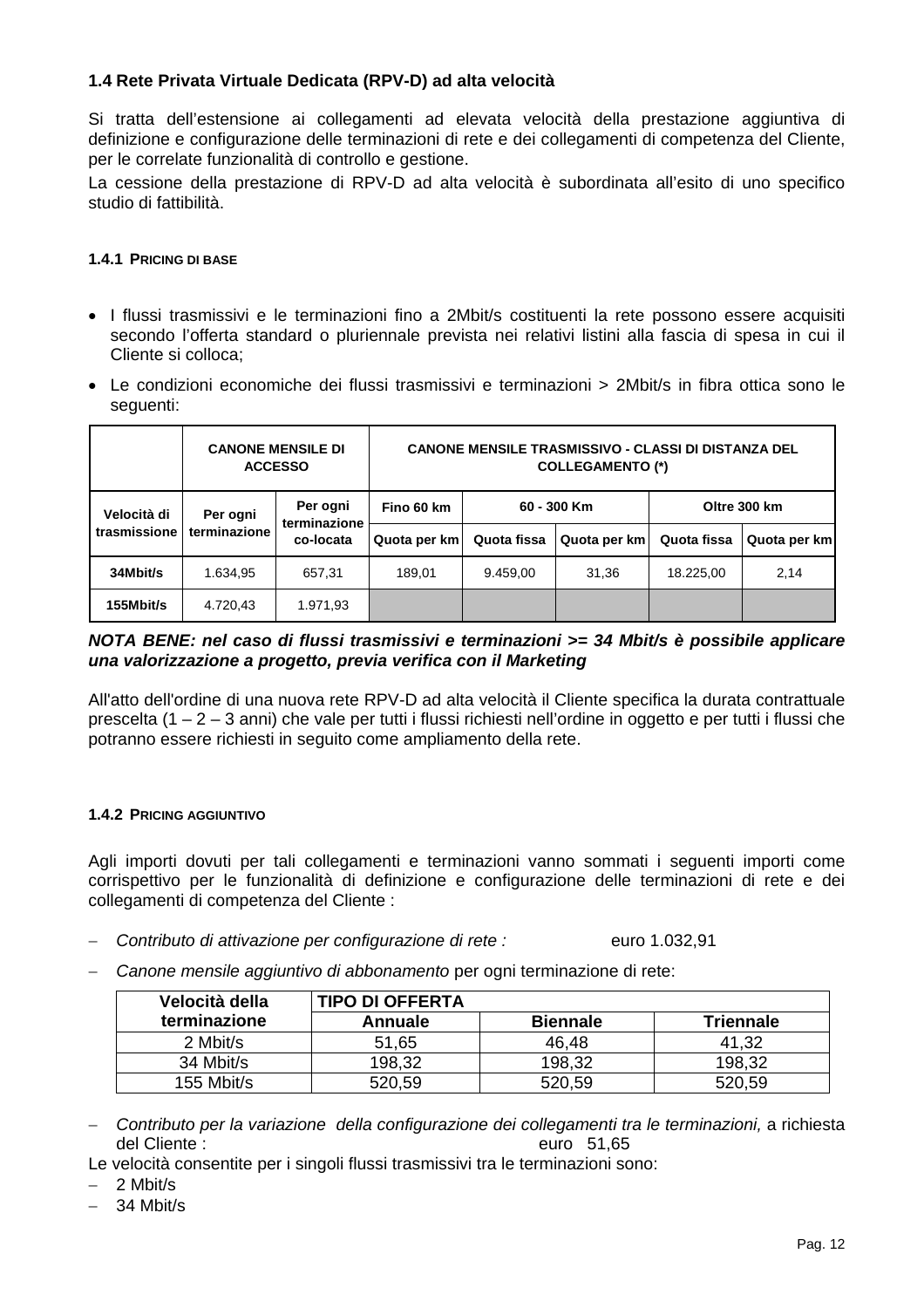## **1.5 RPV-D unificata**

Rappresenta la possibilità di combinare l'offerta di RPV-D da 64 kbit/s fino a 2 Mbit/s con quella della RPV-D ad alta velocità (oltre 2 Mbit/s).

In particolare, le funzionalità di definizione e configurazione delle terminazioni di rete e dei collegamenti di competenza del Cliente e le correlate funzionalità di controllo e gestione sono applicabili a terminazioni di rete con velocità da 64 Kbit/s fino a 155 Mbit/s.

I canoni e i contributi dovuti dal Cliente per questa tipologia di prestazione sono gli stessi già definiti, in funzione delle velocità trasmissive e delle durate contrattuali richieste, per le prestazioni di RPV-D fino a 2 Mbit/s ed RPV-D ad Alta Velocità (da 2 Mbit/s fino a 155 Mbit/s).

Come per la RPV-D ad alta velocità tale servizio è sottoposto ad analisi di fattibilità preventiva.

#### **1.6 Prestazioni di protezione per collegamenti in fibra ottica con velocità pari a 2 Mbit/s**

#### **1.6.1 Raccordo di accesso protetto**

Il Cliente che richiede la cessione in uso di un collegamento in fibra ottica con velocità = 2Mbit/s può richiedere, limitatamente alla connessione tra la sede di terminazione del collegamento e la centrale Telecom, che il raccordo di accesso alla centrale sia protetto attraverso la diversità di percorso fisico e lo scambio automatico di instradamento.

Tale prestazione può essere valorizzata a progetto in base all'esito dello studio di fattibilità di Rete, previa valutazione del Marketing

#### **1.6.2 Diversità di instradamento**

La prestazione può essere richiesta per coppie di collegamenti in fibra ottica con velocità = 2Mbit/s tra stesse sedi e fornisce la diversificazione di percorso di un collegamento rispetto all'altro. Tale prestazione può essere valorizzata a progetto in base all'esito dello studio di fattibilità di Rete, previa valutazione del Marketing

#### **1.6.3 Diversità di apparato per coppie di collegamenti in diversità di instradamento (DUAL HOMING)**

La prestazione può essere fornita qualora il Cliente richieda la cessione in uso di una coppia di collegamenti in fibra ottica con velocità = 2Mbit/s in diversità di instradamento, terminati su stesse sedi e richieda inoltre l'attestazione dei due collegamenti su apparati diversi.

Tale prestazione può essere valorizzata a progetto in base all'esito dello studio di fattibilità di Rete, previa valutazione del Marketing.

#### **1.6 Collegamenti temporanei**

Tale modalità di offerta prevede che la fornitura dei collegamenti diretti numerici fino a 2 Mbit/s possa essere richiesta senza il vincolo di durata contrattuale pari ad un anno e con un minimo 10gg. All'atto della richiesta il Cliente indica il periodo (in giorni) per il quale desidera che il collegamento venga reso disponibile. In ogni caso la cessazione del circuito è subordinata all'invio da parte del Cliente di un esplicito ordine di cessazione, in mancanza del quale la durata di affitto del collegamento è automaticamente prorogata.

Per i collegamenti temporanei così definiti, si applicano: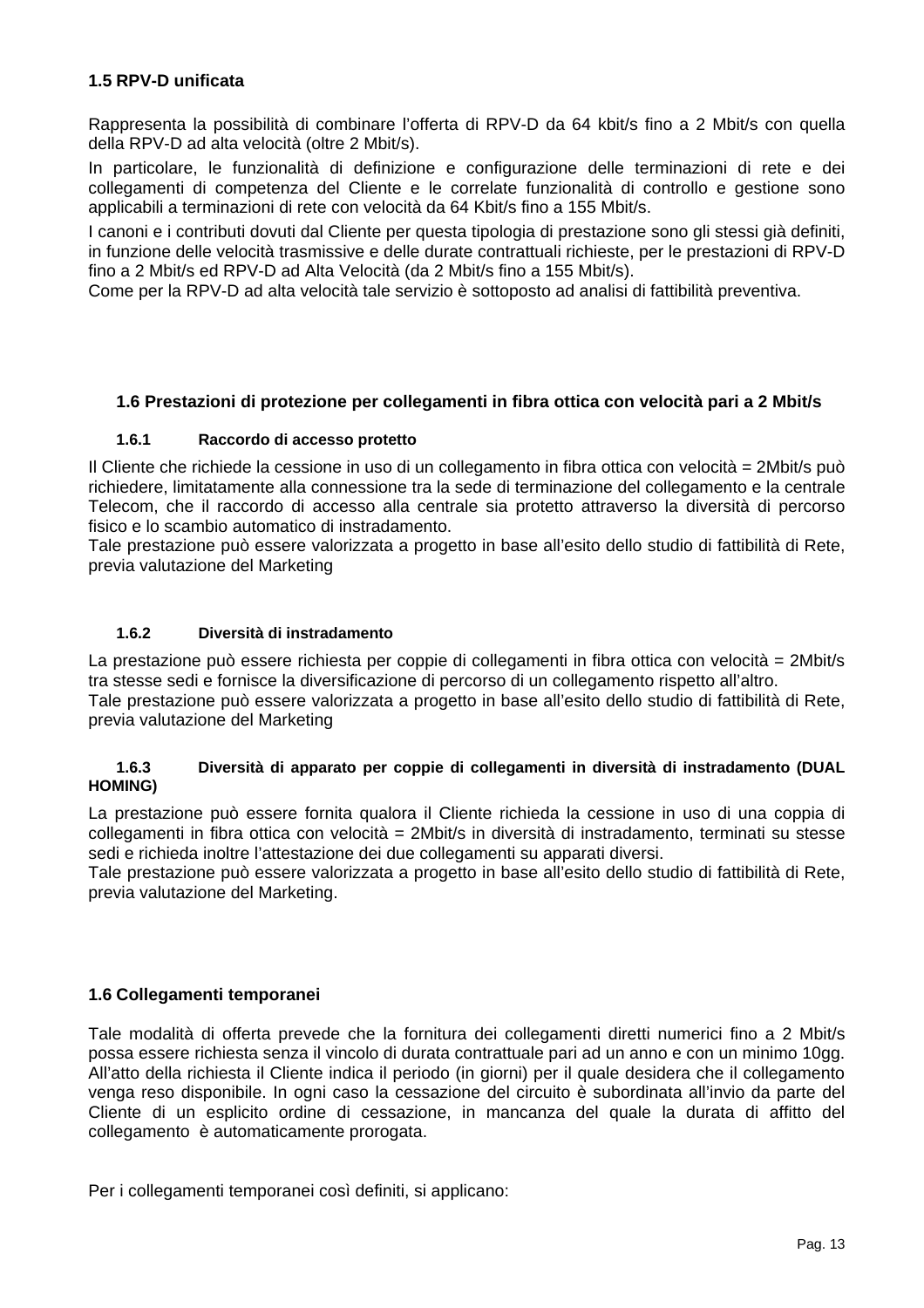- per i collegamenti diretti analogici e numerici di velocità inferiore a 64 Kbit/s, i contributi di attivazione ed i canoni mensili previsti per i contratti annuali ambedue maggiorati del 25%; i canoni sono rapportati ai giorni effettivi per i quali il collegamento è stato reso disponibile.
- per i collegamenti diretti numerici da 64Kbit/s a 2 Mbit/s, i contributi di attivazione ed i canoni mensili, previsti nel listino relativo all'offerta standard (annuale) con classe di spesa fino a 3 milioni di euro, ambedue maggiorati del 25%; i canoni sono rapportati ai giorni effettivi per i quali il collegamento è stato reso disponibile.

Gli importi dovuti per i collegamenti ceduti nella modalità sopra citata sono esclusi dalla determinazione dei volumi di fatturato per l'accesso ai listini con prezzi ridotti in funzione del volume di spesa, previsti nelle offerte standard e pluriennale.

## **1.7 Collegamenti colocati**

La prestazione di colocazione non è generalmente utilizzabile per la clientela retail a causa delle caratterizzazioni impiantistiche del collegamento con la sede Cliente, viene comunque prevista la specifica voce per i casi in cui è necessario ricorrere a tale fattispecie a seguito, ad esempio, di progetti ad hoc o per situazioni impiantistiche e/o logistiche particolari relative alla specifica sede del Cliente.

Nell'ambito delle fattispecie progettuali sopra descritte, i collegamenti con velocità pari a 2 Mbit/s, di cui una o entrambe le terminazioni risultino colocate con centrali di Telecom Italia o situate presso sito adiacente, usufruiscono di un canone di accesso ridotto per ogni terminazione colocata, fermo restando, nel caso di sito adiacente, quanto dovuto per le soluzioni impiantistiche necessarie.

Il canone di accesso dovuto per ogni terminazione colocata è evidenziato nelle tabelle dei prezzi. Tale canone ridotto si applica anche per le terminazioni a 2Mbit/s di reti RPV-D colocate con centrali di Telecom Italia o situate presso sito adiacente.

## **2 VARIAZIONI CONTRATTUALI (CONDIZIONI ECONOMICHE)**

#### **2.1 Contributo per subentro o variazione del concessionario di una sede del collegamento**

Per subentro o voltura si intende la variazione del soggetto giuridico, pubblico o privato, intestatario della fattura del collegamento diretto: in particolare, si configura la cessione del contratto di fornitura del Servizio esclusivamente da un cliente finale ad un altro cliente finale. Per cliente finale si intende il soggetto persona fisica o giuridica, impresa, ente o associazione, che sia effettivo utilizzatore finale del Servizio, restando pertanto esclusi utilizzi consistenti nella rivendita o nella messa a disposizione di terzi, a qualsiasi altro titolo, del Servizio medesimo.

Per il subentro o voltura è dovuto un contributo di euro 51,65. Per un numero superiore a 100 collegamenti, nel caso di subentro fino ad un massimo di 100 sedi, nel caso di variazione del concessionario, il contributo unitario è pari a euro 25,83, rispettivamente per ogni subentro o per ogni variazione. Se tale numero è superiore a 400, il contributo unitario citato è pari a euro 10.

#### **2.2 Contributo per cambio velocità**

Per ogni cambio di velocità, ad eccezione dei casi di cui al successivo punto 2.3, è dovuto il contributo di attivazione per terminazione previsto per la nuova velocità richiesta.

Non è dovuto il contributo di attivazione per variazioni di velocità interni alle due seguenti classi di velocità :

 1,2 Kbit/s - 64 Kbit/s 128 Kbit/s - 2 Mbit/s.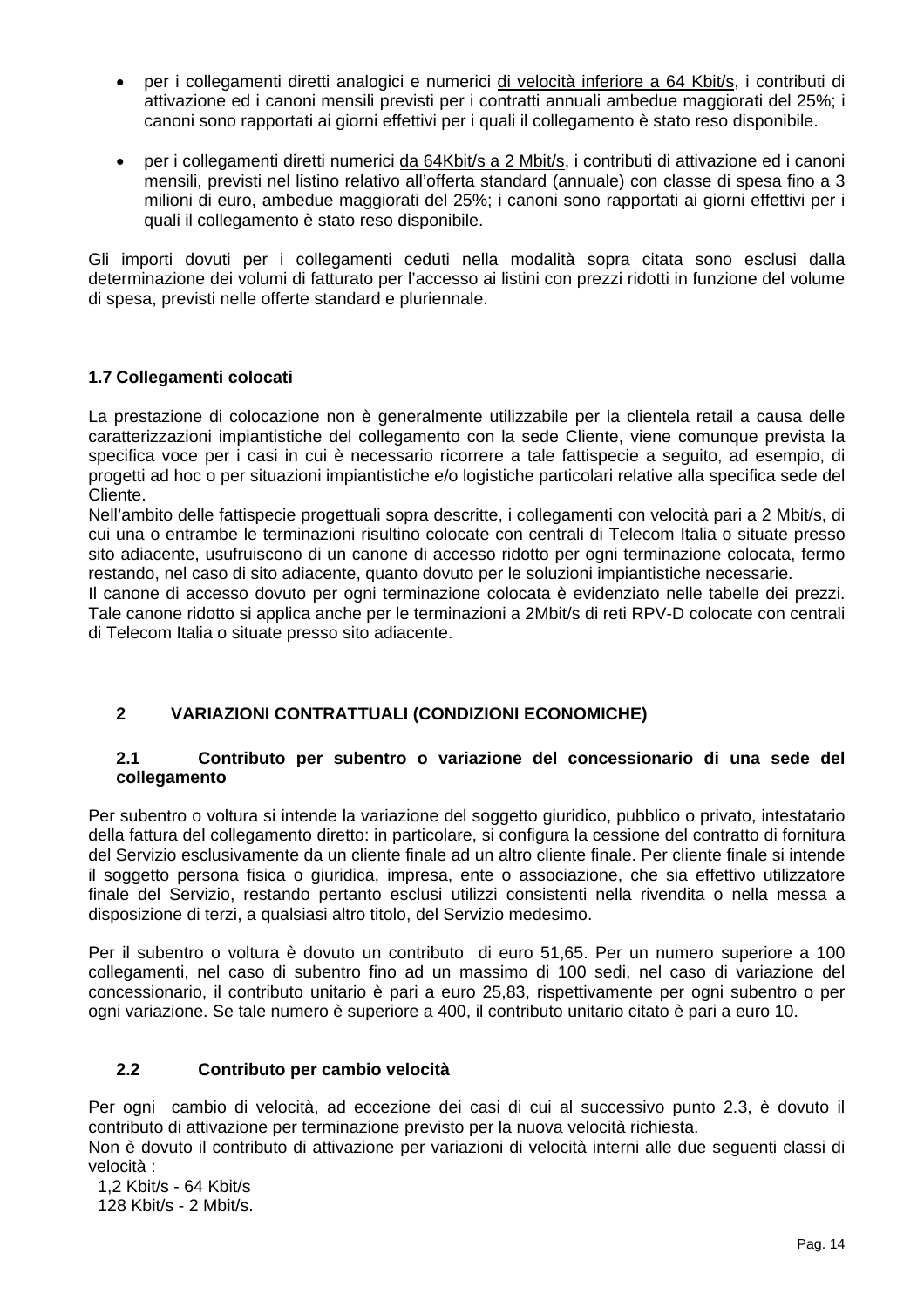#### **2.3 Contributo per modifica di tipologia di collegamenti diretti con interfaccia analogica (CDA)**

Per la trasformazione un collegamento CDA da una tipologia ad un'altra (da 2 a 4 fili, da qualità normale a speciale, e viceversa) sono dovuti i seguenti contributi :

|                                                                                                                                                  | <b>EURO</b> |
|--------------------------------------------------------------------------------------------------------------------------------------------------|-------------|
| Contributo per trasformazione dei collegamenti con presentazione                                                                                 |             |
| analogica da 2 a 4 fili e viceversa                                                                                                              | 51,65       |
| Contributo per trasformazione della qualità dei collegamenti con<br>presentazione analogica da normale (M1040) a speciale (M1020) e<br>viceversa | 51,65       |

#### **2.4 Contributo per Trasloco**

Per il trasloco di una terminazione di un collegamento diretto (CDA o CDN di qualunque velocità) è dovuto il contributo di installazione, previsto per la tipologia/velocità di quel collegamento, per la terminazione che viene traslocata.

Qualora il trasloco sia richiesto prima che siano trascorsi 6 mesi dalla data di attivazione del collegamento (DEC) sarà addebitato al Cliente anche un importo pari ai ratei di canone del precedente collegamento fino alla copertura di 6 mesi.

Per collegamenti CDA o CDN fino a 2Mbit/s, realizzati su coppie in rame, nel caso che il trasloco della terminazione venga effettuato all'interno dello stesso edificio, l'importo dovuto è pari al 50% del contributo di attivazione previsto.

Il trasloco di una terminazione di un collegamento diretto che comporta la variazione della centrale di riferimento, comporterà, oltre la corresponsione del contributo di installazione previsto per la terminazione traslocata, anche il ricalcolo del canone trasmissivo in funzione della nuova distanza.

## **2.5 Contributo per variazione interfaccia (CDN fino a 2 Mbit/s)**

Qualora il Cliente richieda, per la terminazione di un collegamento CDN di capacità fino a 2Mbit/s già consegnato, una variazione dell'interfaccia precedentemente richiesta nell'ordine, sarà addebitato per l'intervento di sostituzione, il 50% del contributo di attivazione purché la nuova interfaccia sia compresa nella presente offerta di Telecom Italia .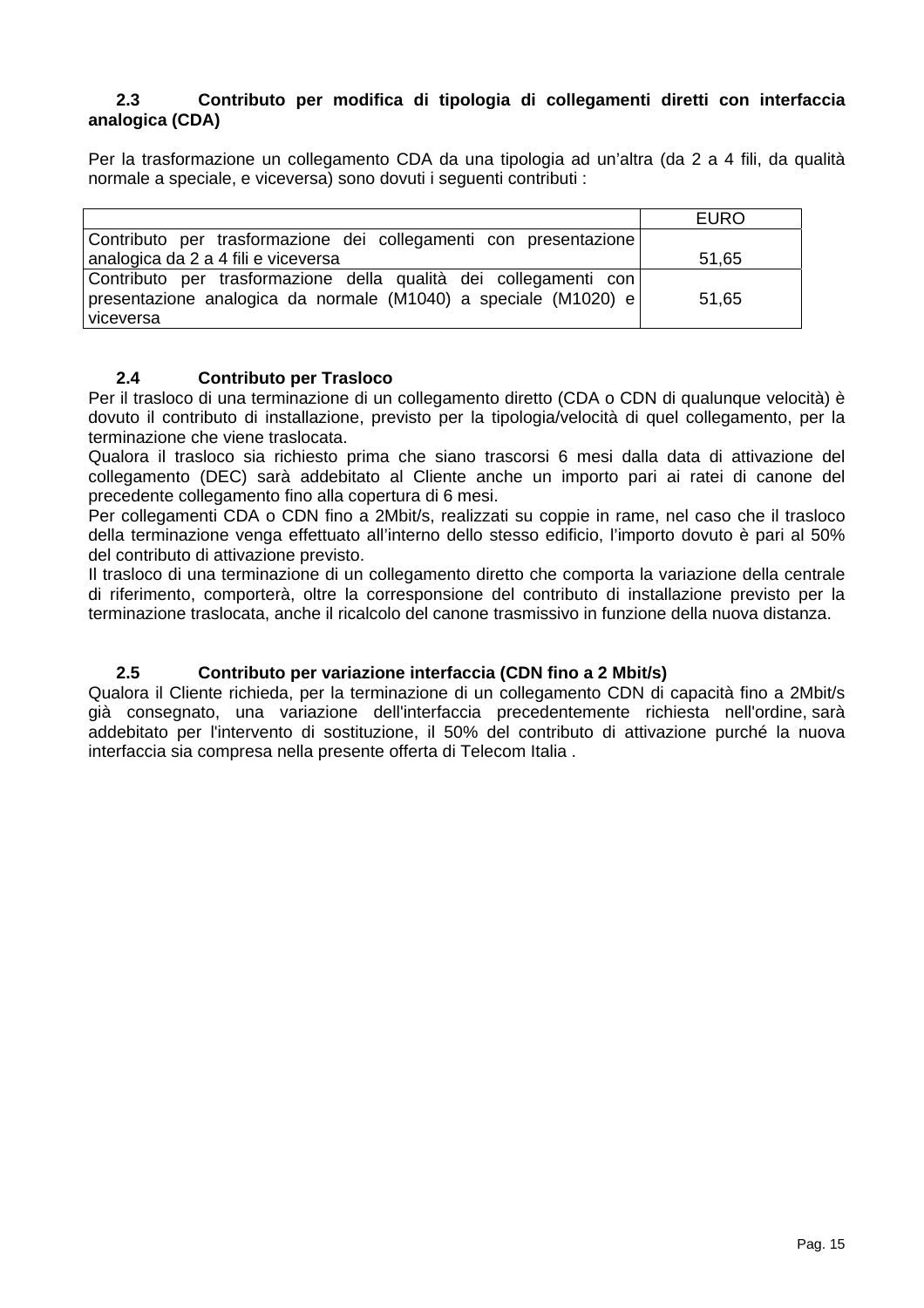## **PARTE PRIMA**

## **SERVICE LEVEL AGREEMENT BASE PER LA FORNITURA DI LINEE AFFITTATE RETAIL PUNTO-PUNTO**

## **1 TEMPO DI CONSEGNA**

Il tempo di consegna è definito come il numero dei giorni solari intercorrenti tra la data di presentazione della richiesta e la data in cui il circuito viene reso effettivamente disponibile al Cliente.

La richiesta, effettuata in forma scritta, dovrà essere indirizzata alla struttura competente di Telecom Italia, utilizzando le informazioni contenute nell'elenco riportato sul sito Web di Telecom Italia, dal lunedì al venerdì (esclusi i festivi) nell'orario 8.00-16.00.

Nel caso le richieste pervenissero fuori dall'orario indicato, il numero dei giorni comincerà a decorrere dal primo giorno lavorativo successivo alla richiesta.

Si definisce pertanto la Data di Inizio Termini (**DIT**) pari alla data dalla quale decorre il tempo di consegna.

L'effettiva consegna del circuito è definita sulla base della relazione tecnica firmata dalle parti sull'effettivo funzionamento del circuito. Si definisce pertanto la Data di Effettiva Consegna (**DEC)**  pari alla data di consegna del circuito.

#### **1.1 Offerta standard (annuale) e pluriennale**

Per ogni circuito ordinato Telecom Italia garantisce, salvo diversa richiesta scritta da parte del Cliente, un tempo di consegna pari al massimo ai valori contenuti nella seguente tabella:

#### **Tempi massimi di consegna garantiti**

| Tipo di circuito           | Tempo massimo di consegna |
|----------------------------|---------------------------|
| CDA e CDN $\leq$ 64 Kbit/s | Entro 30 giorni           |
| CDN>64 Kbit/s e <2Mbit/s   | Entro 45 giorni           |
| CDN 2 Mbit/s               | Entro 60 giorni           |

#### **Tab.1**

Qualora Telecom Italia, per le motivazioni di cui ai punti 1), 2), 3) del successivo paragrafo 1.2, non sia in grado di rispettare il tempo massimo di consegna di cui alla tabella 1, si impegna a darne comunicazione al Cliente entro 15 giorni solari dalla DIT, indicando la nuova data prevista per la consegna.

Nel caso di richieste di quantità significative di collegamenti a 2Mbit/s su una stessa direttrice e/o su una stessa sede e di collegamenti con velocità superiore a 2 Mbit/s, è facoltà del Cliente richiedere un'analisi di fattibilità finalizzata all'ottimale definizione della data di consegna del collegamento. Telecom Italia risponderà alla richiesta di analisi di fattibilità entro 15 giorni solari; tale analisi avrà validità di un mese, entro cui il Cliente potrà formalizzare i relativi ordini. Nel caso di collegamenti sottoposti ad analisi di fattibilità si applica lo SLA di provisioning "premium" definito nell'Allegato C paragrafo 1 senza alcun onere aggiuntivo per il Cliente.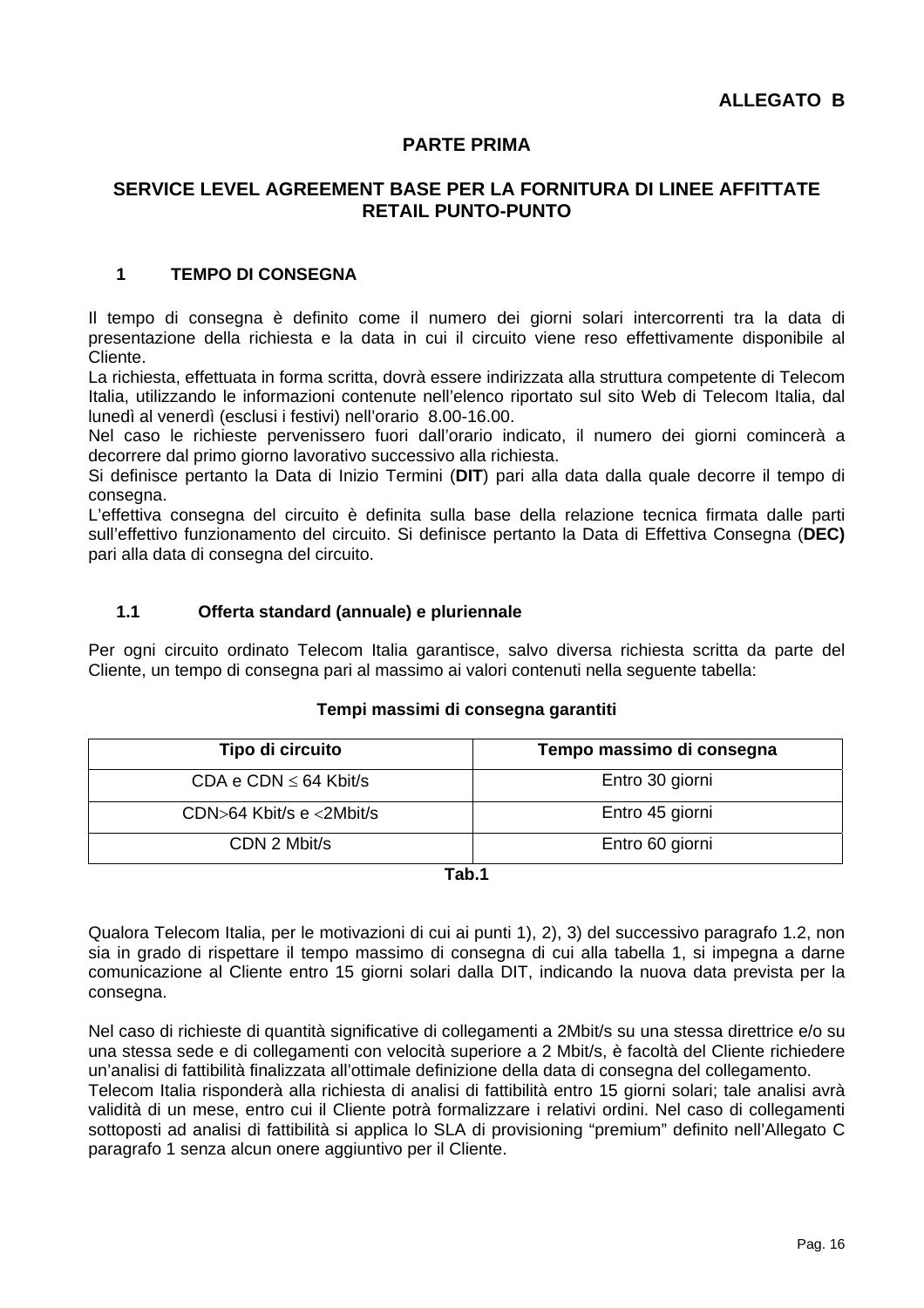## **1.3 Modifiche ai tempi di consegna**

I tempi di consegna di cui alla tabella 1 del paragrafo 1.1 :

- 1) in caso di fermi per causa "permessi enti pubblici o privati", vengono prolungati del tempo necessario per ottenere tali permessi; il prolungamento va comunicato al Cliente;
- 2) nel caso in cui la terminazione d'utente sia collocata in un sito posto in "aree speciali", riconoscibili per l'isolamento e la bassa densità di popolazione (ad es.: le isole con meno di 1000 abitanti, le aree di alta montagna pressoché disabitate, ecc…) e/o in un sito posto in "località disagiate", in quanto non raggiungibili per vie ordinarie o raggiungibili solo con mezzi di trasporto speciali (ad es.: elicottero, funivia, ecc…), Telecom Italia può derogare ai tempi indicati in tabella 1, dandone comunicazione motivata al Cliente e comunicando allo stesso il tempo necessario per la fornitura e la conseguente data di consegna prevista;
- 3) in caso di necessità di adeguare/realizzare infrastrutture trasmissive, sono prolungati del tempo necessario per l'effettuazione di tali attività; in tal caso Telecom Italia si impegna a comunicare al Cliente il tempo necessario e la conseguente data di consegna prevista;
- 4) in caso di inaccessibilità della sede o degli impianti del Cliente, per cause dipendenti dal cliente, vengono incrementati del 20% o, dietro richiesta del Cliente, della durata complessiva dell'indisponibilità fino ad un massimo di 6 mesi dalla DIT, dopo di che l'ordine verrà annullato da Telecom Italia con relativi oneri a carico del Cliente (Allegato B Parte Terza paragrafo 13);
- 5) nel caso di ritardi per causa del Cliente (es. errori od omissioni di dati significativi negli ordini, variazioni richieste durante la realizzazione dei collegamenti) i tempi di consegna dei relativi collegamenti saranno ripianificati a partire dalla data di rimozione degli impedimenti da parte del Cliente, e Telecom Italia darà comunicazione al Cliente della nuova data di consegna .

In tutti i casi di cui ai punti 1), 2), 3), 4) la DEC di consegna sarà considerata da Telecom Italia come data di consegna concordata.

## **2 PENALI A CARICO DI TELECOM ITALIA IN CASO DI RITARDI NELLA CONSEGNA DEI CIRCUITI RICHIESTI**

Qualora Telecom Italia non rispetti i tempi massimi di consegna indicati nel precedente paragrafo 1.1 tabella 1 – eventualmente modificati come definito nel paragrafo 1.2 – o i tempi concordati con il Cliente, corrisponderà al Cliente una penale pari a:

| Ritardo nella consegna          | <b>Penale</b>                                                                                                            |  |
|---------------------------------|--------------------------------------------------------------------------------------------------------------------------|--|
| 1-2 giorni solari               | 30% canone mensile                                                                                                       |  |
| 3-7 giorni solari               | 50% canone mensile                                                                                                       |  |
| 8-15 giorni solari              | 100% canone mensile                                                                                                      |  |
| 16-30 giorni solari             | 200% canone mensile                                                                                                      |  |
| Oltre il 30-esimo giorno solare | Al 200% del canone mensile si aggiunge il 200% del canone<br>giornaliero per ciascun giorno di ritardo oltre il 30-esimo |  |
| Tab.2                           |                                                                                                                          |  |

Le penali richieste dal Cliente, una volta riconosciute e documentate tra Telecom Italia e il Cliente, saranno fatturate al Cliente stesso tramite conguaglio in fattura o corrisposte in altra modalità concordata.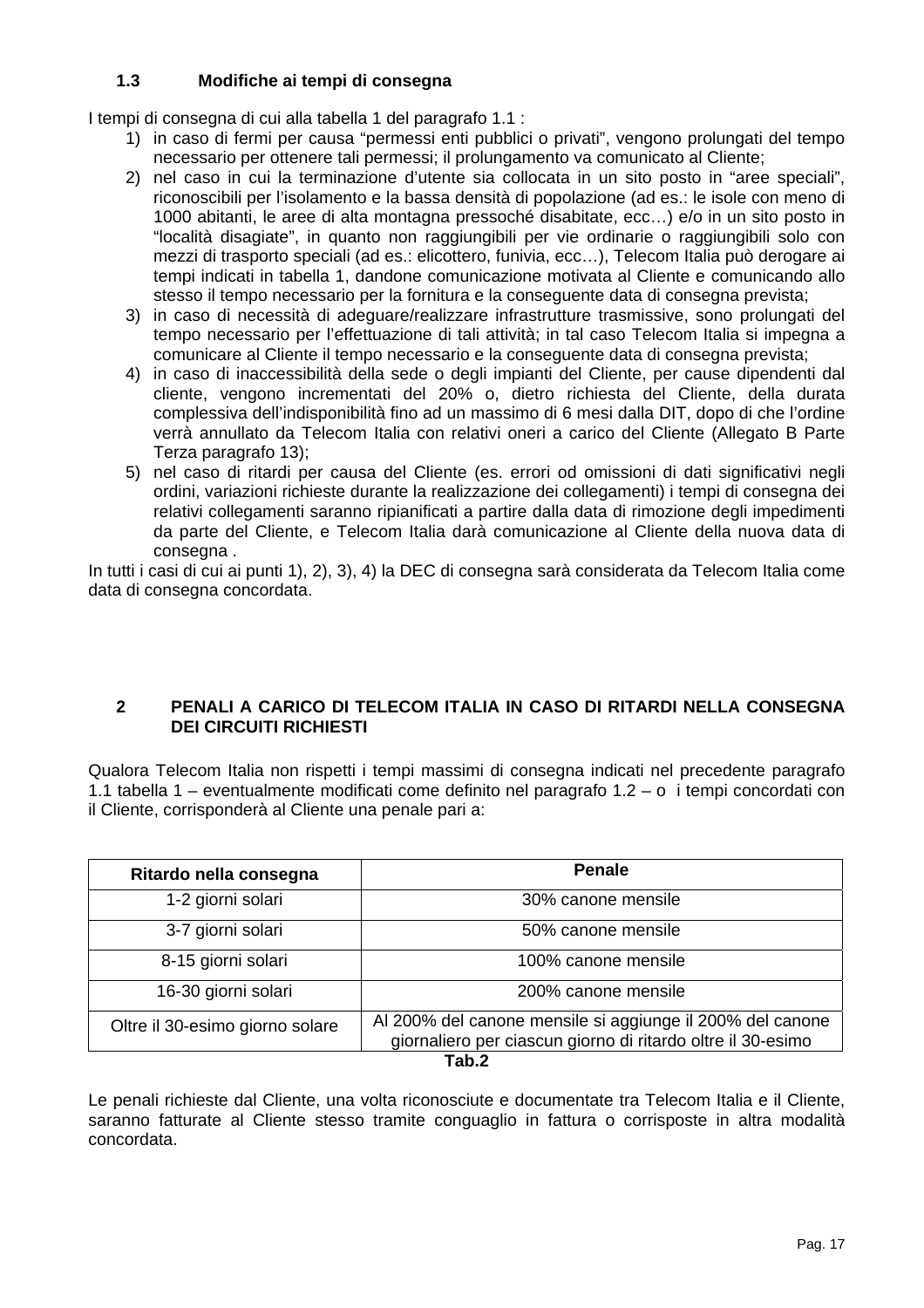## **3 TEMPI DI RIPRISTINO**

## **3.1 Segnalazione del disservizio**

La segnalazione del disservizio dovrà essere effettuata all'apposita struttura centralizzata di Telecom Italia indicata nel contratto, operante 24 ore su 24, per 365 giorni all'anno.

La segnalazione può avvenire via fax/segreteria telefonica o via telefono. Nel primo caso Telecom Italia è tenuta a trasmettere al Cliente, entro un'ora lavorativa dell'avvenuto ricevimento del fax/messaggio, il numero di intervento e l'orario di avvenuta ricezione della segnalazione. Nel caso di segnalazione telefonica, il Cliente di Telecom Italia comunicherà direttamente il numero di intervento e l'ora della segnalazione.

## **3.2 Chiusura del disservizio**

Un disservizio si considera chiuso al momento della sua rimozione da parte di Telecom Italia.

Laddove, a seguito di una segnalazione di disservizio riguardante la rete di Telecom Italia venga riscontrato che tale rete è funzionante e/o che il disservizio è imputabile al Cliente, verrà addebitato al Cliente quanto previsto per intervento a vuoto nel paragrafo 15 Parte Terza del presente allegato B.

Le richieste di assistenza tecnica che si concludono con interventi a vuoto non sono conteggiate ai fini del rispetto dei livelli di disponibilità annua garantiti per i circuiti nel paragrafo 5 del presente allegato (SLA base) e nel paragrafo 3 dell'Allegato C (SLA premium)

## **3.3 Tempi massimi di ripristino**

Il tempo di ripristino del servizio è definito come il numero di ore (solari o lavorative, a seconda dei casi) intercorrenti tra la segnalazione del disservizio e la sua risoluzione da parte di Telecom Italia, fatti salvi i casi di indisponibilità della sede del Cliente.

La riparazione del disservizio avverrà nell'orario 8.00 - 16.00, dal lunedì al venerdì escluso i festivi infrasettimanali, laddove i tempi di ripristino siano espressi in ore lavorative.

I tempi di ripristino garantiti sono definiti nella tabella 3, salvo quanto diversamente concordato con il Cliente :

| Tipo di circuito                | Tempi massimi di ripristino* |
|---------------------------------|------------------------------|
| CDA e CDN $\leq 64$ Kbit/s      | entro 8 ore lavorative       |
| CDN $>64$ Kbit/s e $<$ 2 Mbit/s | entro 4,5 ore lavorative     |
| CDN 2 Mbit/s                    | entro 4,5 ore lavorative     |

\**Da far decorrere dal momento della segnalazione del disservizio*

**Tab.3** 

#### **3.4 Modifiche ai tempi di ripristino**

I tempi di ripristino indicati nel precedente paragrafo 3.3 non si applicano in caso di:

- 1)- cause di forza maggiore;
- 2)- guasti causati da terzi;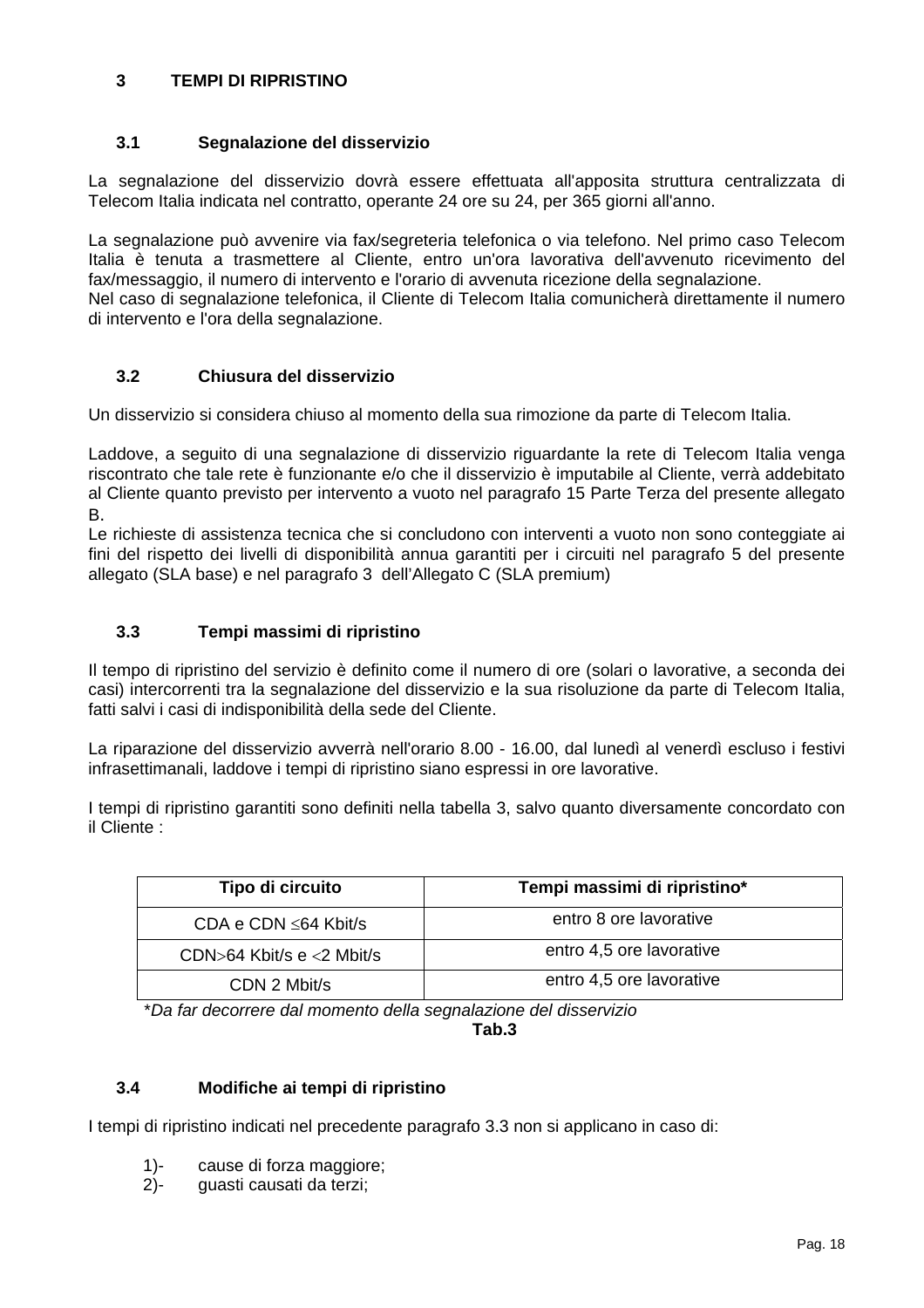- 3)- "causa cliente", ovvero indisponibilità della sede del Cliente, laddove l'accesso a tale sede sia indispensabile per la riparazione del guasto;
- 4) collegamenti posti in "aree speciali" o "località disagiate", così come definite al precedente paragrafo 1.2.

Nei casi di cui ai punti 1 e 2 Telecom Italia si impegna a ripristinare il servizio nel minor tempo possibile.

Nel caso di cui al punto 3, il tempo si considera reiterato.

Nel caso di cui al punto 4, le parti dovranno concordare nuovi tempi di ripristino.

## **4 PENALI A CARICO DI TELECOM ITALIA IN CASO DI RITARDO NELLA RIPARAZIONE DEI CIRCUITI**

Nel caso in cui vi sia un ritardo rispetto ai tempi di ripristino indicati nella precedente tabella 3 del paragrafo 3.4, o quelli diversamente concordati tra le parti, Telecom Italia corrisponderà al Cliente una penale pari a:

| Ritardo di ripristino    | Penale                                                                                                           |
|--------------------------|------------------------------------------------------------------------------------------------------------------|
| Fino a 4 ore             | 25% del canone mensile                                                                                           |
| Oltre 4 e fino a 8 ore   | 100% del canone mensile                                                                                          |
| Oltre 8 e fino a 10 ore  | 200% del canone mensile                                                                                          |
| Ogni ora oltre la decima | Al 200% del canone mensile si aggiunge il 200% del canone<br>giornaliero per ogni ora di ritardo oltre la decima |

## **Tab.4**

Al fine del calcolo dei ritardi di ripristino dal servizio di cui alla tabella 4:

- 1 nei casi in cui i tempi massimi di ripristino garantiti siano espressi in numero di ore lavorative, il ritardo di ripristino va calcolato sulla base dell'orario: 8.00 - 16.00 dal lunedì al venerdì escluso i festivi;
- 2- nei casi in cui i tempi massimi di ripristino garantiti siano espressi in numero di ore solari, il ritardo di ripristino va calcolato sulla base delle ore solari di ritardo.

Le penali richieste dal Cliente, una volta riconosciute e documentate tra Telecom Italia e il Cliente, saranno fatturate al Cliente stesso tramite conguaglio in fattura o corrisposte in altra modalità concordata.

#### **5 DISPONIBILITA' ANNUA**

Per disponibilità annua di un circuito si intende il numero di ore (solari o lavorative, come successivamente specificato) di funzionamento del servizio nell'arco di un anno. La disponibilità è calcolata come il complemento a 100 della indisponibilità annua, quest'ultima rilevata come sommatoria della durata dei disservizi segnalati dal Cliente sul collegamento ed effettivamente riscontrati da Telecom Italia, con esclusione dei disservizi per i quali il tempo di ripristino si modifica, come indicato nel precedente paragrafo 3.4, e degli interventi a vuoto di cui al paragrafo 3.2. La formula utilizzata per il calcolo della disponibilità è la seguente :

 $[1 - \Sigma$  durata guasti/(numero giorni x numero ore/giorno)] x 100

dove :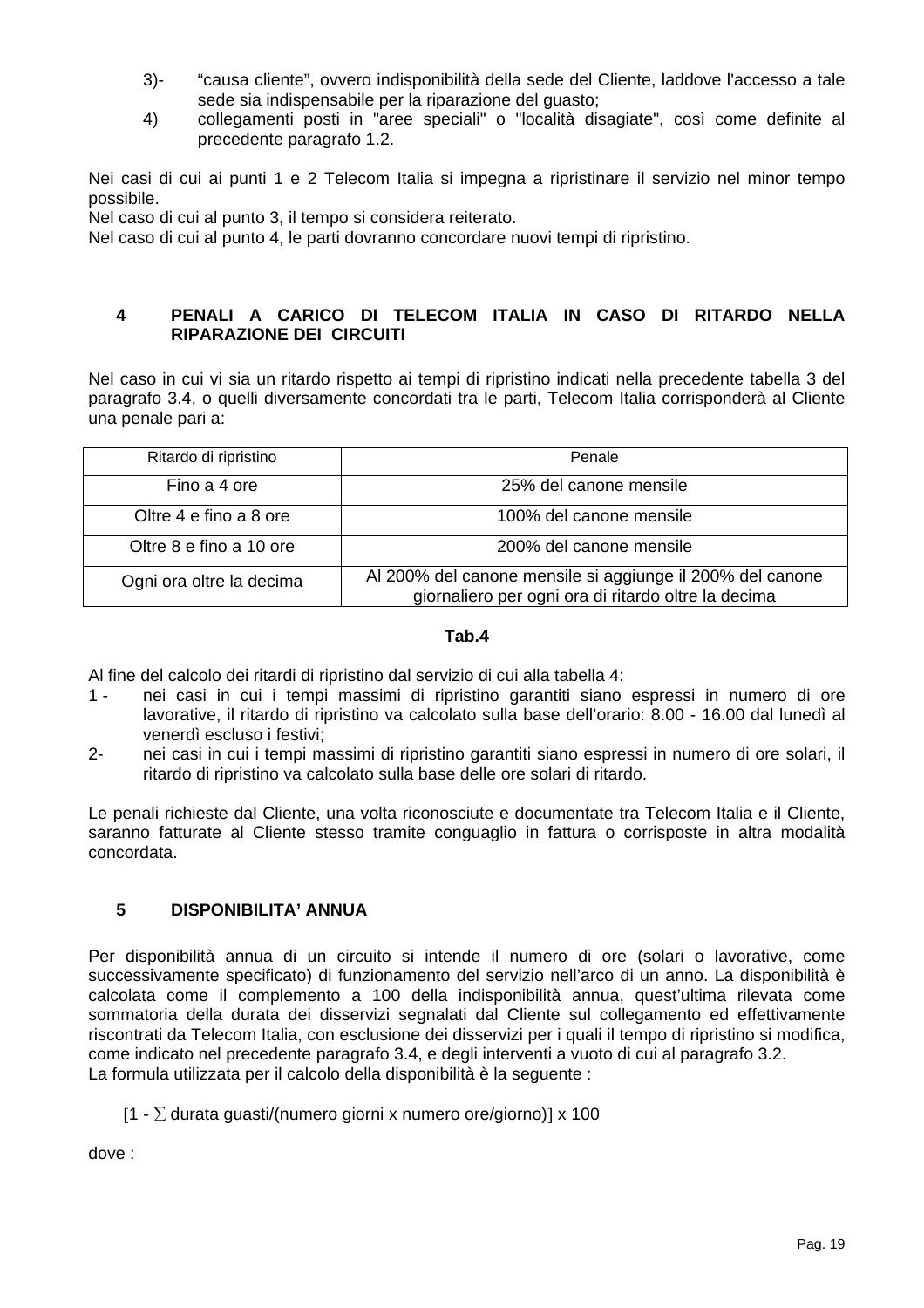- la durata di ciascun guasto (se effettivamente riscontrato) e' espressa in numero di ore (solari o lavorative, secondo il caso) intercorrenti tra la segnalazione del guasto e la sua risoluzione;
- il numero di giorni (solari o lavorativi, secondo il caso) moltiplicato il numero di ore giornaliere (solari o lavorative, rispettivamente) rappresenta il periodo di osservazione considerato, riferibile comunque ad un anno.

Per i circuiti numerici con interfaccia analogica (CDA) e per i circuiti numerici (CDN) con velocità < 2Mbit/s, per i quali il tempo di ripristino è espresso in ore lavorative, la durata di ciascun disservizio e' pari al numero di ore lavorative (calcolate come definito al precedente paragrafo 3.3) intercorrenti tra la segnalazione del disservizio e la sua risoluzione. In questo caso il periodo di osservazione è dato dal numero totale di ore lavorative (numero di giorni lavorativix8ore/giorno) contenute nei 12 mesi successivi alla data di decorrenza del parametro.

#### *La data di decorrenza per il calcolo della Disponibilità è la data di attivazione (DEC) del circuito.*

Telecom Italia garantisce, per ciascun circuito, la disponibilità annua riportata in tabella 5:

| Tipo di circuito                 | Disponibilità % annua |
|----------------------------------|-----------------------|
| CDA e CDN $\leq 64$ Kbit/s       | 94,50%                |
| $CDN > 64$ Kbit/s e $<$ 2 Mbit/s | 96,40%                |
| CDN 2 Mbit/s                     | 98,40%                |
|                                  |                       |

**Tab.5** 

Il parametro è applicabile esclusivamente ai circuiti attivi un intero anno a partire dalla data di decorrenza.

#### **6 PENALI A CARICO DI TELECOM ITALIA IN CASO DI SUPERAMENTO DELLA SOGLIA DI DISPONIBILITA' ANNUA**

Nel caso in cui per un circuito non venga raggiunto, a consuntivo annuale, il livello di disponibilità garantito nella precedente tabella 5, Telecom Italia corrisponderà al Cliente una penale pari a:

| <b>Scostamento</b>                                                     | <b>Penale</b>           |
|------------------------------------------------------------------------|-------------------------|
| Per ogni centesimo di punto % di<br>scostamento dalla soglia garantita | 0,5% del canone mensile |
| таһ б                                                                  |                         |

**Tab.6** 

Qualora il circuito sia cessato o modificato prima della scadenza dell'anno necessario per il calcolo del parametro, Telecom Italia riconoscerà la penale qualora nel periodo di osservazione sia già stata superata la soglia massima di indisponibilità prevista per l'intero anno.

Le penali richieste dal Cliente, una volta riconosciute e documentate tra Telecom Italia e il Cliente, saranno fatturate al Cliente stesso tramite conguaglio in fattura o corrisposte in altra modalità concordata.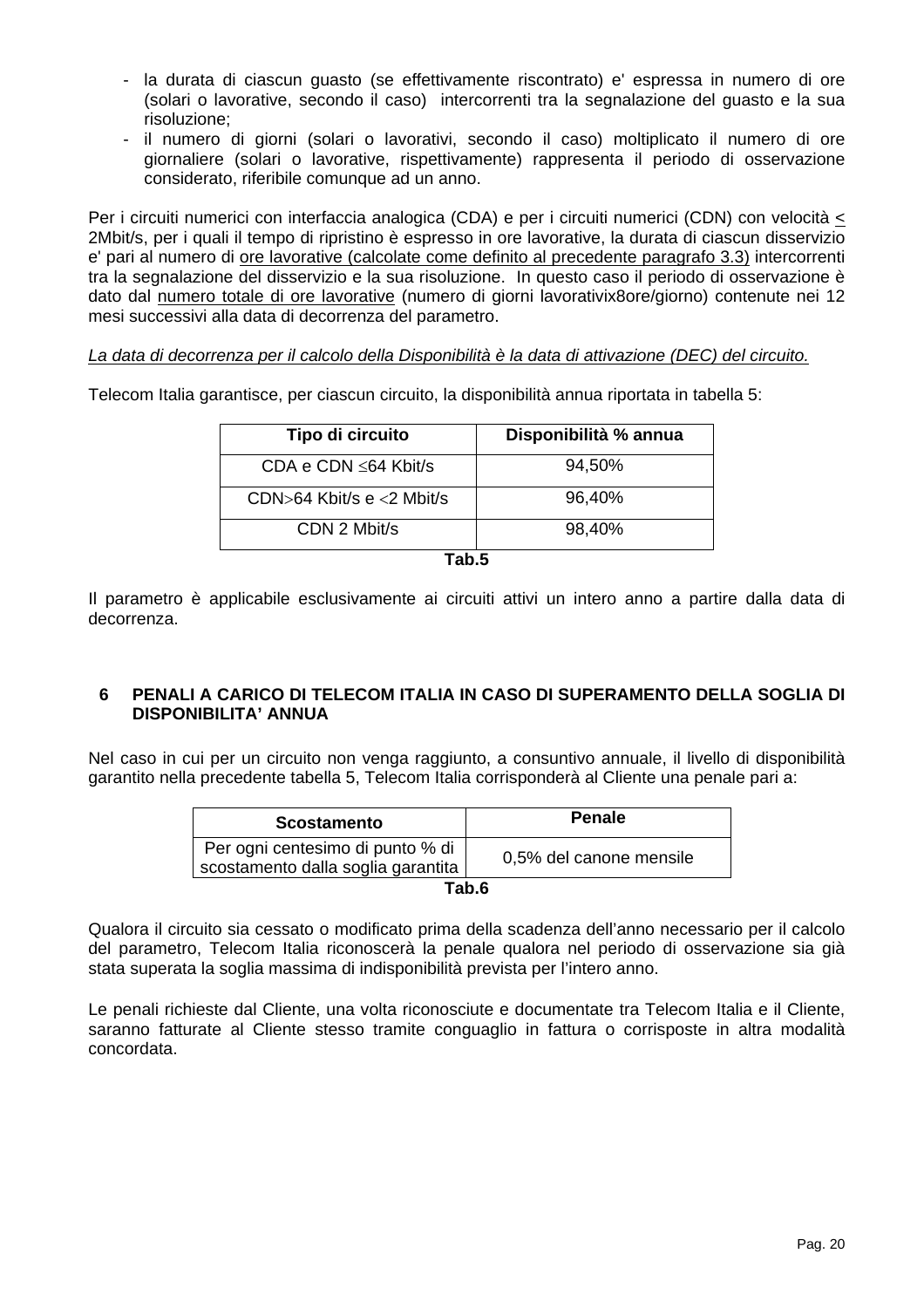## **PARTE SECONDA**

## **SERVICE LEVEL AGREEMENT PER LA FORNITURA DELLE PRESTAZIONI AGGIUNTIVE ALL'OFFERTA DI LINEE AFFITTATE RETAIL**

## **7 TEMPI DI CONSEGNA**

#### **7.1 Prestazione di Collegamento Diretto Multipunto CDA e CDN**

#### **Prima fornitura**

Il tempo di consegna di un collegamento diretto multipunto è dato dal numero di giorni solari intercorrenti tra la DIT e la Data di Effettiva Consegna (DEC), comprovata dal verbale di consegna dell'intero collegamento multipunto richiesto. A partire dalla DEC si applicano le condizioni economiche previste.

I tempi massimi garantiti per la consegna della prestazione di collegamento diretto multipunto (CDA o CDN) sono riportati nella Tabella 7, fatti salvi eventuali diversi accordi con il Cliente o slittamenti dovuti alle motivazioni di cui al paragrafo 1.2 Parte Prima del presente allegato.

| Numero di sedi del Collegamento<br>multipunto | Tempo massimo di consegna<br>(giorni solari) |
|-----------------------------------------------|----------------------------------------------|
| Fino a 5 sedi                                 | $35$ gg                                      |
| Oltre 5 fino a 18 sedi                        | $45$ gg                                      |
| Oltre 18 sedi                                 | 60 gg                                        |
|                                               |                                              |

**Tab. 7** 

Qualora una o più sedi, diverse da quella principale, non possano essere realizzate entro i tempi massimi previsti, per causa del Cliente o per applicabilità degli slittamenti definiti nella Parte Prima paragrafo 1.2, il collegamento multipunto verrà consegnato per le rimanenti sedi. Per le sedi critiche Telecom Italia potrà concordare con il Cliente il rilascio successivo o il loro annullamento, fermo restando in quest'ultimo caso l'addebito al Cliente degli eventuali costi aggiuntivi sostenuti da Telecom Italia.

Qualora Telecom Italia ravvisi difficoltà tecniche nella realizzazione di una o più sedi diverse da quella principale e pertanto ritenga di non essere in grado di rispettare il tempo massimo di consegna garantito si impegna a darne comunicazione al Cliente entro il tempo massimo di consegna previsto per la prestazione ordinata, indicando la nuova data prevista per la consegna.

In tal caso, poiché lo slittamento dei tempi relativo ad una sede si ripercuote sui tempi di consegna dell'intero impianto, Telecom Italia può concordare con il Cliente la consegna dell'impianto richiesto ad esclusione delle sedi critiche.

Tali sedi potranno essere consegnate successivamente in accordo ai tempi tecnici di realizzazione comunicati al Cliente, o potranno essere definitivamente annullate su richiesta del Cliente stesso senza l'applicazione delle penali di cui al paragrafo .

#### **Ampliamenti e variazioni**

Sul collegamento CDA o CDN multipunto già consegnato il Cliente può richiedere l'aggiunta di nuove sedi e il loro trasloco.

Il tempo di consegna delle nuove sedi richieste è di *30 giorni solari*, fatti salvi eventuali diversi accordi con il Cliente o slittamenti motivati come definito nel paragrafo 1.2 Parte Prima.

Nel caso che una nuova sede sia richiesta mentre il collegamento multipunto è ancora in fase di lavorazione la DUC (data ultima di consegna) dell'ampliamento verrà calcolata come segue: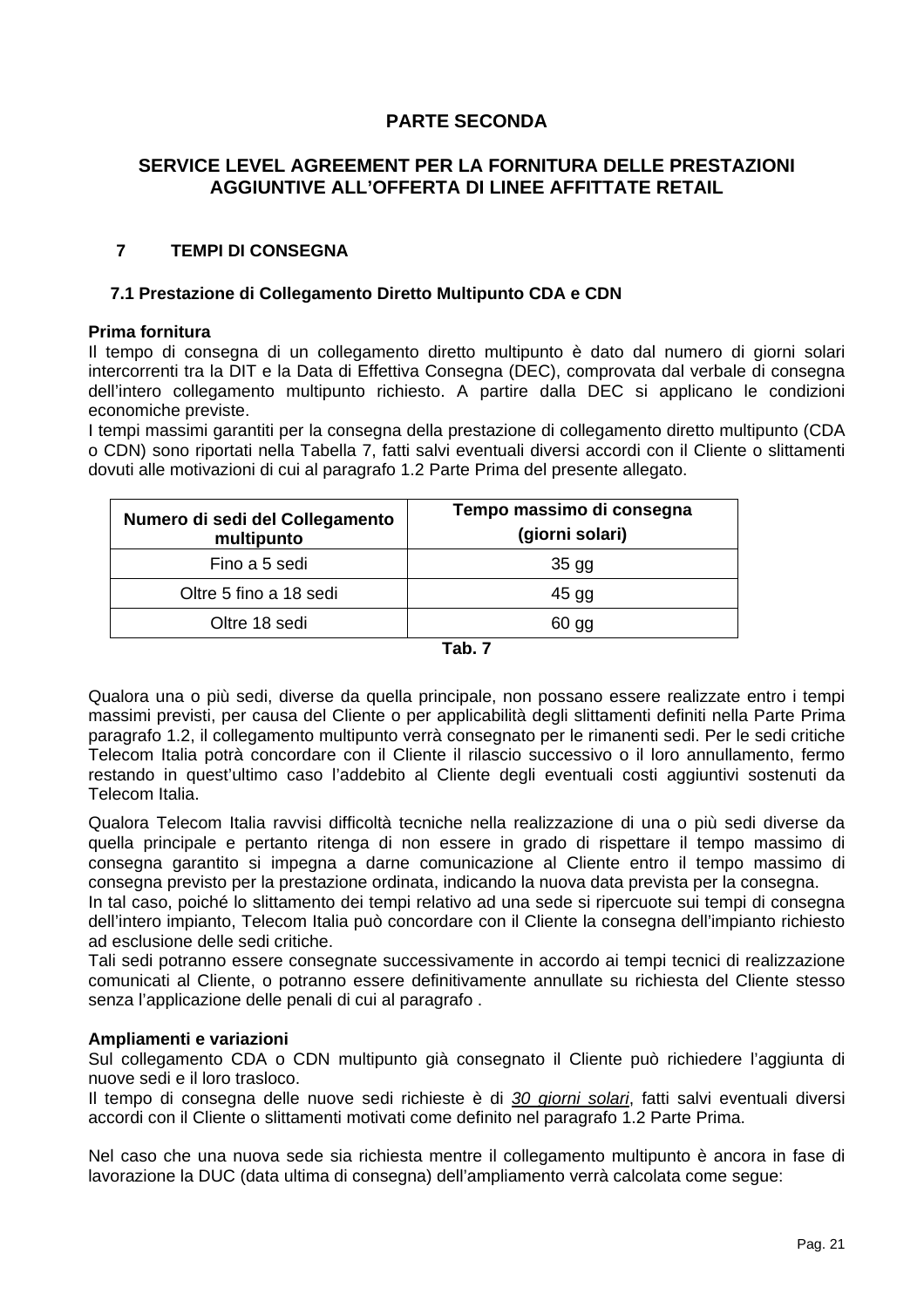- $\triangleright$  nel caso in cui essa risulti inferiore o pari alla DUC del collegamento inizialmente richiesto più 5 giorni, sarà assegnata alla richiesta di ampliamento la DUC del collegamento multipunto iniziale più 5 giorni.
- $\triangleright$  nel caso in cui essa risulti superiore alla DUC del collegamento inizialmente richiesto più 5 giorni, sarà assegnata alla richiesta di ampliamento la sua specifica DUC .
- ¾ qualora con l'ampliamento si raggiunga un numero di sedi che fa cambiare fascia al collegamento multipunto inizialmente richiesto, alla DUC precedentemente definita sarà aggiunto un numero di giorni pari alla differenza dei tempi di consegna previsti tra la nuova e la vecchia fascia del collegamento multipunto (vedi tab.8)

La DUC del collegamento multipunto inizialmente richiesto non subisce variazioni.

Nel caso di richiesta di trasloco di una sede, poiché essa comporta una temporanea interruzione del servizio, essa sarà effettuata con data di consegna concordata tra Telecom Italia e il Cliente, fatti salvi eventuali diversi accordi con il Cliente stesso. In caso di mancato rispetto della data di consegna concordata si applicherà quanto previsto al successivo paragrafo 10.

Ogni variazione richiesta su una sede di un collegamento multipunto mentre è ancora in corso la lavorazione di un precedente ordine sulla stessa sede, avrà come DIT quella della consegna della precedente variazione richiesta.

#### **7.2 Prestazione di Rete Privata Virtuale Dedicata (RPV-D) fino a 2Mbit/s**

#### **Prima fornitura**

Il tempo di consegna di una rete RPV-D è dato dal numero di giorni solari intercorrenti tra la DIT e la Data di Effettiva Consegna (DEC). La RPV-D si considera consegnata al Cliente quando è stata completata la realizzazione di tutte le sedi e flussi trasmissivi che la compongono.

Di norma la realizzazione delle sedi comincia dalla sede principale e continua con le sedi periferiche.

Per ciascuna sede Telecom Italia comunica via fax al punto di contatto di quella sede indicato dal Cliente nell'ordine, la data e l'orario di realizzazione della sede ed effettuazione della verifica funzionale del/i flusso/i attestato/i sulla sede stessa. I primi collegamenti realizzati in continuità tecnica non sono fruibili come servizio fino al completamento dell'intero impianto, in quanto non attivi o, comunque, soggetti a continue interruzioni prolungate e test di verifica fino alla realizzazione dell'ultimo collegamento.

Qualora una o più sedi, diverse da quella principale, non possano essere realizzate entro i tempi massimi previsti, per causa del Cliente o per applicabilità degli slittamenti definiti al paragrafo 1.2 Parte Prima, l'impianto RPV-D verrà consegnato per le rimanenti sedi. Per le sedi critiche Telecom Italia potrà concordare con il Cliente il rilascio successivo o il loro annullamento, fermo restando in quest'ultimo caso l'addebito al Cliente degli eventuali costi aggiuntivi sostenuti da Telecom Italia.

A seguito della realizzazione di tutte le sedi e di tutti i flussi trasmissivi della RPV-D richiesta dal Cliente, ad eccezione delle eventuali sedi critiche, viene stilato il verbale di consegna della rete, che riporta gli estremi di tutti i flussi e sedi facenti parte della stessa e la data di verifica funzionale (collaudo) di tutto l'impianto (Data di Effettiva Consegna). A partire da tale data l'impianto è funzionante nella sua interezza e si applicano le condizioni economiche previste.

A partire dalla DIT Telecom Italia garantirà i tempi massimi di consegna indicati nella Tabella 8 seguente, fatti salvi eventuali diversi accordi con il Cliente o slittamenti motivati definiti nel paragrafo 1.2 Parte Prima.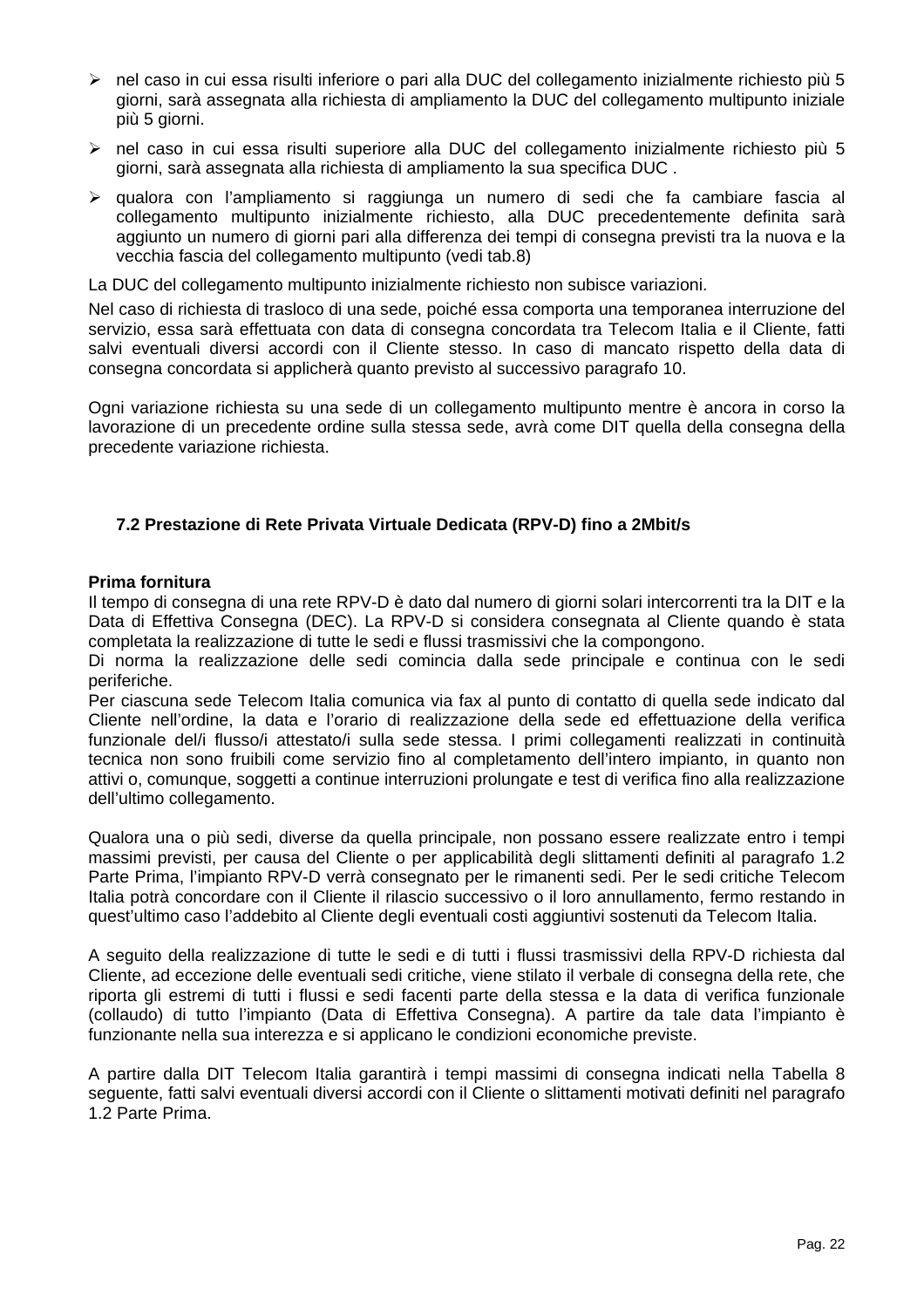| Tempo massimo di consegna (giorni solari) |
|-------------------------------------------|
| 65 gg                                     |
| 75 gg                                     |
| 90 <sub>qq</sub>                          |
|                                           |

#### **Tab. 8**

Qualora Telecom Italia ravvisi difficoltà tecniche nella realizzazione di una o più sedi diverse da quella principale e pertanto ritenga di non essere in grado di rispettare il tempo massimo di consegna garantito si impegna a darne comunicazione al Cliente entro il tempo massimo di consegna previsto per la prestazione ordinata, indicando la nuova data prevista per la consegna.

In tal caso, poiché lo slittamento del tempo di consegna di una sede si ripercuote sui tempi di consegna dell'intero impianto, Telecom Italia può concordare con il Cliente la consegna dell'impianto richiesto ad esclusione delle sedi critiche.

Tali sedi potranno essere consegnate successivamente in accordo ai tempi tecnici di realizzazione comunicati al Cliente, o potranno essere definitivamente annullate su richiesta del Cliente stesso.

## **Ampliamenti successivi (aggiunta di nuove sedi e/o flussi trasmissivi)**

Sulla RPV-D già consegnata il Cliente può richiedere l'aggiunta di nuove sedi e/o di nuovi flussi trasmissivi. Per ciascun incremento di sedi/flussi è dovuto un contributo una tantum, definito nel paragrafo 1.2 dell'Allegato A, per la variazione della configurazione dei collegamenti della rete.

I tempi di consegna degli ampliamenti richiesti sono definiti nella Tabella 9, fatti salvi eventuali diversi accordi con il Cliente o slittamenti motivati definiti nel paragrafo 1.2 Parte Prima.

| Velocità del flusso/terminazione<br>relativo all'ampliamento richiesto | Tempo massimo di consegna<br>degli ampliamenti di RPV-D<br>(giorni solari) |
|------------------------------------------------------------------------|----------------------------------------------------------------------------|
| 64 Kbit/s                                                              | 30                                                                         |
| >64 Kbit/s fino a 768 Kbit/s                                           | 45                                                                         |
| 2 Mbit/s                                                               | 60                                                                         |
|                                                                        |                                                                            |

| ۰.<br>٠<br>- | ۰. |
|--------------|----|
|--------------|----|

Nel caso che un ampliamento sia richiesto mentre la RPV-D è ancora in fase di lavorazione richiesta che verrà presa in considerazione solo se compatibile con la capacità inizialmente richiesta sulla sede principale (altrimenti si dovranno ridefinire i termini contrattuali) - la DUC (data ultima di consegna) dell'ampliamento verrà calcolata come segue:

- ¾ nel caso in cui essa risulti inferiore o pari alla DUC della RPV-D inizialmente richiesta più 5 giorni, sarà assegnata alla richiesta di ampliamento la DUC associata alla RPV-D più 5 giorni.
- ¾ nel caso in cui essa risulti superiore alla DUC della RPV D inizialmente richiesta più 5 giorni, sarà assegnata alla richiesta di ampliamento la sua specifica DUC (vedi tab 10).
- ¾ qualora con l'ampliamento si raggiunga un numero di sedi che fa cambiare fascia alla RPV-D inizialmente richiesta, alla DUC precedentemente definita sarà aggiunto un numero di giorni pari alla differenza dei tempi di consegna previsti tra la nuova e la vecchia fascia della RPVD (vedi tab.9)

La DUC della RPV-D inizialmente richiesta non subisce variazioni.

#### **Variazioni di configurazione**

Sulla RPV-D già consegnata il Cliente può richiedere la variazione della velocità (in aumento o in diminuzione) di terminazioni e/o di flussi esistenti e il trasloco di terminazioni e dei relativi flussi attestati su di esse. Anche per tali variazioni è dovuto un contributo una tantum per la variazione della configurazione dei collegamenti della rete definito nel paragrafo 1.2 dell'Allegato A.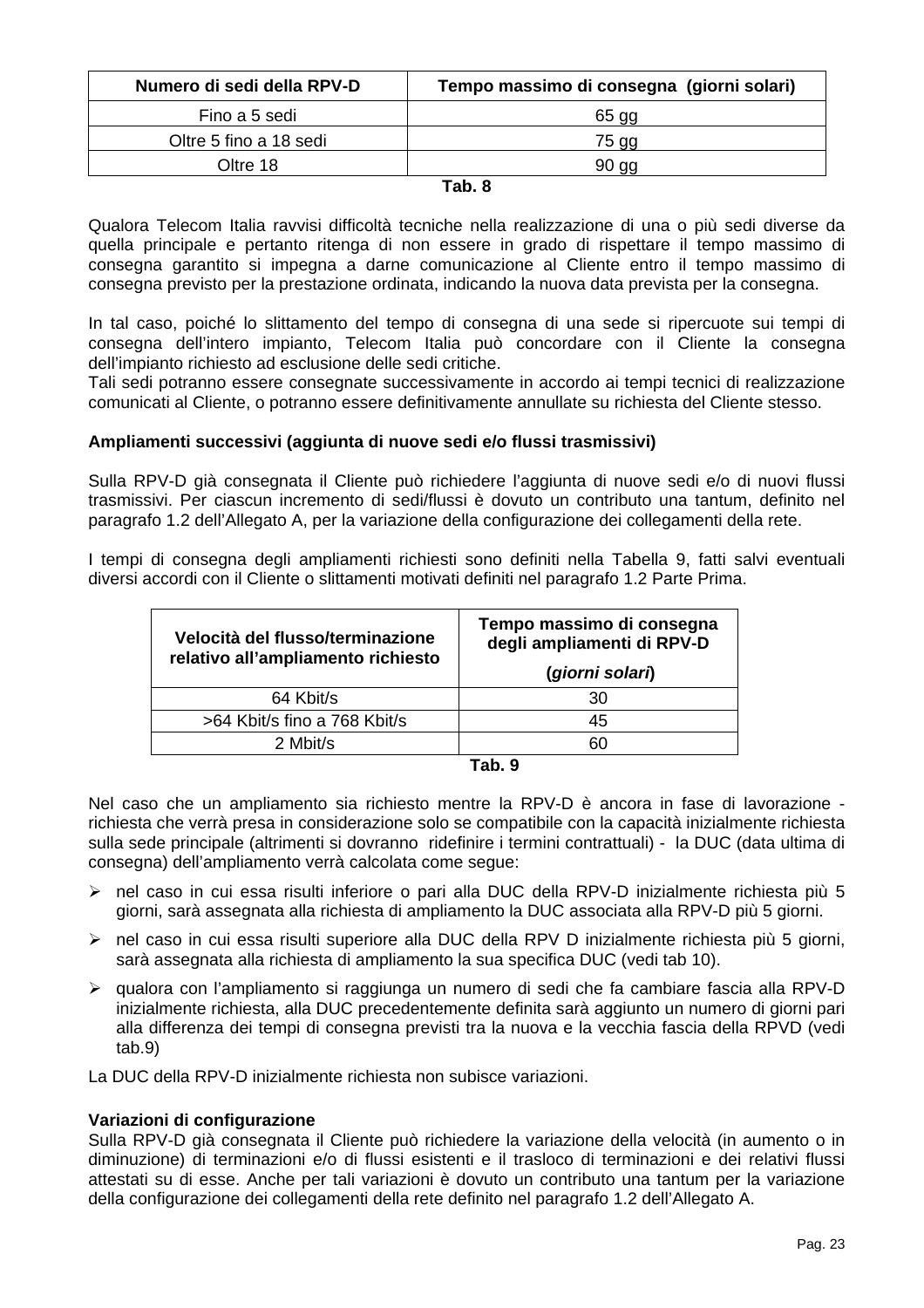Poiché le eventuali variazioni richieste dal Cliente comportano una temporanea interruzione del servizio, esse saranno effettuate con data di consegna concordata tra Telecom Italia e il Cliente, fatti salvi eventuali diversi accordi con il Cliente stesso. In caso di mancato rispetto della data di consegna concordata si applicherà quanto previsto al successivo paragrafo 8.

Ogni variazione richiesta mentre la RPV-D è ancora in fase di lavorazione avrà come DIT la data corrispondente alla data di consegna della RPV-D stessa o, in caso di non rispetto dei tempi, quella massima prevista per la consegna (data ultima di consegna) della rete.

Ogni variazione richiesta su un flusso/terminazione mentre è ancora in corso la lavorazione di un precedente ordine di variazione sullo stesso flusso/terminazione avrà come DIT quella della consegna della precedente variazione richiesta o, in caso di non rispetto dei tempi, quella massima prevista per la consegna della variazione inizialmente richiesta.

## **7.3 Prestazione di RPV-D ad alta velocità ed RPV-D unificata**

#### **Prima fornitura**

I tempi massimi di consegna della rete sono comunicati al Cliente in base all'esito di uno studio di fattibilità preventivamente richiesto dal Cliente stesso ed effettuato da Telecom Italia entro 30 giorni solari dalla richiesta.

La RPV-D si considera consegnata al Cliente alla Data di Effettiva Consegna (DEC), quando è stata completata la realizzazione di tutte le sedi e flussi trasmissivi che la compongono.

Per ciascuna sede Telecom Italia comunica via fax al punto di contatto di quella sede indicato dal Cliente nell'ordine, la data e l'orario di realizzazione della sede ed effettuazione della verifica funzionale del/i flusso/i attestato/i sulla sede stessa. I primi collegamenti realizzati in continuità tecnica non sono fruibili come servizio fino al completamento dell'intero impianto, in quanto non attivi o, comunque, soggetti a continue interruzioni prolungate e test di verifica fino alla realizzazione dell'ultimo collegamento.

Qualora una o più sedi, diverse da quella principale, non possano essere realizzate, per causa del Cliente o per applicabilità degli slittamenti definiti al paragrafo 1.2 Parte Prima, entro i tempi massimi previsti, l'impianto RPV-D verrà consegnato per le rimanenti sedi. Per le sedi critiche Telecom Italia potrà concordare con il Cliente il rilascio successivo o il loro annullamento, fermo restando in quest'ultimo caso l'addebito al Cliente degli eventuali costi aggiuntivi sostenuti da Telecom Italia.

A seguito della realizzazione di tutte le sedi e di tutti i flussi trasmissivi della RPV-D richiesta dal Cliente, ad eccezione delle eventuali sedi critiche, viene stilato il verbale di consegna della rete, che riporta gli estremi di tutti i flussi e sedi facenti parte della stessa e la data di verifica funzionale (collaudo) di tutto l'impianto (Data di Effettiva Consegna). A partire da tale data l'impianto è funzionante nella sua interezza e si applicano le condizioni economiche previste.

#### **Ampliamenti e variazioni**

Ogni variazione richiesta su una RPV-D ad alta velocità (aggiunta di nuove sedi e/o di nuovi flussi trasmissivi, variazione della velocità di terminazioni e/o di flussi esistenti e/o loro trasloco) è subordinata all'esito di uno specifico studio di fattibilità, realizzato entro 30 giorni solari dalla richiesta. Inoltre, per le variazioni di velocità, deve essere già stata prevista l'interfaccia idonea nella configurazione iniziale dell'apparato

I tempi di consegna delle variazioni richieste sono comunicati al Cliente a seguito dell'esito dello studio di fattibilità.

Le stesse regole si applicano per le terminazioni e flussi ad alta velocità nella *RPV-D unificata*. Per le terminazioni e flussi di velocità inferiore a 2Mbit/s si applica quanto previsto per gli ampliamenti e variazioni nella RPV-D fino a 2Mbit/s.

Per tutte le variazioni è dovuto il contributo una tantum per la variazione della configurazione dei collegamenti della rete definito nel paragrafo 1.3 dell'Allegato A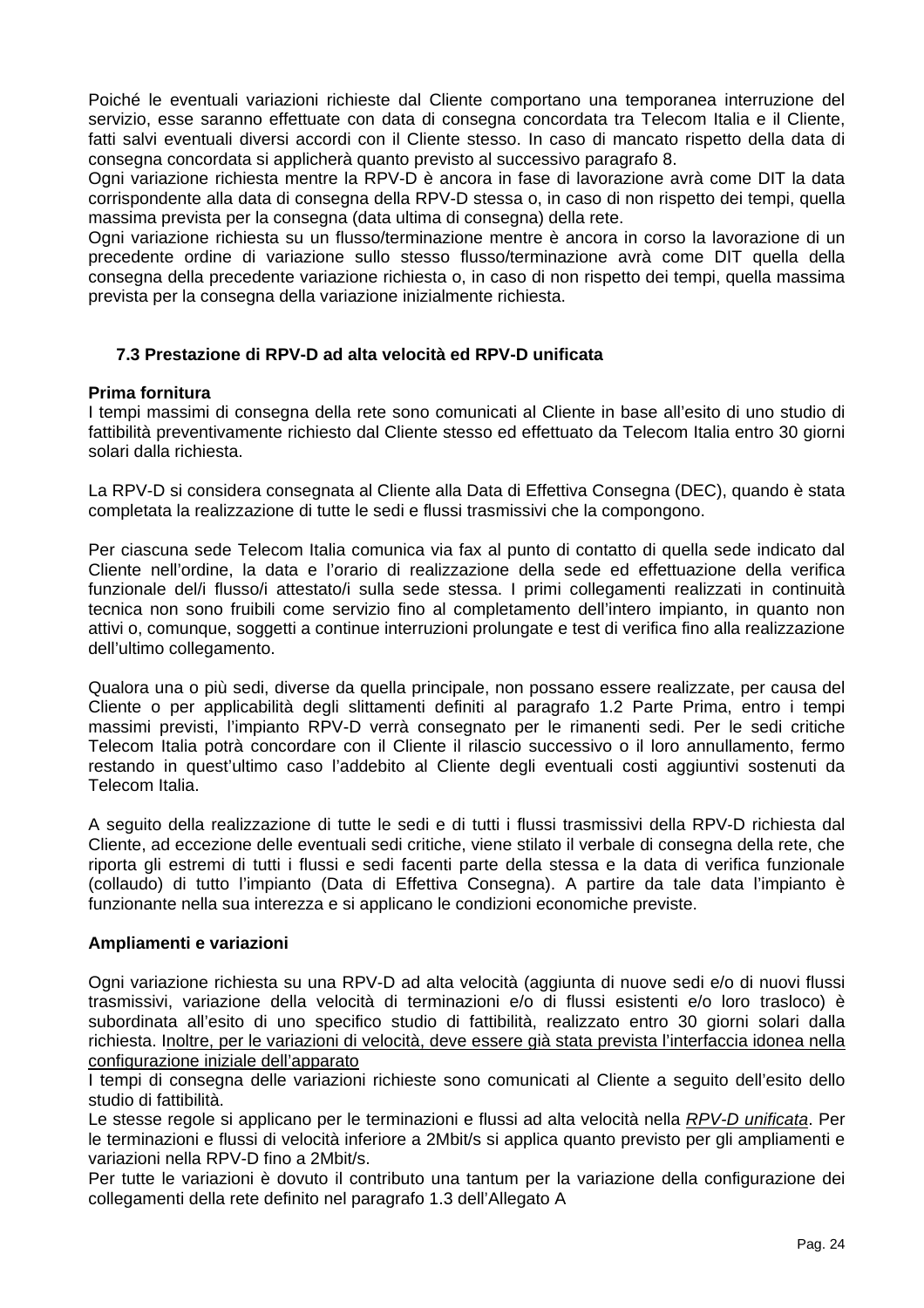## **7.5 Collegamenti Temporanei (CDA e CDN fino a 2 Mbit/s)**

I tempi massimi di consegna sono quelli previsti nella seguente Tabella 10, fatti salvi eventuali diversi accordi con il Cliente o slittamenti motivati definiti nel paragrafo 1.2 Parte Prima.

| Tipo di collegamento           | Tempo massimo di consegna<br>(giorni solari) |
|--------------------------------|----------------------------------------------|
| CDA e CDN fino a 64 kbit/s     | Entro 30 giorni                              |
| $CDN > 64$ Kbit/s e < 2 Mbit/s | Entro 45 giorni                              |
| 2 Mbit/s                       | Entro 60 giorni                              |

**Tab. 10** 

## **8 PENALI A CARICO DI TELECOM ITALIA IN CASO DI RITARDO NELLA CONSEGNA DELLE PRESTAZIONI AGGIUNTIVE RICHIESTE**

Qualora Telecom Italia non rispetti i tempi massimi di consegna garantiti, definiti nei paragrafi precedenti, eventualmente modificati come definito al paragrafo 1.2 Parte Prima del presente allegato, o quelli diversamente concordati tra le parti, il Cliente potrà richiedere il riconoscimento delle penali nella misura definita dalla successiva Tabella 11:

| Ritardo di Consegna<br>(giorni solari) | <b>Penale</b>                                |
|----------------------------------------|----------------------------------------------|
| Fino a 7 giorni                        | 40% del canone mensile                       |
| Oltre 7 fino a 15 giorni               | 80% del canone mensile                       |
| Oltre 15 fino a 30 giorni              | 160 % del canone mensile                     |
| Oltre 30 giorni                        | 200 % del canone giornaliero per ogni giorno |
|                                        | di ritardo a partire dal primo               |
| T.L 44                                 |                                              |

#### **Tab.11**

Per la prima fornitura delle prestazioni CDA o CDN multipunto e RPV-D il canone mensile di riferimento per il calcolo delle penali è quello complessivo relativo all'intero impianto consegnato, con esclusione pertanto delle eventuali sedi critiche (consegnate successivamente alla consegna dell'intero impianto o annullate) .

Per la prestazione CDA o CDN multipunto, nel caso di ritardo di consegna di richieste di ampliamenti o variazioni, il canone mensile di riferimento per il calcolo delle penali è costituito dal canone di accesso della sede aggiuntiva richiesta/traslocata più il canone del relativo punto di derivazione.

Per la prestazione RPV-D, nel caso di ritardo nella consegna di ampliamenti o variazioni, il canone mensile di riferimento per il calcolo delle penali è definito nel modo seguente :

- a) Nel caso di ritardo nella consegna di un nuovo flusso trasmissivo il canone mensile da considerare è il canone trasmissivo del flusso
- b) Nel caso di ritardo nella consegna di una nuova sede o del trasloco di una sede e dei relativi flussi attestati su di essa il canone mensile da considerare è la somma del canone di accesso della terminazione e dei canoni trasmissivi dei flussi attestati su di essa
- c) Nel caso di ritardo nella consegna di una variazione di velocità di un flusso trasmissivo su terminazioni esistenti il canone mensile da considerare è dato dalla differenza dei canoni trasmissivi corrispondenti alla nuova ed alla precedente velocità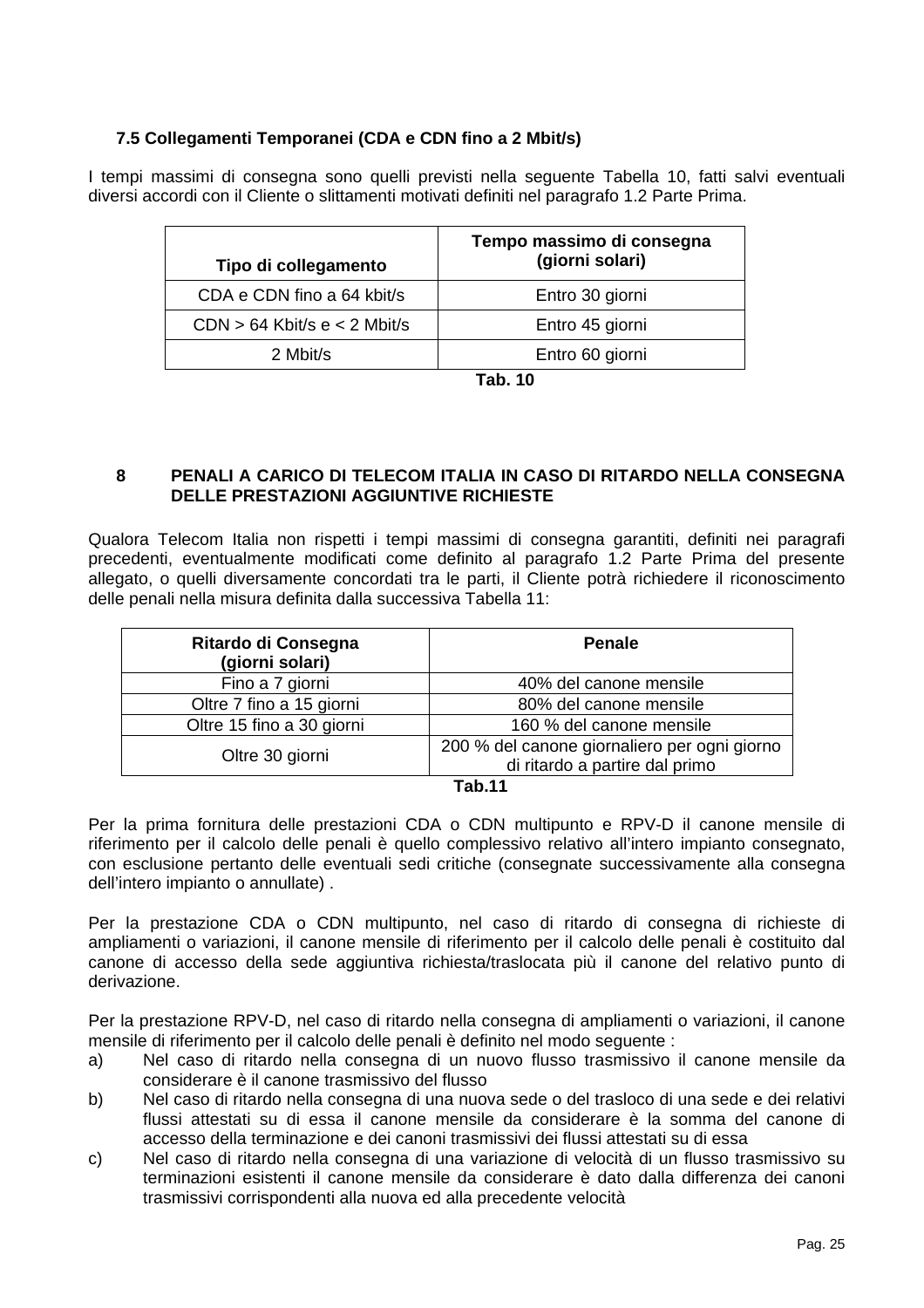d) Nel caso di ritardo nella consegna di una variazione di velocità di una sede il canone mensile da considerare è dato dalla differenza dei canoni di accesso corrispondenti alla nuova ed alla precedente velocità

Nel caso di ritardo nei tempi di consegna per la fornitura delle rimanenti prestazioni aggiuntive, il canone di riferimento per il calcolo delle penali è costituito dal canone mensile della prestazione richiesta.

Le penali richieste dal Cliente, una volta riconosciute e documentate tra Telecom Italia e il Cliente, saranno fatturate al Cliente stesso tramite conguaglio in fattura o corrisposte in altra modalità concordata.

## **9 TEMPI DI RIPRISTINO**

#### **9.1 Prestazione di Collegamento Diretto Multipunto CDA e CDN**

Salvo quanto diversamente concordato con il Cliente e i casi di cui al paragrafo 3.4 Parte Prima, il tempo massimo di ripristino garantito per collegamenti multipunto CDA e CDN fino a 19,2 Kbit/s è pari a *8 ore lavorative* da far decorrere dall'orario di avvenuta ricezione della segnalazione.

#### **9.2 Prestazione di Rete Privata Virtuale Dedicata (RPV-D) fino a 2Mbit/s**

Salvo quanto diversamente concordato con il Cliente e i casi di cui al paragrafo 3.4 Parte Prima, il tempo massimo di ripristino garantito per i flussi/terminazioni di una rete RPVD fino a 2Mbit/s è pari a :

- *8 ore lavorative* per flussi/terminazioni a 64Kbit/s
- *5 ore lavorative* per flussi/terminazioni nx64Kbit/s
- *5 ore lavorative* per il ripristino della terminazione a 2Mbit/s.

da far decorrere dall'orario di avvenuta ricezione della segnalazione.

#### **9.3 Prestazione di RPV-D ad alta velocità**

Salvo quanto diversamente concordato con il Cliente e i casi di cui al paragrafo 3.4 Parte Prima, il tempo massimo di ripristino garantito è pari a *5 ore solari* da far decorrere dall'orario di avvenuta ricezione della segnalazione.

#### **9.4 Prestazione di RPV-D unificata**

Salvo quanto diversamente concordato con il Cliente e i casi di cui al paragrafo 3.4 Parte Prima del presente allegato, il tempo massimo di ripristino garantito coincide con quello riportato nei paragrafi 9.2 e 9.3 in funzione della velocità dei flussi e terminazioni da ripristinare.

#### **9.5 Collegamenti Temporanei (CDA e CDN fino a 2 Mbit/s)**

Salvo quanto diversamente concordato con il Cliente e i casi di cui al paragrafo 3.4 Parte Prima, il tempo massimo di ripristino garantito per collegamenti temporanei è pari a:

- *8 ore lavorative* per CDA e CDN fino a 64 Kbit/s
- *4,5 ore lavorative* per CDN nx64 Kbit/s
- *4,5 ore lavorative* per CDN a 2Mbit/s

da far decorrere dall'orario di avvenuta ricezione della segnalazione.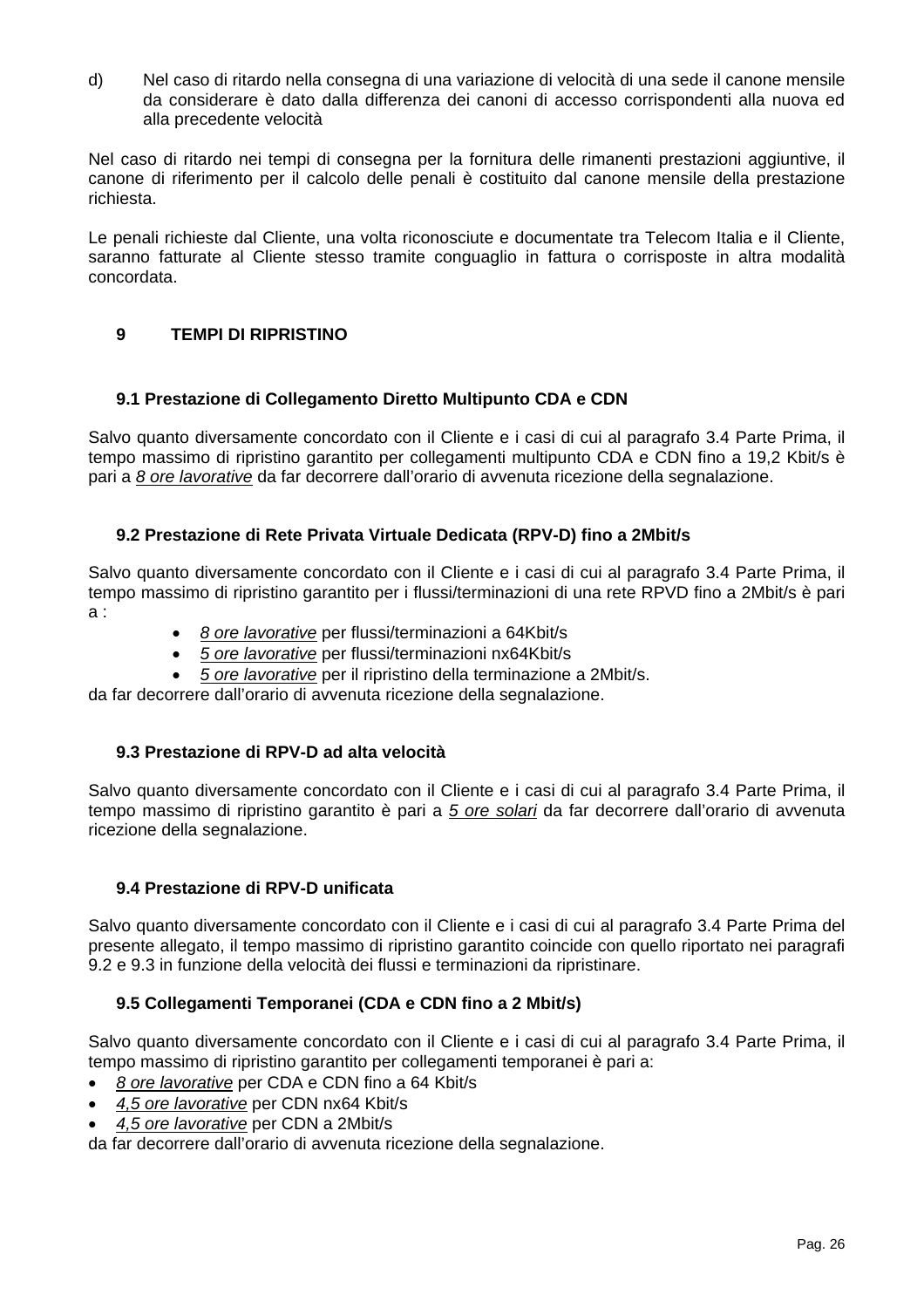#### **10 PENALI A CARICO DI TELECOM ITALIA IN CASO DI RITARDO NEI TEMPI DI RIPRISTINO**

Qualora Telecom Italia non rispetti i tempi massimi di ripristino garantiti indicati nei paragrafi precedenti (espressi in ore lavorative o solari secondo i casi), eventualmente modificati come indicato nel paragrafo 3.4 Parte Prima, o quelli diversamente concordati tra le parti, il Cliente potrà richiedere il riconoscimento delle penali nella misura definita dalla successiva Tabella 12:

| Ritardo di ripristino<br>(ore solari/ lavorative) | <b>Penale</b>                                                                                                       |
|---------------------------------------------------|---------------------------------------------------------------------------------------------------------------------|
| Fino a 5 ore                                      | 25% del canone mensile                                                                                              |
| Oltre 5 e fino a 8 ore                            | 100% del canone mensile                                                                                             |
| Oltre 8 e fino a 10 ore                           | 200% del canone mensile                                                                                             |
| Oltre 10 ore                                      | Al 200% del canone mensile si aggiunge il<br>200% del canone giornaliero per ogni ora di<br>ritardo oltre la decima |

#### **Tab. 12**

Per i ritardi espressi in ore lavorative il ritardo di ripristino va calcolato in base all'orario 8:00 – 16:00 dal lunedì al venerdì escluso i festivi.

Per la prestazione RPV-D il canone mensile è relativo al flusso trasmissivo che ha presentato il disservizio ed è calcolato nel modo seguente: canone di accesso delle due terminazioni (nel caso di terminazioni con accesso multicanale va considerata la sola quota di canone relativa alla velocità del flusso) più canone trasmissivo specifico del flusso.

Nel caso di disservizio su una terminazione multicanale, che corrisponde a disservizi su tutti i flussi trasmissivi attestati su di essa, il canone mensile è costituito da: canone di accesso della terminazione multicanale più canone trasmissivo di tutti i flussi attestati su di essa più canone di accesso delle terminazioni secondarie di tali flussi.

Le penali richieste dal Cliente, una volta riconosciute e documentate tra Telecom Italia e il Cliente, saranno fatturate al Cliente stesso tramite conguaglio in fattura o corrisposte in altra modalità concordata.

#### **11 DISPONIBILITA' ANNUA**

#### **11.1 Prestazione di Rete Privata Virtuale Dedicata (RPV-D) fino a 2Mbit/s**

Viene garantita la seguente disponibilità annua dei singoli flussi della rete purché siano attivi un intero anno a partire dalla data di decorrenza dello SLA disponibilità :

- 94,50% per i flussi/terminazioni a 64Kbit/s
- 96,40% per i flussi/terminazioni a nx64Kbit/s
- 98,40% per la terminazione a 2Mbit/s

#### **11.2 Prestazione di Rete Privata Virtuale Dedicata (RPV-D) ad alta velocità**

Viene garantita la seguente disponibilità annua dei singoli flussi della rete purché siano attivi un intero anno a partire dalla data di decorrenza dello SLA disponibilità :

• 98,40% per i flussi a 2Mbit/s

#### **11.3 Prestazione di Rete Privata Virtuale Dedicata (RPV-D) unificata**

Viene garantita la disponibilità annua dei singoli flussi della rete già definita nei precedenti paragrafi 11.2 e 11.3, purché siano attivi un intero anno a partire dalla data di decorrenza dello SLA disponibilità.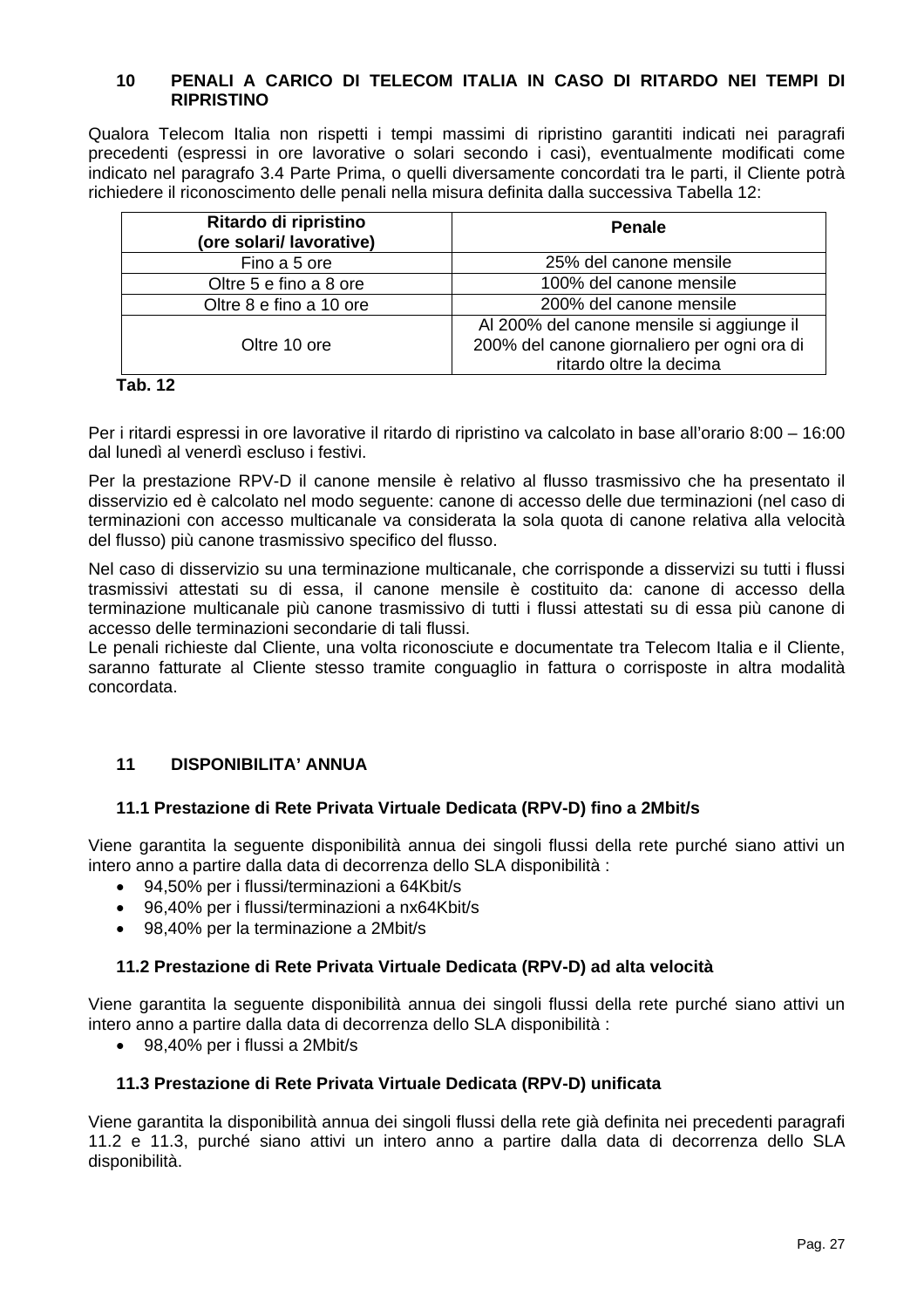## **12 PENALI A CARICO DI TELECOM ITALIA IN CASO DI SUPERAMENTO DELLA SOGLIA DI DISPONIBILITA' ANNUA**

Nel caso in cui per un circuito non venga raggiunto, a consuntivo annuale, il livello di disponibilità garantito definito nei paragrafi precedenti, Telecom Italia corrisponderà al Cliente una penale pari a:

| <b>Scostamento</b>                                                       | <b>Penale</b>           |
|--------------------------------------------------------------------------|-------------------------|
| Per ogni centesimo di punto % di<br>scostamento dalla soglia garantita ' | 0,5% del canone mensile |

#### **Tab.13**

Qualora una prestazione sia cessata o modificata prima della scadenza dell'anno necessario per il calcolo del parametro, Telecom Italia riconoscerà la penale qualora nel periodo di osservazione sia già stata superata la soglia massima di indisponibilità prevista per l'intero anno.

Le penali richieste dal Cliente, una volta riconosciute e documentate tra Telecom Italia e il Cliente, saranno fatturate al Cliente stesso tramite conguaglio in fattura o corrisposte in altra modalità concordata.

## **PARTE TERZA**

## **RISTORO DEI COSTI DI TELECOM ITALIA PER ANNULLAMENTO ORDINI, CESSAZIONI ANTICIPATE E INTERVENTI A VUOTO**

#### **13 ANNULLAMENTO ORDINI**

#### **13.1 Annullamento ordini di Collegamenti diretti punto-punto**

Qualora il Cliente richieda l'annullamento di un ordine per un collegamento diretto punto-punto, già presentato a Telecom Italia ma non ancora evaso, sarà addebitato al Cliente:

- se l'annullamento avviene entro 10 giorni solari dalla data dell'ordine: un importo pari al 25% del contributo di attivazione del collegamento calcolato secondo il listino standard (annuale) e la fascia di spesa fino a 3 milioni di euro;
- se l'annullamento avviene dopo 10 giorni solari dalla data dell'ordine: un importo pari al 100% del contributo di attivazione del collegamento calcolato secondo il listino standard (annuale) e la fascia di spesa fino a 3 milioni di euro.

#### **13.2 Annullamento ordini di Collegamenti multipunto CDA o CDN e di RPV-D**

Qualora il Cliente richieda l'annullamento (parziale o totale) di un ordine di prima fornitura o di ampliamento/variazione delle prestazioni CDA o CDN multipunto o RPV-D, già presentato a Telecom Italia ma non ancora evaso, sarà addebitato al Cliente stesso:

se l'annullamento avviene entro 10 giorni solari dalla data dell'ordine: un importo pari al 25% dei contributi "una tantum" previsti - calcolati secondo il listino standard (annuale) e la fascia di spesa fino a 3 milioni di euro - per tutte le sedi ordinate e poi annullate, nel caso di prima fornitura o ampliamento, oppure, nel caso di variazione, previsti per la variazione richiesta e poi annullata;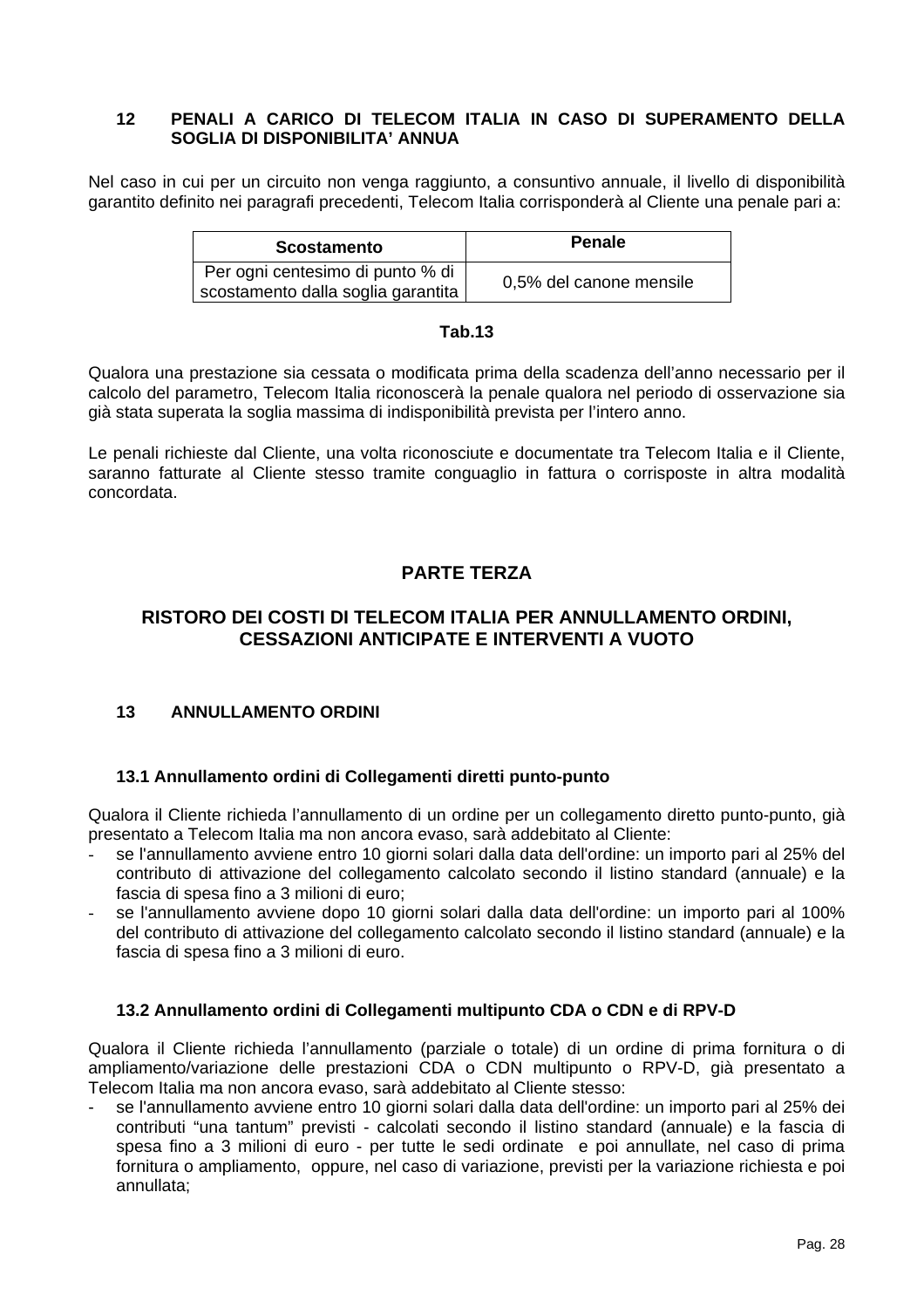- se l'annullamento avviene dopo 10 giorni solari dalla data dell'ordine : un importo pari al 100% dei contributi "una tantum" previsti - calcolati secondo il listino standard (annuale) e la fascia di spesa fino a 3 milioni di euro - per tutte le sedi ordinate e poi annullate, nel caso di prima fornitura o ampliamento, oppure, nel caso di variazione, previsti per la variazione richiesta e poi annullata.

#### **13.3 Annullamento ordini per collegamenti temporanei**

Qualora il Cliente richieda l'annullamento di un ordine per un collegamento temporaneo, già presentato a Telecom Italia ma non ancora evaso, sarà addebitato al Cliente:

- se l'annullamento avviene entro 10 giorni solari dalla data dell'ordine: un importo pari al 25% del contributo di attivazione previsto per il collegamento;
- se l'annullamento avviene dopo 10 giorni solari dalla data dell'ordine: un importo pari al 100% del contributo di attivazione previsto per il collegamento

## **14 CESSAZIONI ANTICIPATE**

#### **14.1 Cessazione anticipata della prestazione di Collegamento diretto punto-punto**

#### **A) Contratti di durata iniziale 1 anno (Standard):**

Qualora il Cliente receda prima della scadenza dell'anno di validità del contratto il Cliente medesimo riconoscerà a Telecom, a titolo di indennizzo per i servizi prestati e per i costi sostenuti, una somma pari al 95% dell'ammontare complessivo dei canoni residui.

#### **B) Contratti di durata iniziale superiore ad un anno (Pluriennali):**

Qualora il Cliente receda prima che sia trascorso il primo anno del periodo di validità del contratto, il Cliente medesimo riconoscerà a Telecom, a titolo di indennizzo per i servizi prestati ed i costi sostenuti:

- Per le mensilità precedenti il recesso, il conguaglio derivante dalle differenze tra i canoni relativi alla tipologia contrattuale inizialmente richiesta (Pluriennale, 2 o 3 anni) e quelli relativi ai contratti di durata annuale (Standard);
- Per le mensilità residue fino alla copertura dell'intero anno in corso una somma pari al 95% dell'ammontare complessivo dei canoni residui ai prezzi del corrispondente contratto di durata annuale (Standard);
- Una penale pari al 5% dei canoni residui del/degli anno/i successivo/i al primo fino alla scadenza naturale del contratto ai prezzi della tipologia contrattuale inizialmente richiesta (Pluriennale, 2 o 3 anni).

Qualora il Cliente receda dopo che sia trascorso il primo anno del periodo temporale di validità del contratto, il Cliente medesimo riconoscerà a Telecom, a titolo di indennizzo per i servizi prestati e i costi sostenuti:

- Per il recesso da contratti biennali o triennali nel corso del secondo anno: un importo pari alla somma di eventuali canoni residui del collegamento fino alla copertura di quattro mesi del secondo anno più una penale pari al 5% dei canoni residui fino alla scadenza naturale del contratto ai prezzi della tipologia contrattuale richiesta
- Per il recesso da contratti triennali nel corso del terzo anno: un importo pari alla somma di eventuali canoni residui del collegamento fino alla copertura di due mesi del terzo anno più una penale pari al 5% dei canoni residui fino alla scadenza naturale del contratto ai prezzi della tipologia contrattuale richiesta.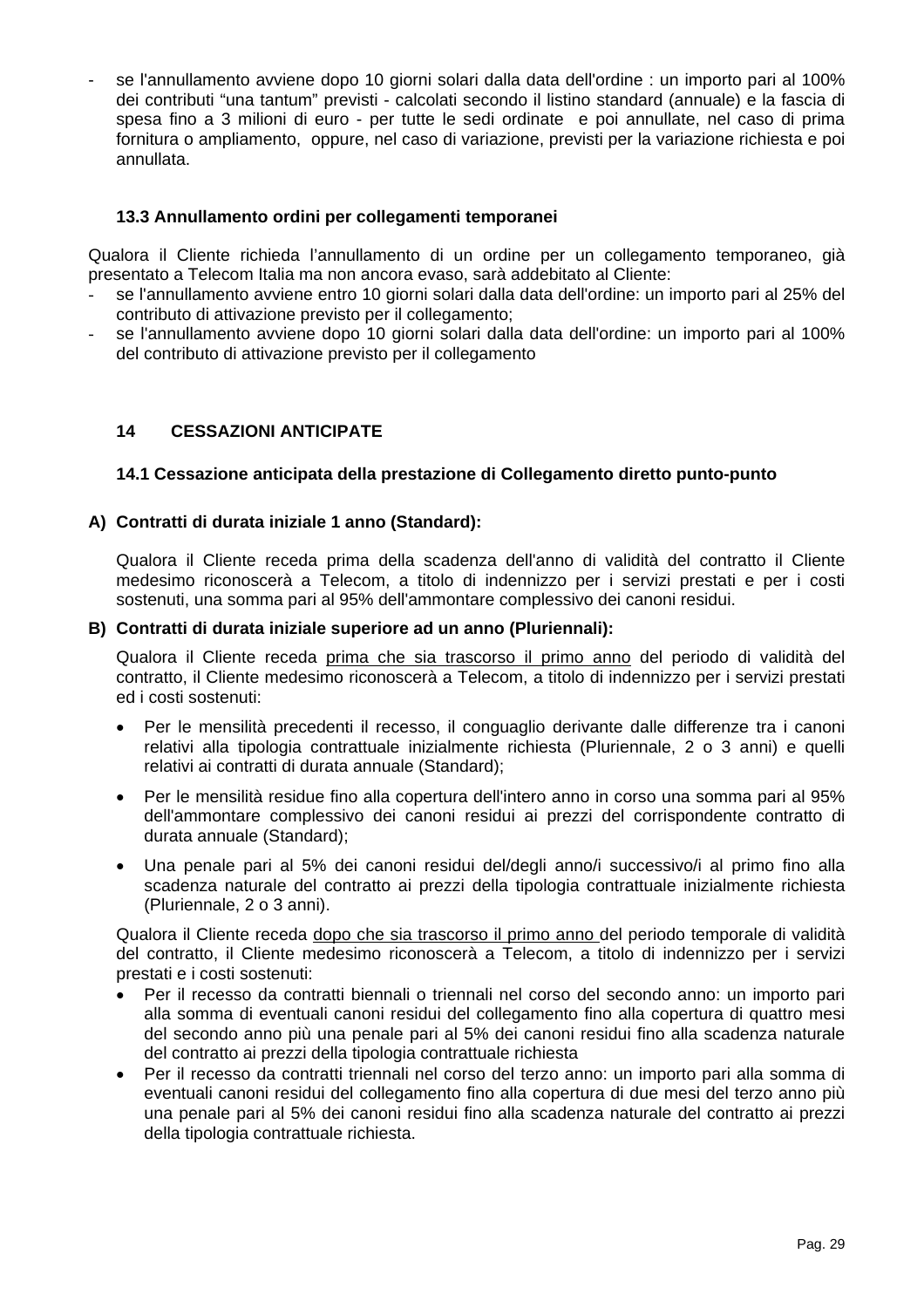## **14.2 Cessazione anticipata della prestazione di Collegamento CDA o CDN multipunto**

La durata di primo affitto della prestazione è di un anno solare a partire dalla data di consegna.

- Qualora il Cliente richieda la cessazione totale della prestazione prima della data di fine affitto, il Cliente medesimo riconoscerà a Telecom Italia, a titolo di indennizzo per i servizi prestati e per i costi sostenuti, una somma pari al 95% dell'ammontare complessivo dei canoni residui.
- Qualora il Cliente richieda la cessazione di una sede prima della data di fine affitto (calcolata in relazione alla data di consegna della sede stessa), riconoscerà a Telecom Italia una somma pari al 95% dell'ammontare complessivo dei canoni di accesso residui.

#### **14.3 Cessazione anticipata delle prestazioni : RPV-D fino a 2Mbit/s, RPV-D alta velocità, RPV-D unificata**

La durata di primo affitto della prestazione è di un anno solare (offerta standard) o superiore ad un anno (offerta pluriennale) a partire dalla data di consegna.

## **A) Contratti di durata iniziale 1 anno (Standard**):

- Qualora il Cliente richieda la cessazione totale della prestazione, prima della scadenza del periodo di affitto, riconoscerà a Telecom Italia un importo pari al 95% dell'ammontare complessivo dei canoni residui (di accesso più trasmissivi).
- Qualora il Cliente richieda la cessazione di un flusso trasmissivo, prima della scadenza del periodo di affitto (calcolato in relazione alla data di consegna del flusso stesso), riconoscerà a Telecom Italia un importo pari al 95% dell'ammontare complessivo dei canoni trasmissivi residui.
- Qualora il Cliente richieda la cessazione di una sede, prima della scadenza del periodo di affitto (calcolato in relazione alla data di consegna della sede stessa), riconoscerà a Telecom Italia un importo pari al 95% dell'ammontare complessivo dei canoni di accesso residui.

## **B) Contratti di durata iniziale superiore ad 1 anno (Pluriennali**):

Qualora il Cliente receda prima che sia trascorso il primo anno del periodo di validità del contratto, il Cliente medesimo riconoscerà a Telecom, a titolo di indennizzo per i servizi prestati ed i costi sostenuti:

- per le mensilità precedenti il recesso, il conguaglio derivante dalle differenze tra i canoni relativi alla tipologia contrattuale inizialmente richiesta (Pluriennale, 2 o 3 anni) e quelli relativi ai contratti di durata annuale (Standard);
- per le mensilità residue fino alla copertura dell'intero anno in corso una somma pari al 95% dell'ammontare complessivo dei canoni residui ai prezzi del corrispondente contratto di durata annuale (Standard);
- una penale pari al 5% dei canoni residui degli anni successivi al primo fino alla scadenza naturale del contratto ai prezzi della tipologia contrattuale inizialmente richiesta (Pluriennale, 2 o 3 anni).

Qualora il Cliente receda dopo che sia trascorso il primo anno del periodo di validità del contratto, il Cliente medesimo riconoscerà a Telecom, a titolo di indennizzo per i servizi prestati e i costi sostenuti:

Qualora l'Cliente receda dopo che sia trascorso il primo anno del periodo di validità del contratto, l'Cliente medesimo riconoscerà a Telecom, a titolo di indennizzo per i servizi prestati e i costi sostenuti:

- Per il recesso da contratti biennali o triennali nel corso del secondo anno: un importo pari alla somma di eventuali canoni residui del collegamento fino alla copertura di quattro mesi del secondo anno più una penale pari al 5% dei canoni residui fino alla scadenza naturale del contratto ai prezzi della tipologia contrattuale richiesta
- Per il recesso da contratti triennali nel corso del terzo anno: un importo pari alla somma di eventuali canoni residui del collegamento fino alla copertura di due mesi del terzo anno più una penale pari al 5% dei canoni residui fino alla scadenza naturale del contratto ai prezzi della tipologia contrattuale richiesta.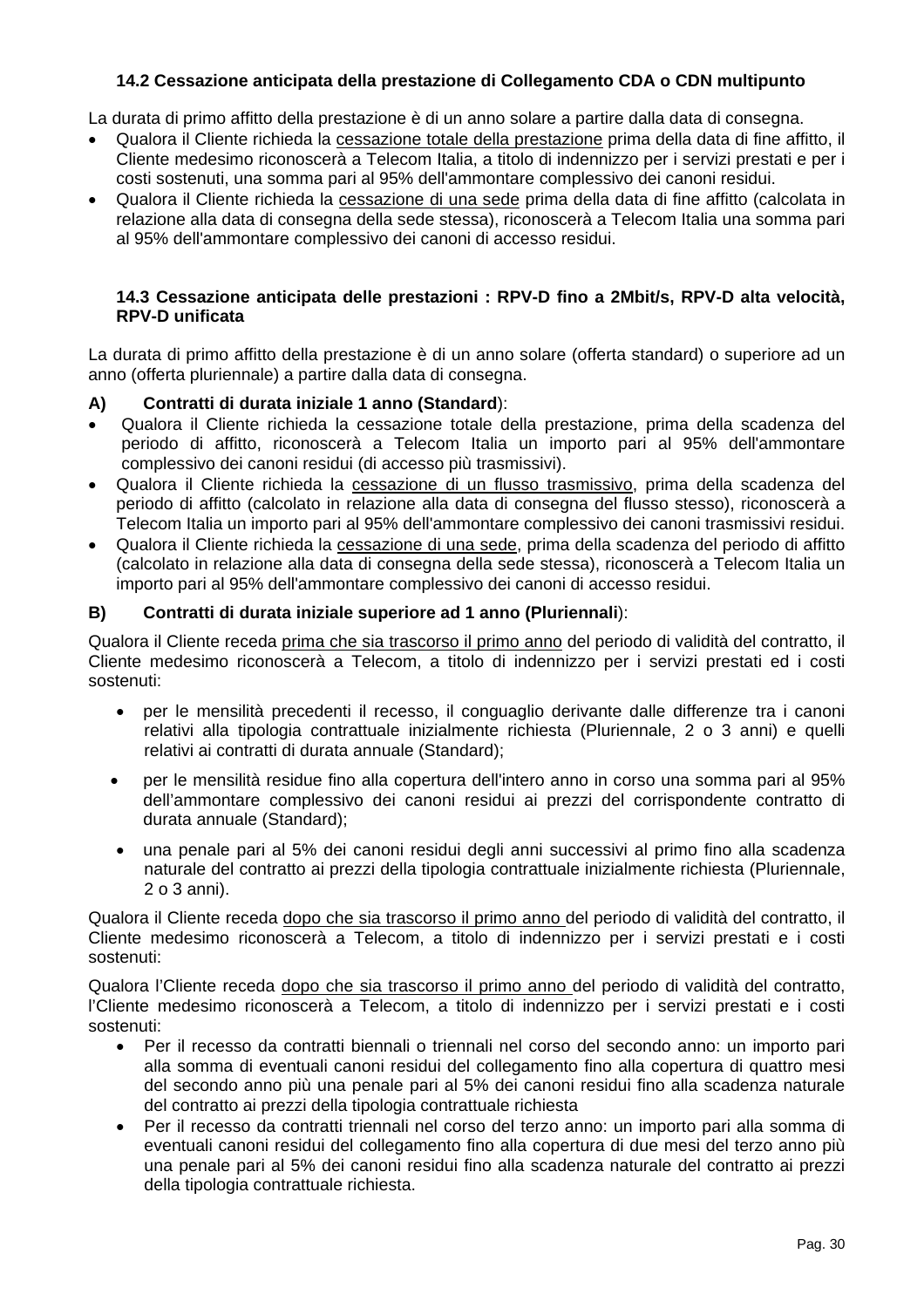Si specifica che i canoni mensili di cui al punto B) si riferiscono ai canoni di accesso più trasmissivi nel caso di cessazione anticipata della prestazione, mentre si riferiscono ai soli canoni di accesso o ai soli canoni trasmissivi nel caso, rispettivamente, di cessazione anticipata di una sede o di un flusso.

## **15 INTERVENTI A VUOTO**

La fattispecie dell'intervento a vuoto si verifica nel caso in cui, a seguito di una segnalazione del Cliente richiedente riguardante la rete di Telecom Italia, venga accertato che la rete di Telecom Italia è funzionante ovvero che il malfunzionamento non esista o sia indotto da cause non imputabili a Telecom Italia (es. presenza di eventuali prodotti presenti presso l'utilizzatore, errata configurazione, etc.).

Nel caso di intervento a vuoto da parte del personale di Telecom Italia sarà addebitato al Cliente richiedente, a titolo di rimborso dei costi sostenuti, un importo di Euro 306,82 .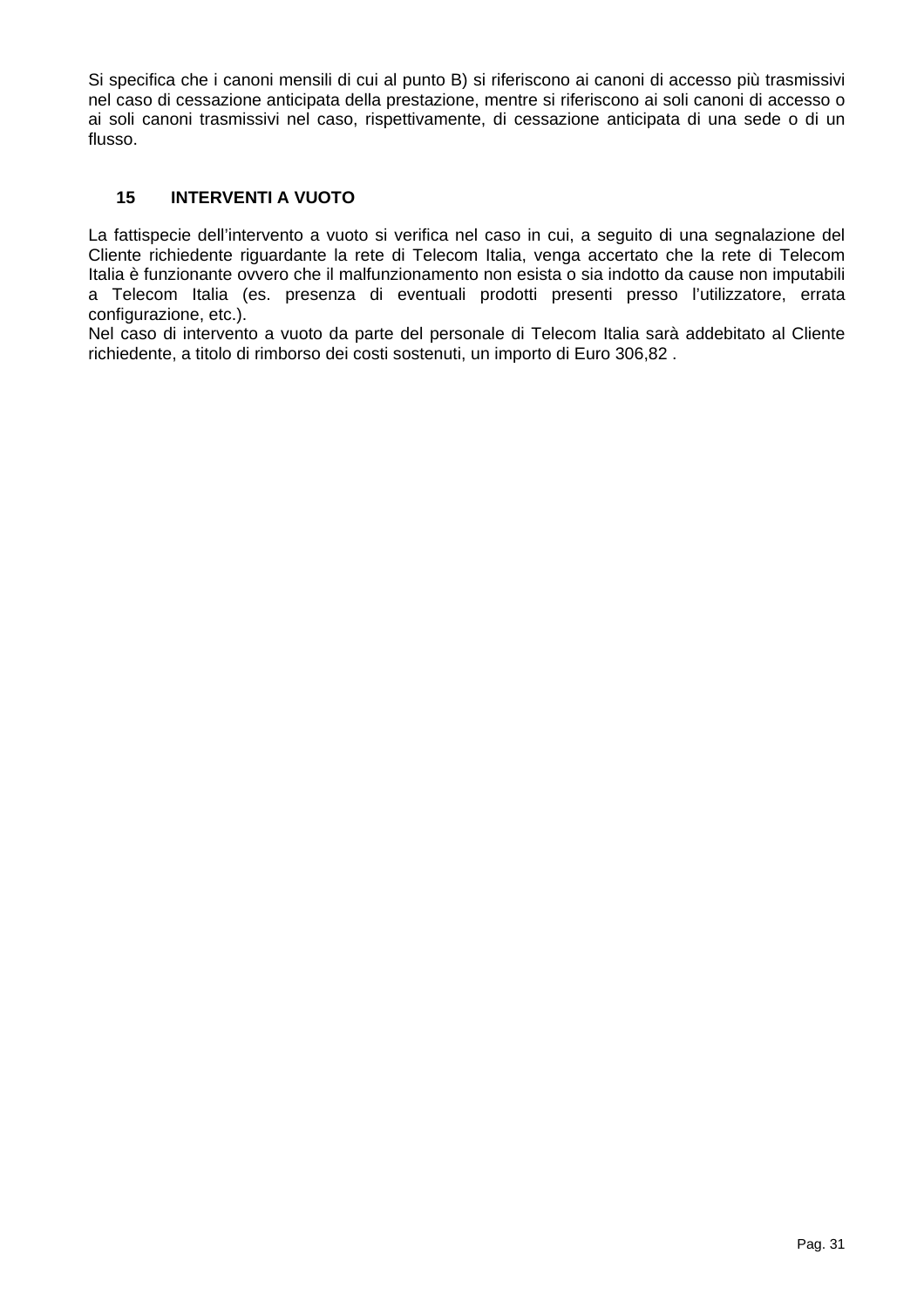## **SERVICE LEVEL AGREEMENT "PREMIUM" PER LA FORNITURA DI LINEE AFFITTATE PUNTO-PUNTO**

I Clienti che desiderano un livello qualitativo del servizio migliorativo rispetto al livello offerto dal Service Level Agreement base definito in Allegato B Parte Prima possono sottoscrivere le opzioni di seguito descritte, singolarmente o contemporaneamente, al fine di migliorare l'aspetto/gli aspetti della qualità del servizio cui sono maggiormente interessati .

## **1 PROVISIONING "PREMIUM"**

#### **1.1 Livello di servizio**

L'opzione premium per il tempo di provisioning è offerta esclusivamente per collegamenti punto punto di velocità superiore a 64Kbit/s e fino a 2Mbit/s. Il Cliente di volta in volta, all'atto dell'ordine del singolo circuito, può scegliere il livello di SLA desiderato (base o "premium") in relazione alle sue necessità.

I tempi massimi di consegna garantiti nel caso di "provisioning premium" sono i seguenti :

| Tipologia di circuito          | Tempo massimo di consegna |
|--------------------------------|---------------------------|
| CDN>64 Kbit/s $e \le 2$ Mbit/s | Entro 34 giorni           |
| CDN 2 Mbit/s                   | Entro 49 giorni           |

**Tab. 1** 

Rimangono valide le modifiche ai tempi di consegna di cui all'Allegato B Parte Prima paragrafo 1.2.

#### **1.2 Condizioni economiche**

Per il servizio "provisioning premium" il Cliente dovrà corrispondere un importo una tantum per circuito come riportato in tabella 15 :

| Prezzo per circuito consegnato con "provisioning premium" |                            |  |
|-----------------------------------------------------------|----------------------------|--|
| Tipologia di circuito                                     | Prezzo per circuito (euro) |  |
| CDN>64 Kbit/s e <2Mbit/s                                  | 340,91                     |  |
| CDN 2 Mbit/s                                              | 340,91                     |  |
| $T - L$ $\sim$                                            |                            |  |

| -<br>٠<br>۰. |  |
|--------------|--|
|--------------|--|

#### **1.3 Penali per Telecom Italia**

Qualora Telecom Italia non rispetti per un circuito i tempi massimi di consegna previsti in tabella 1 corrisponderà al Cliente una penale pari a: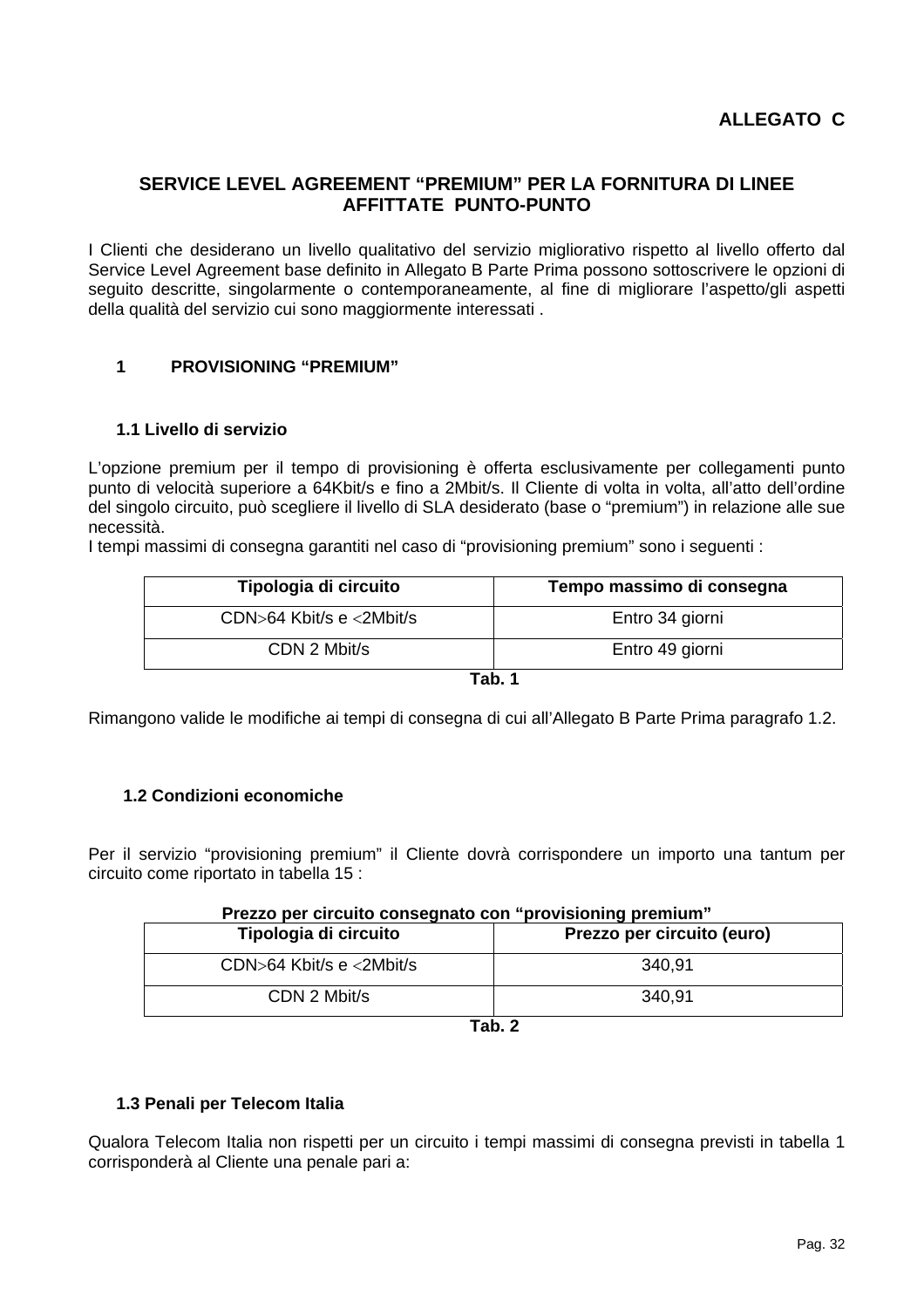| Ritardo nella consegna          | <b>Penale</b>                                                                                                            |
|---------------------------------|--------------------------------------------------------------------------------------------------------------------------|
| 1-2 giorni solari               | 40% canone mensile                                                                                                       |
| 3-7 giorni solari               | 60% canone mensile                                                                                                       |
| 8-15 giorni solari              | 110% canone mensile                                                                                                      |
| 16-30 giorni solari             | 210% canone mensile                                                                                                      |
| Oltre il 30-esimo giorno solare | Al 210% del canone mensile si aggiunge il 210% del canone<br>giornaliero per ciascun giorno di ritardo oltre il 30-esimo |

**Tab. 3** 

Le penali richieste dal Cliente, una volta riconosciute e documentate tra Telecom Italia e il Cliente, saranno fatturate al Cliente stesso tramite conguaglio in fattura o corrisposte in altra modalità concordata.

## **2 RIPRISTINO "PREMIUM"**

## **2.1 Livello di servizio**

Il servizio "ripristino premium" è diretto ai Clienti che, per i collegamenti diretti forniti da Telecom Italia, sono interessati ad una assistenza, in caso di guasto, 24 ore su 24 per 365 giorni l'anno. Il servizio riguarda i Circuiti diretti analogici (CDA) e numerici (CDN), compreso i collegamenti facenti parte di Reti Private Virtuali Dedicate (RPV-D), ordinati nell'ambito di tutti i contratti di fornitura dei collegamenti diretti sottoscritti dal Cliente.

Il servizio non è fornito per i collegamenti multipunto ed i collegamenti temporanei. Esso è inoltre applicabile alle RPV-D in termini di intera rete e non parzialmente ad alcuni flussi soltanto. Ad ogni ampliamento (nuovo flusso/sede) di una rete RPV-D, per la quale è in vigore l'opzione "ripristino premium", sarà automaticamente associata la stessa tipologia di SLA.

Il servizio "ripristino premium" garantisce il tempo di ripristino indicato nella tabella 4 per i disservizi segnalati sui collegamenti diretti per i quali il Cliente ha sottoscritto l'opzione ed effettivamente riscontrati da Telecom Italia.

| Tipologia di circuito      | Tempi massimi di ripristino garantiti (ore solari) |                                           |                   |
|----------------------------|----------------------------------------------------|-------------------------------------------|-------------------|
|                            |                                                    | Lun. – Ven. $8 - 16$   Lun. – Ven. 16 - 8 | Sab. – Dom. $(*)$ |
| CDA e CDN $\leq$ 64 Kbit/s | 6 ore                                              | 8 ore                                     | 8 ore             |
| CDN>64 Kbit/s e <2Mbit/s   | 4 ore                                              | 8 ore                                     | 8 ore             |
| CDN 2 Mbit/s               | 4 ore                                              | 8 ore                                     | 8 ore             |

*(\*) Incluso i giorni festivi infrasettimanali* 

#### **Tab. 4**

Rimangono valide le modifiche ai tempi di ripristino definite nell'Allegato B Parte Prima paragrafo 3.4.

Per i circuiti già in consistenza, il Cliente può inviare una richiesta a Telecom Italia contenente l'elenco di tutti i circuiti per i quali desidera sottoscrivere l'opzione "ripristino premium", la quale decorrerà dalla data della richiesta.

Per i nuovi circuiti ordinati il Cliente può scegliere, di volta in volta, all'atto dell'ordine, se attivare o meno tale opzione, che decorrerà a partire dalla data di consegna (DEC) del circuito.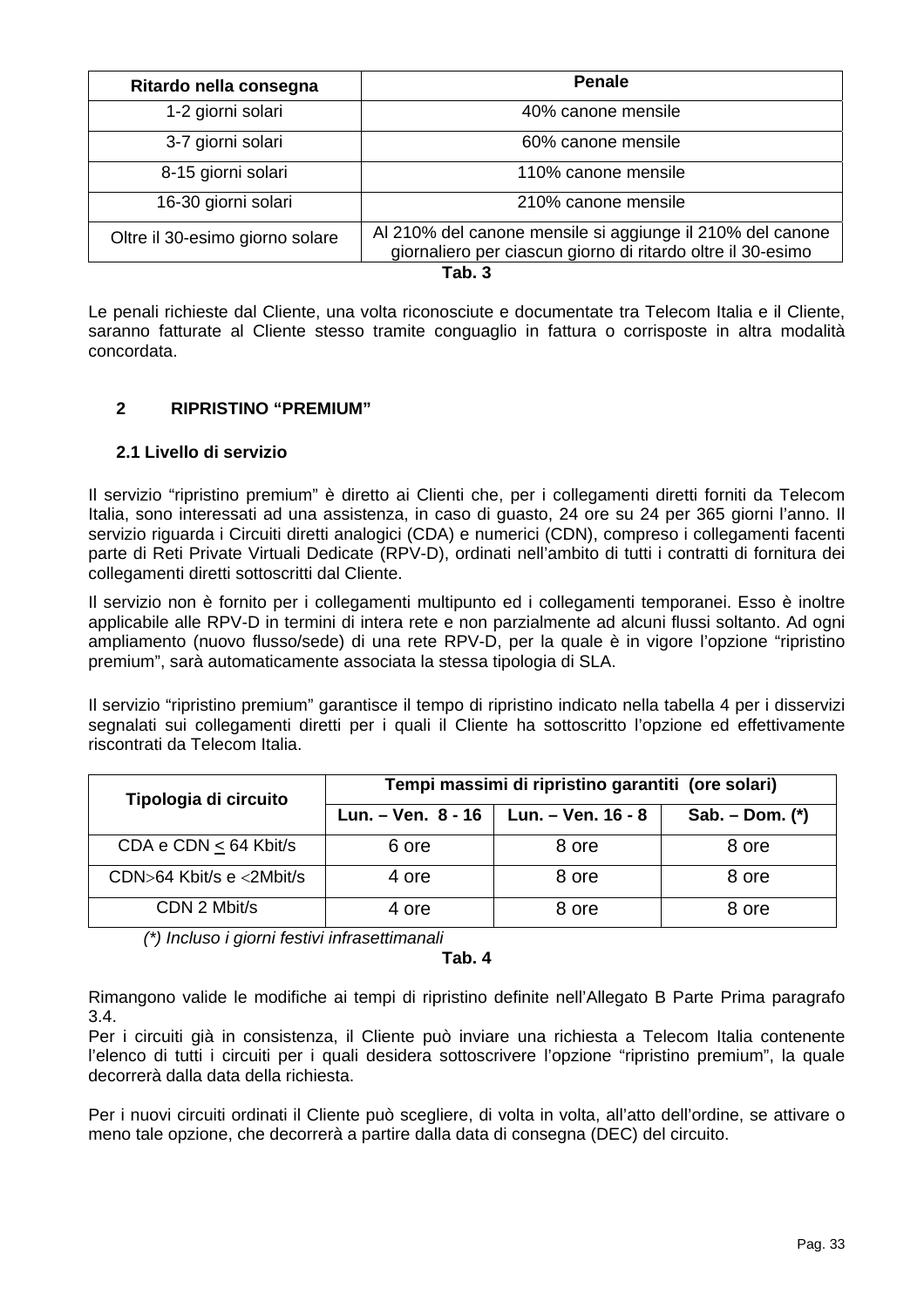L'opzione ha durata minima un anno dalla data di decorrenza; alla scadenza essa si rinnova automaticamente fino alla data di fine noleggio del collegamento, a meno di esplicita disdetta da parte del Cliente.

## **2.2 Condizioni economiche**

Per ciascun circuito per il quale il Cliente ha sottoscritto l'opzione "ripristino premium" il Cliente è tenuto a corrispondere un importo annuo aggiuntivo come riportato nella tabella 5 :

| Tipologia di circuito          | Prezzo annuo per circuito (euro) |
|--------------------------------|----------------------------------|
| CDA e CDN $\leq$ 64 Kbit/s     | 568,18                           |
| CDN $>64$ Kbit/s e $<$ 2Mbit/s | 909,09                           |
| CDN 2 Mbit/s                   | 909,09                           |

#### **Prezzo annuo per circuito con "ripristino premium"**

**Tab. 5** 

L'importo annuo dovuto per il servizio di ripristino premium viene suddiviso in canoni mensili e fatturato insieme con i canoni del collegamento diretto. Nel caso di cessazione dell'opzione "ripristino premium" entro il primo anno di validità, verranno addebitati comunque i canoni fino alla scadenza dell'anno.

Negli anni successivi al primo, all'opzione "ripristino premium" si applicano le stesse regole di cessazione valide per i collegamenti diretti.

## **2.3 Penali per Telecom Italia**

Qualora Telecom Italia non rispetti i tempi di ripristino garantiti previsti in tabella 4 corrisponderà al Cliente una penale pari a :

| Ritardo di ripristino    | <b>Penale</b>                                                                                                    |  |
|--------------------------|------------------------------------------------------------------------------------------------------------------|--|
| Fino a 4 ore             | 35% del canone mensile                                                                                           |  |
| Oltre 4 e fino a 8 ore   | 110% del canone mensile                                                                                          |  |
| Oltre 8 e fino a 10 ore  | 210% del canone mensile                                                                                          |  |
| Ogni ora oltre la decima | Al 210% del canone mensile si aggiunge il 210% del<br>canone giornaliero per ogni ora di ritardo oltre la decima |  |
| Tab. 6                   |                                                                                                                  |  |

Le penali richieste dal Cliente, una volta riconosciute e documentate tra Telecom Italia e il Cliente, saranno fatturate al Cliente stesso tramite conguaglio in fattura o corrisposte in altra modalità concordata.

## **3 DISPONIBILITA' "PREMIUM"**

#### **3.1 Livello di servizio**

L'opzione "disponibilità premium" è diretta ai Clienti che, per i collegamenti diretti forniti da Telecom Italia, sono interessati ad un livello di qualità più elevato in termini di tempo di funzionamento del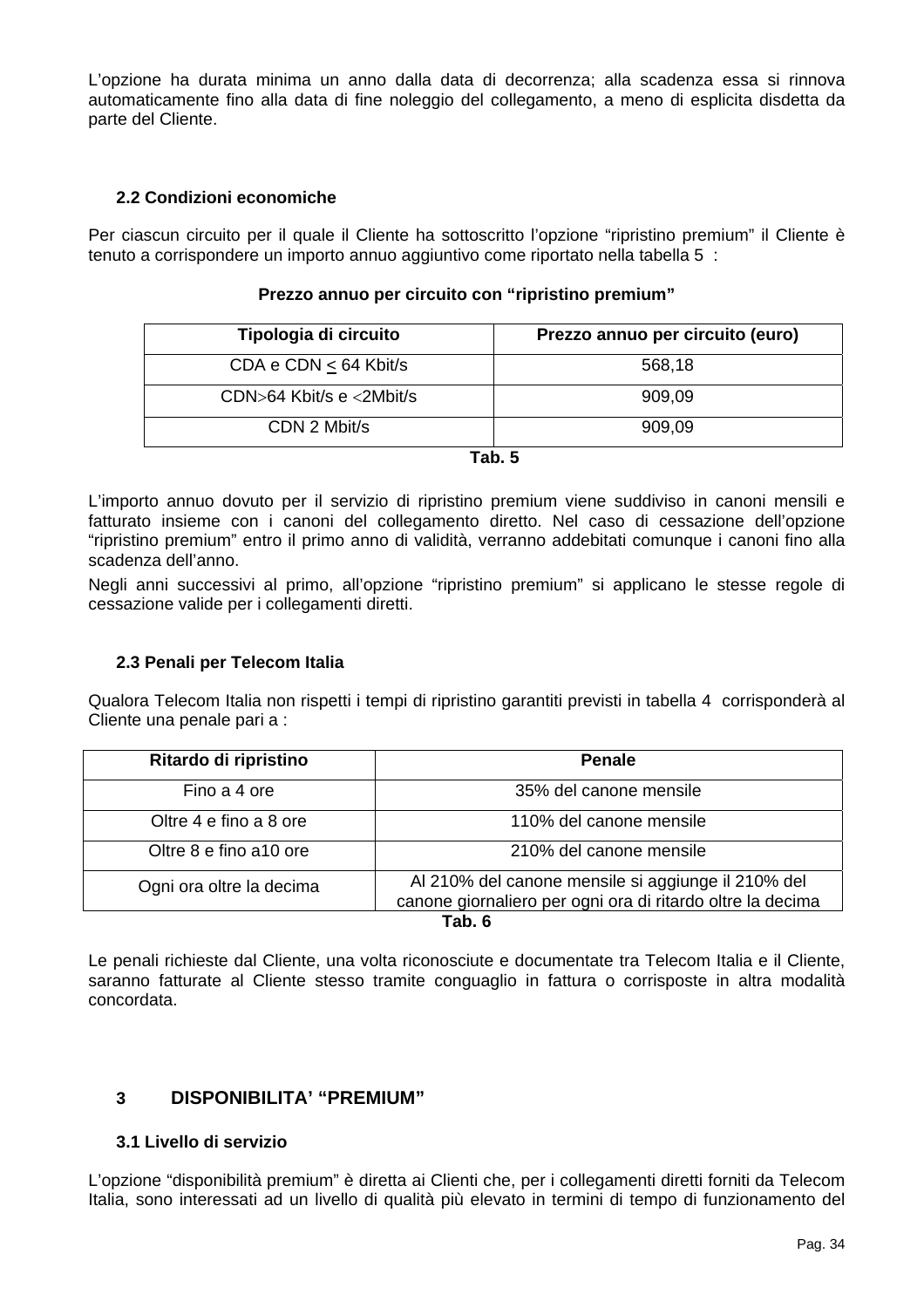servizio. L'opzione è applicabile alle stesse tipologie di collegamenti per le quali è valida l'opzione "ripristino premium" (paragrafo 2.1 Allegato C) e può essere sottoscritta anche indipendentemente da quest'ultima.

L'opzione garantisce la disponibilità annua per circuito riportata in tabella 7 :

| Tipologia di circuito                  | Disponibilità annua<br>(misurata in ore solari) |
|----------------------------------------|-------------------------------------------------|
| CDA e CDN $\leq$ 64 Kbit/s             | $99,00\%$ <sup>*</sup> )                        |
| $CDN > 64$ Kbit/s e $\langle 2M$ bit/s | $99,50\%$ <sup>*</sup> )                        |
| CDN 2 Mbit/s                           | 99,50%                                          |

 *(\*)Il calcolo del parametro è effettuato in ore solari o lavorative in funzione, rispettivamente, della contemporanea o non sottoscrizione dell'opzione "ripristino premium* 

#### **Tab. 7**

Il parametro viene calcolato solo sui circuiti attivi un intero anno a partire dalla data di decorrenza, secondo la metodologia di cui all'Allegato B Parte Prima paragrafo 5.

Per i circuiti già in consistenza, il Cliente può inviare una richiesta a Telecom Italia contenente l'elenco di tutti i circuiti per i quali desidera sottoscrivere l'opzione "disponibilità premium", la quale decorrerà dalla data della richiesta.

Per i nuovi circuiti ordinati il Cliente può scegliere, di volta in volta, all'atto dell'ordine, se attivare o meno tale opzione, che decorrerà a partire dalla data di consegna (DEC) del circuito.

L'opzione "disponibilità premium" ha durata minima un anno dalla data di decorrenza; alla scadenza essa si rinnova automaticamente di anno in anno a meno di esplicita disdetta da parte del Cliente.

#### **3.2 Condizioni economiche**

Per ciascun circuito per il quale sottoscrive l'opzione "disponibilità premium" il Cliente è tenuto a corrispondere un importo annuo aggiuntivo come riportato nella tabella 8 :

| Prezzo annuo per circuito con SLA disponibilità "premium" (euro) |                                                |                                                  |
|------------------------------------------------------------------|------------------------------------------------|--------------------------------------------------|
|                                                                  | Sottoscrizione solo<br>"disponibilità premium" | <b>Sottoscrizione</b><br>"disponibilità premium" |
|                                                                  | (senza "ripristino premium")                   | oltre a "ripristino premium"                     |
| CDA e CDN $\leq$ 64 Kbit/s                                       | 909,09                                         | 284,09                                           |
| CDN>64 Kbit/s e <2Mbit/s                                         | 1.022,73                                       | 340,91                                           |
| CDN 2 Mbit/s                                                     | 1.022,73                                       | 340,91                                           |
| T.L 0                                                            |                                                |                                                  |

**Tab. 8** 

L'importo annuo aggiuntivo previsto in tabella 8 viene suddiviso in canoni mensili e fatturato insieme con i canoni del collegamento diretto. Nel caso di cessazione anticipata dell'opzione (prima della scadenza dell'intero anno) verranno addebitati comunque i canoni a scadere fino alla fine dell'anno. In caso di cessazione del circuito con opzione "disponibilità premium", si applicano anche all'opzione le stesse regole di cessazione valide per i collegamenti diretti.